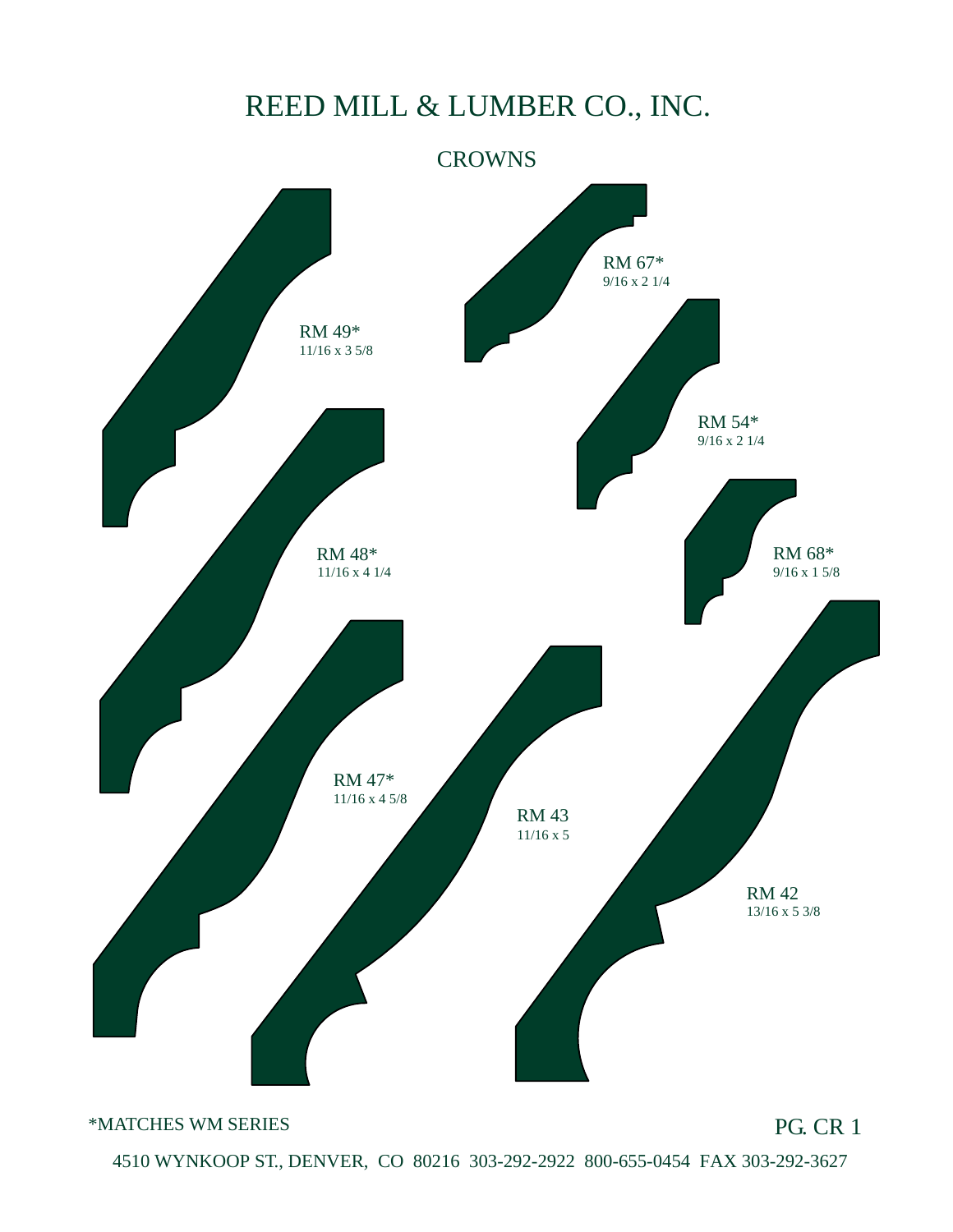#### **CROWNS**



\*MATCHES WM SERIES

PG. CR 2

4510 WYNKOOP ST., DENVER, CO 80216 303-292-2922 FAX 303-292-3627 800-655-0454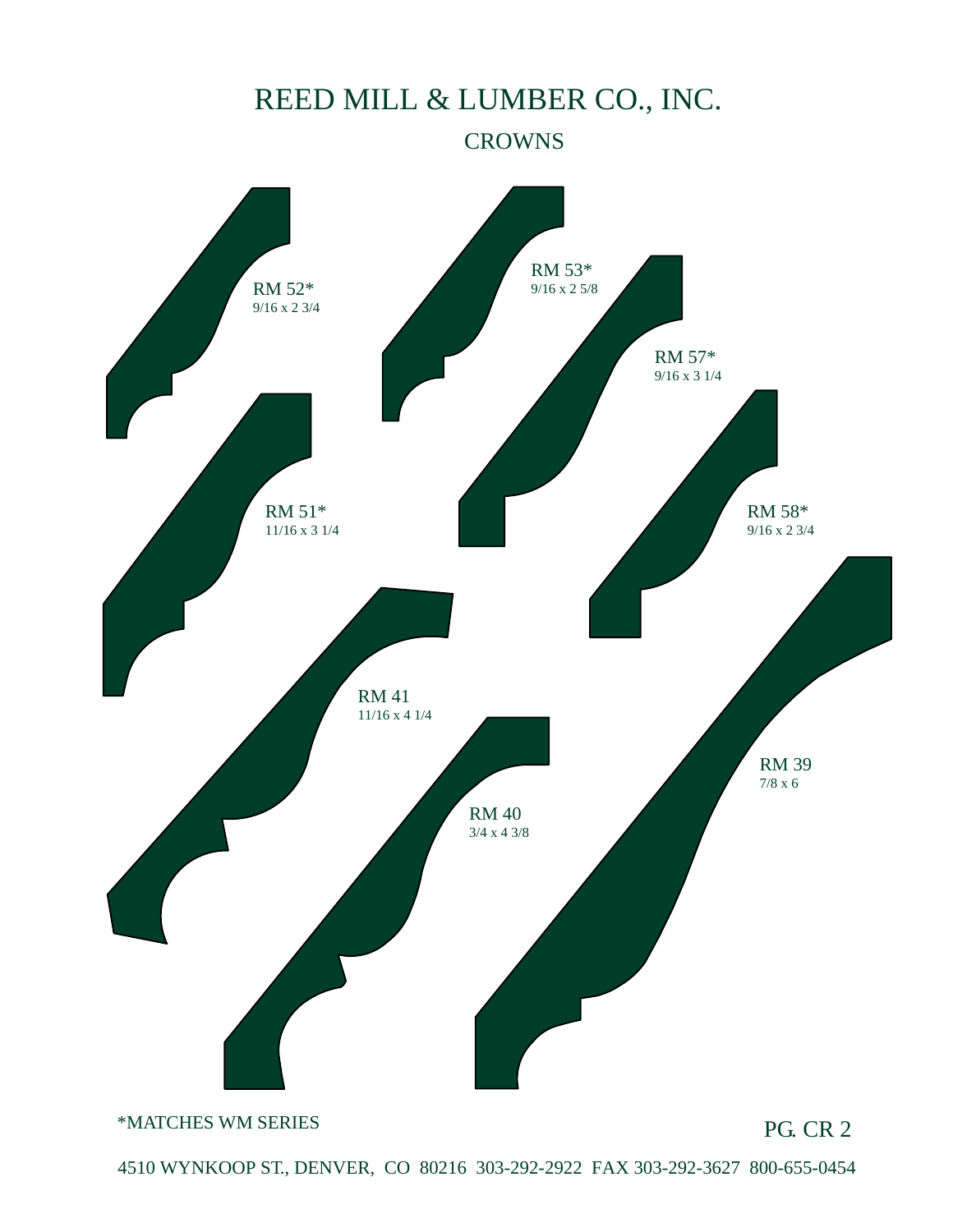#### **CROWNS**



\*MATCHES WM SERIES

PG. CR 3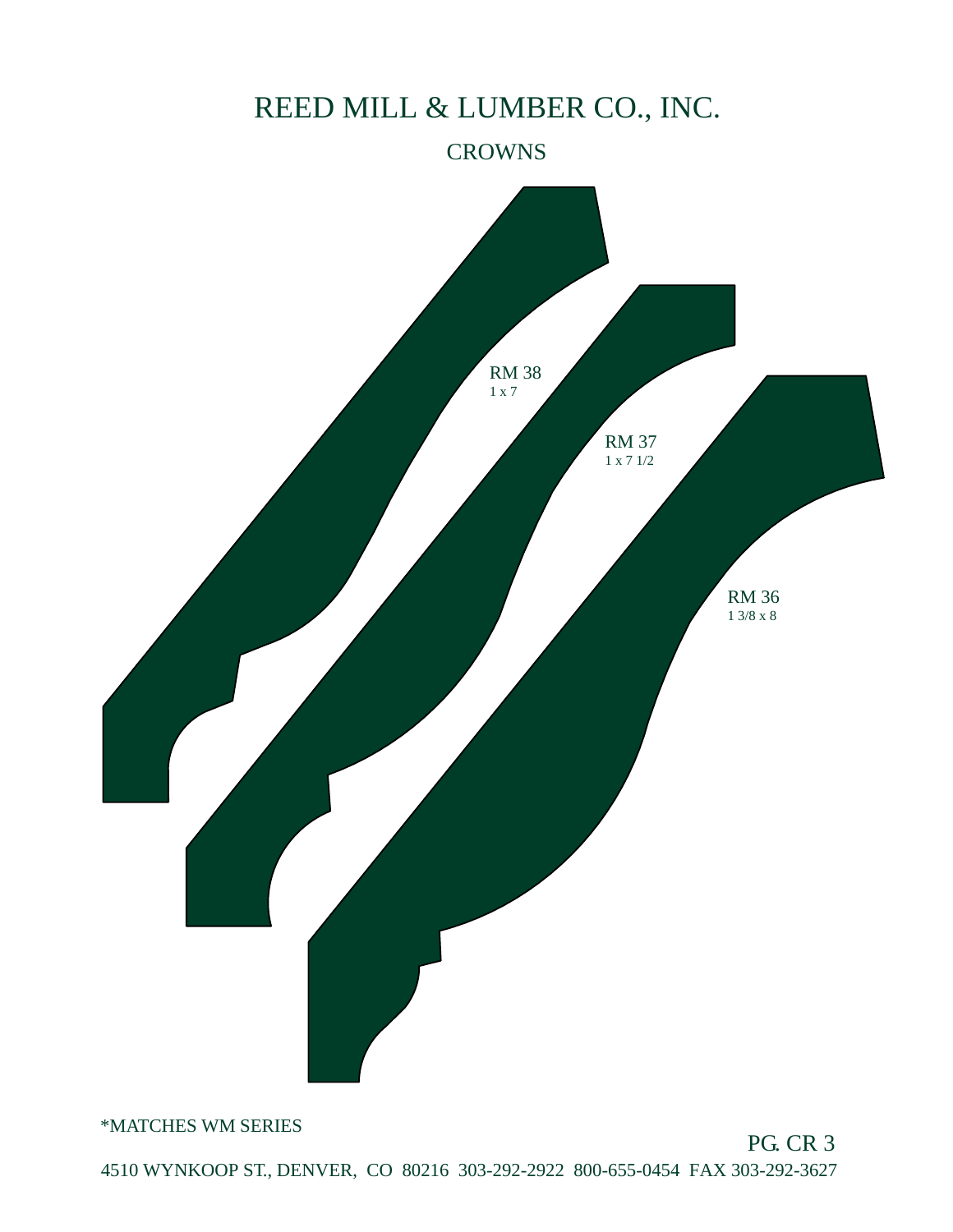

\*MATCHES WM SERIES

PG. CR 4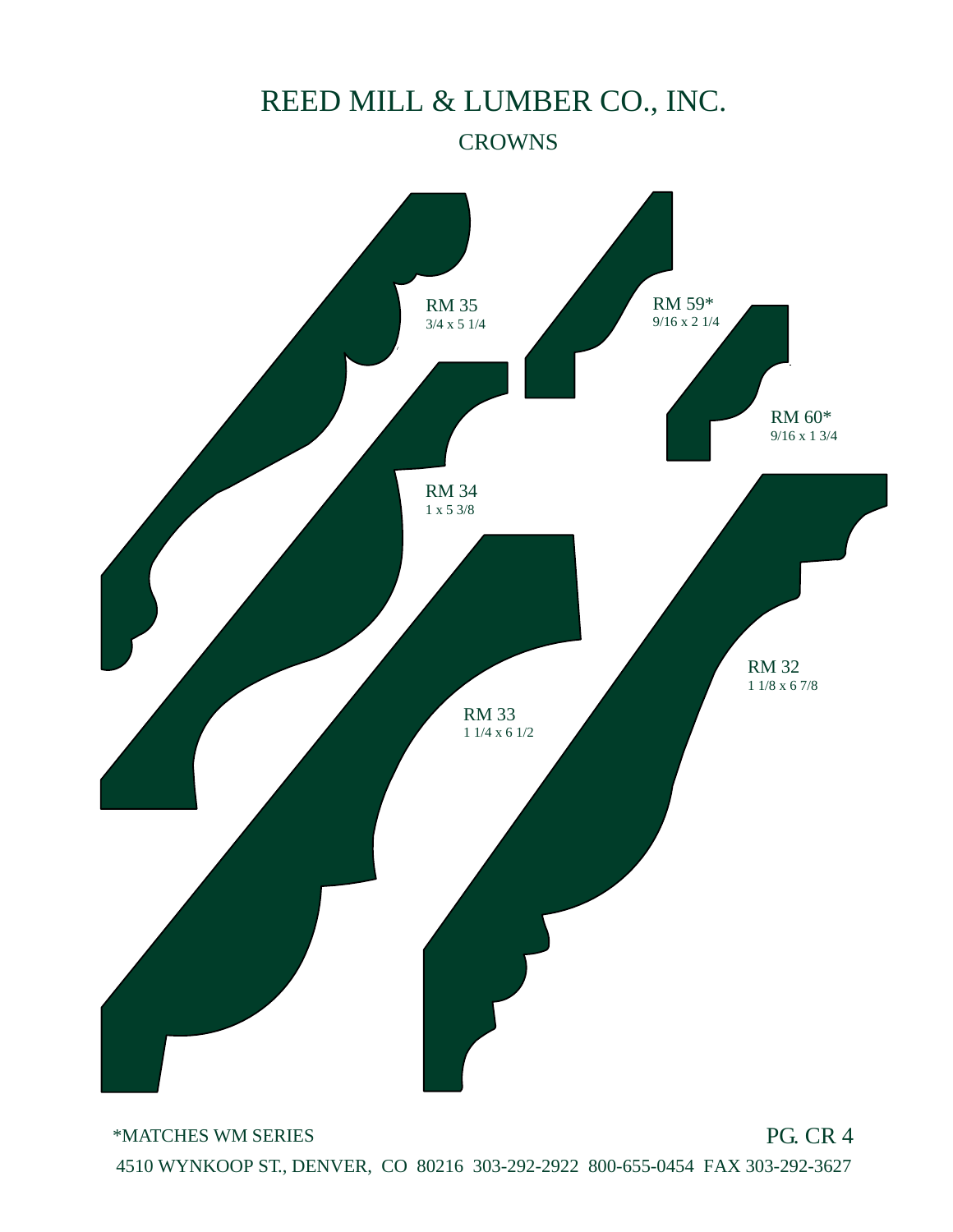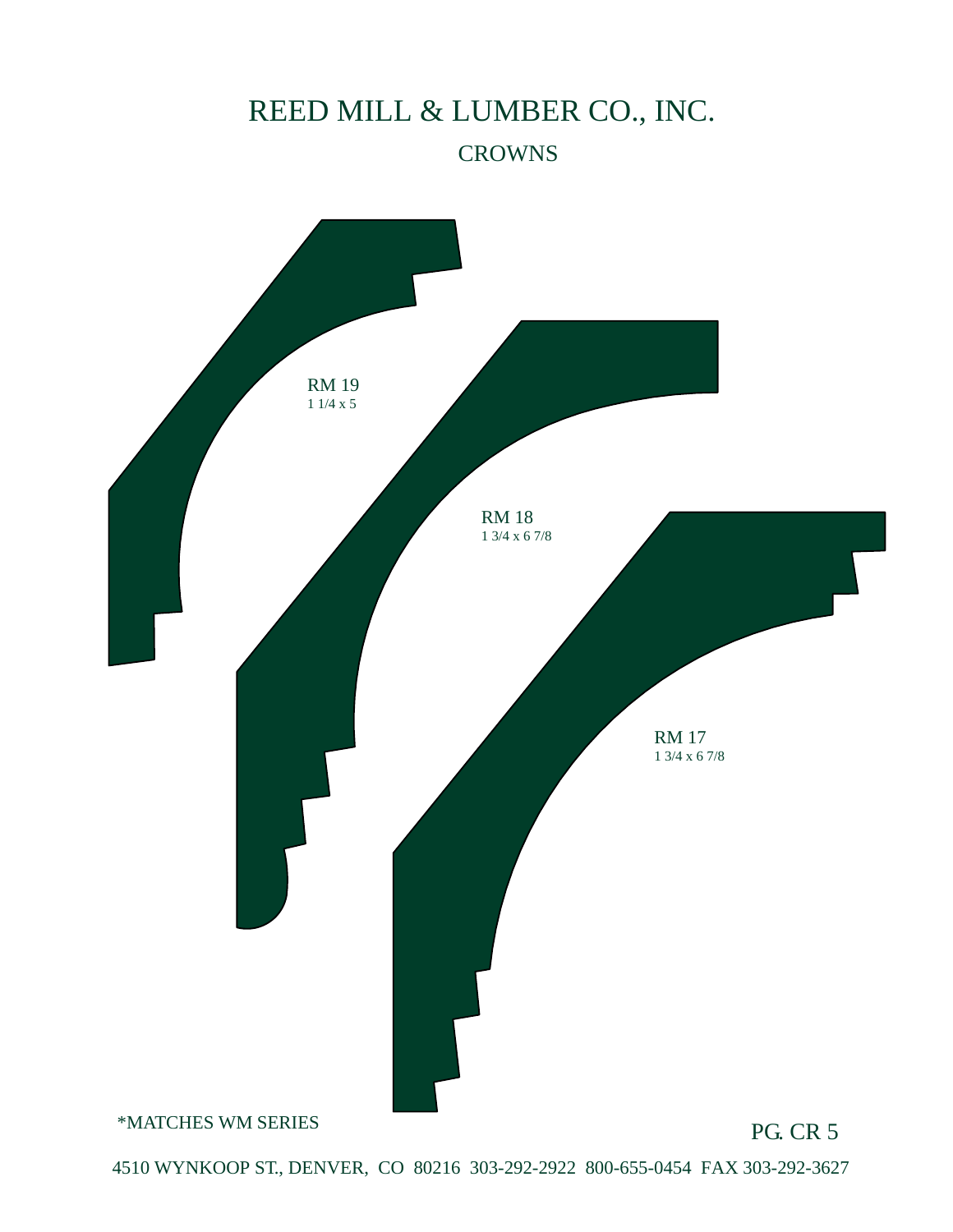

\*MATCHES WM SERIES

PG. CR 6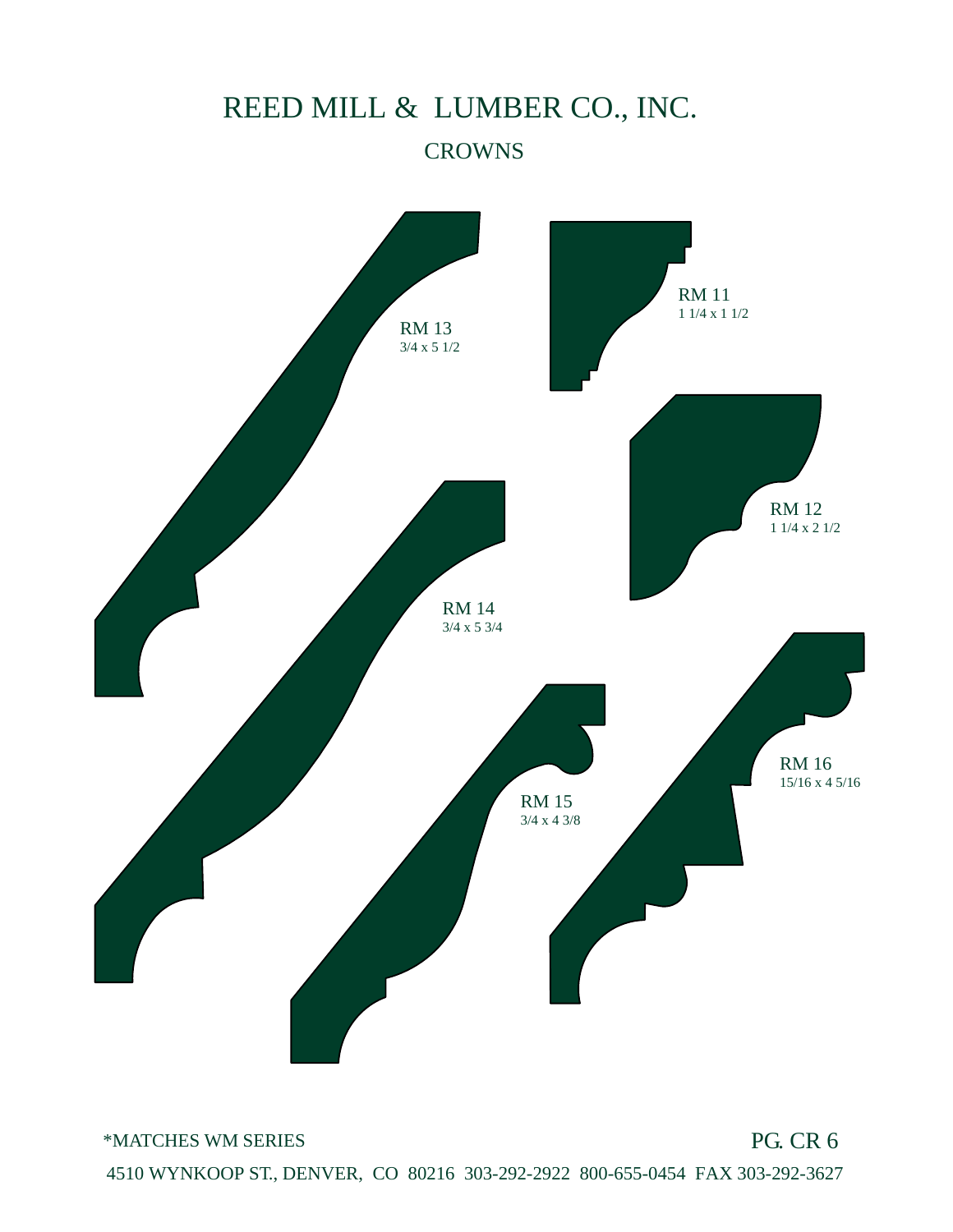

\*MATCHES WM SERIES

PG. CR 7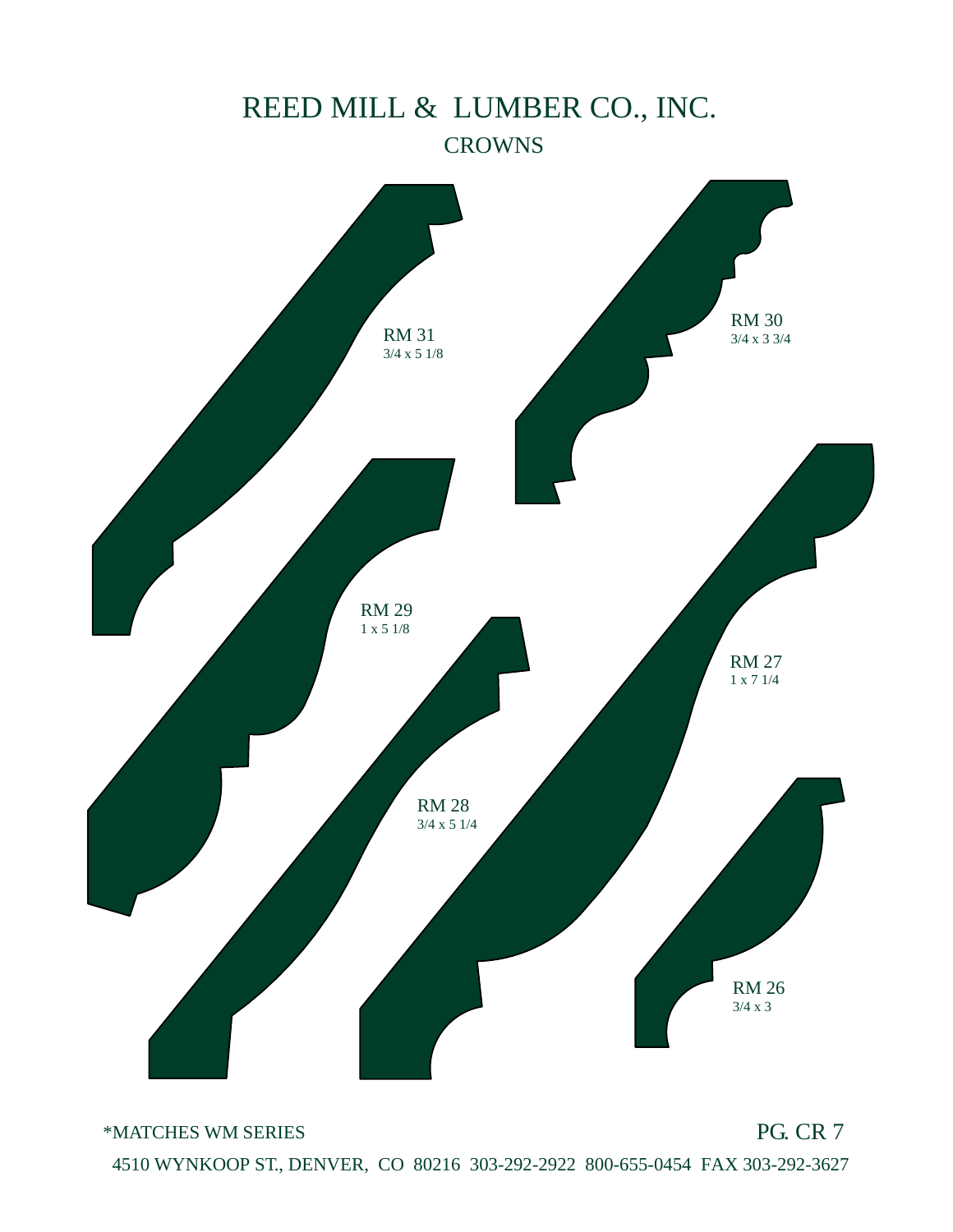#### **CROWNS**



\*MATCHES WM SERIES

PG. CR 8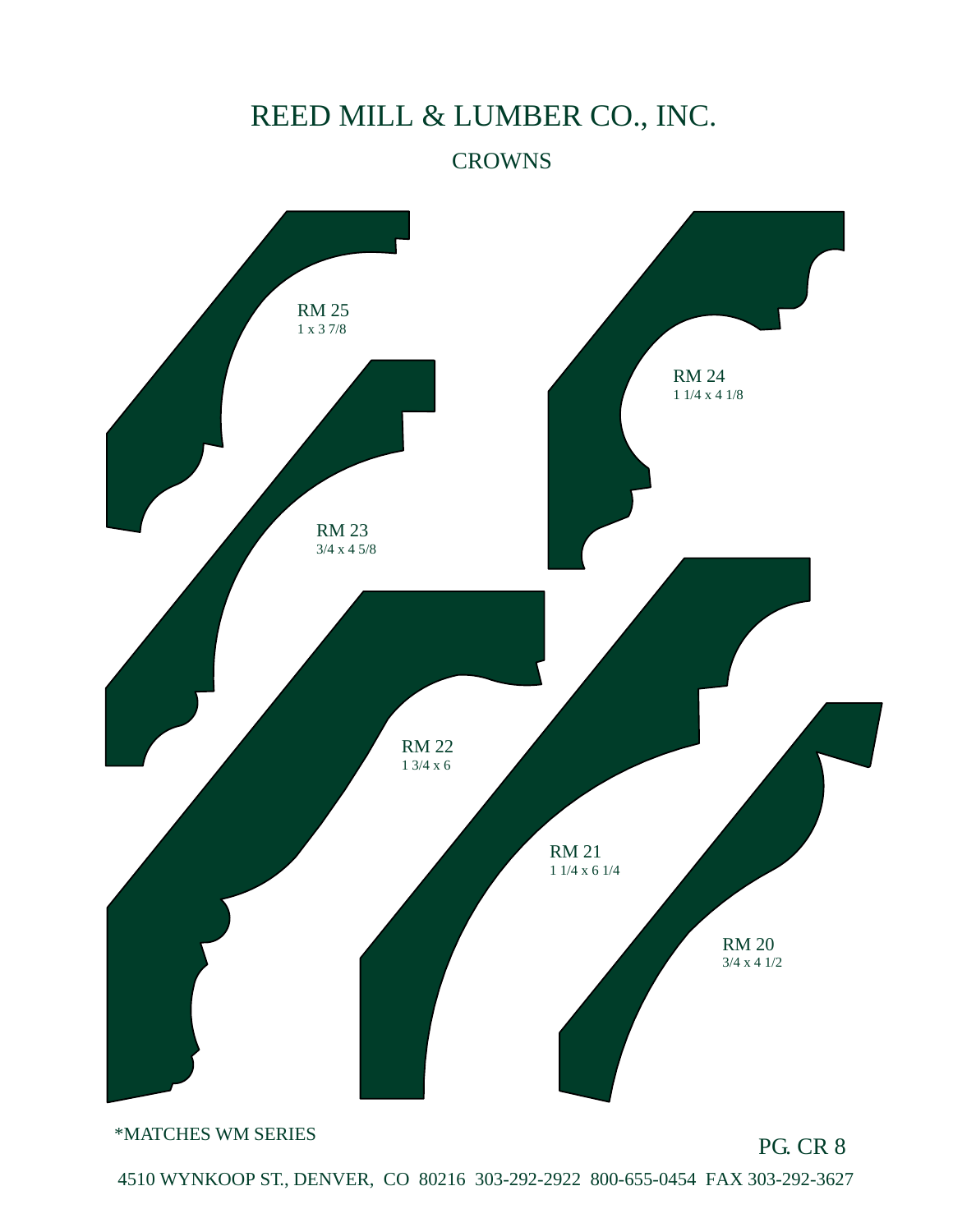#### **CROWNS**



\*MATCHES WM SERIES

PG. CR 9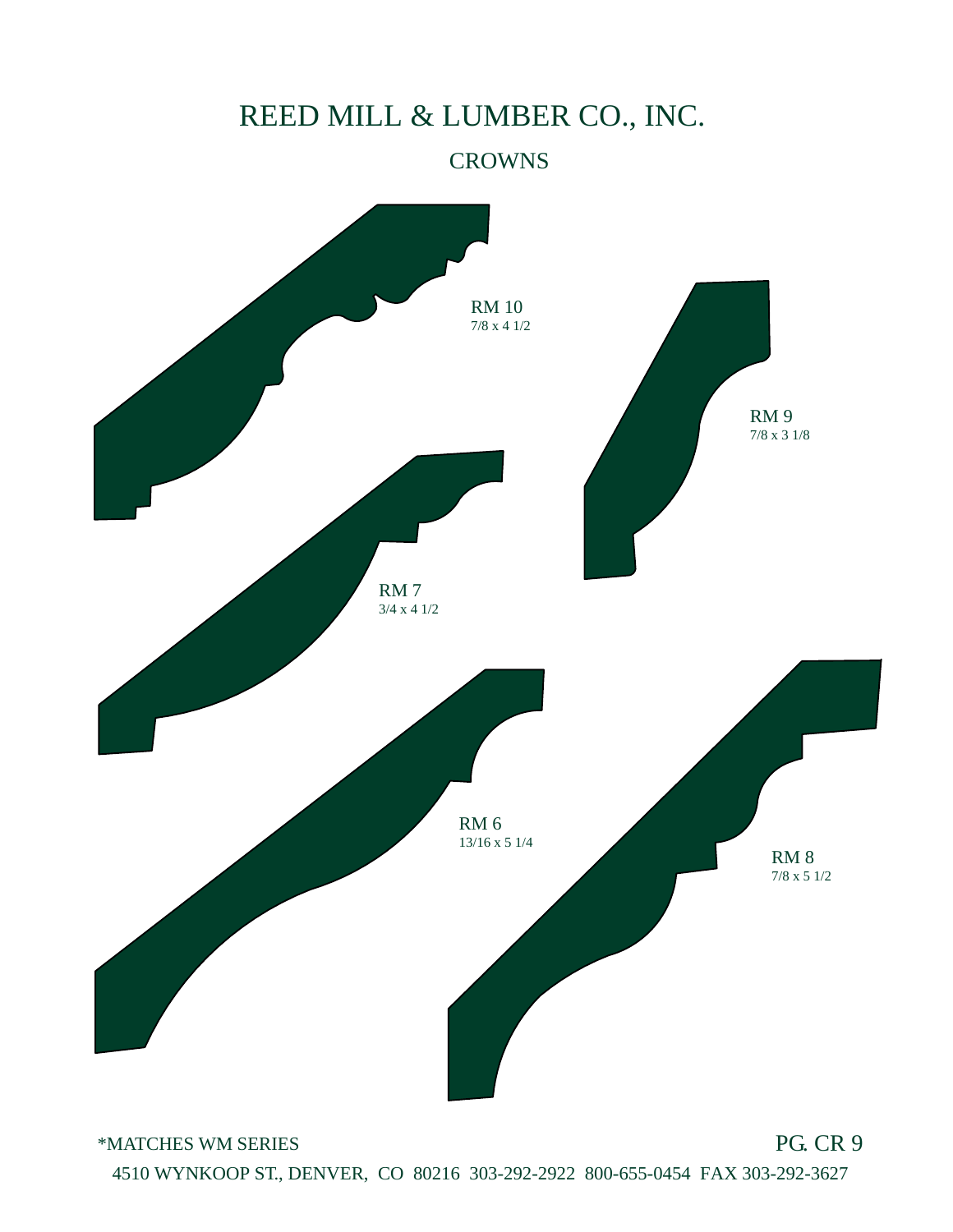

\*MATCHES WM SERIES

PG. CR 10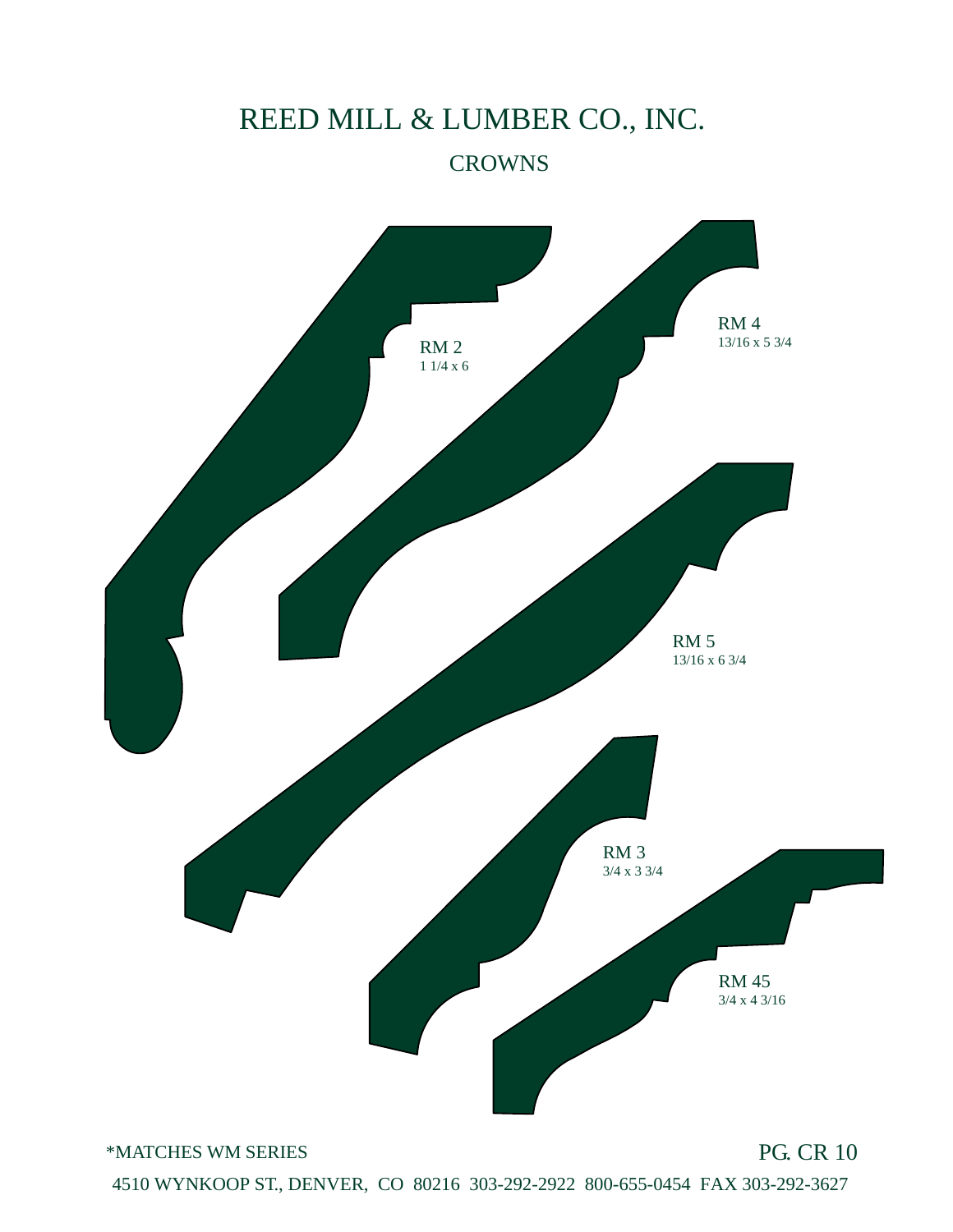

\*MATCHES WM SERIES

PG. CR 11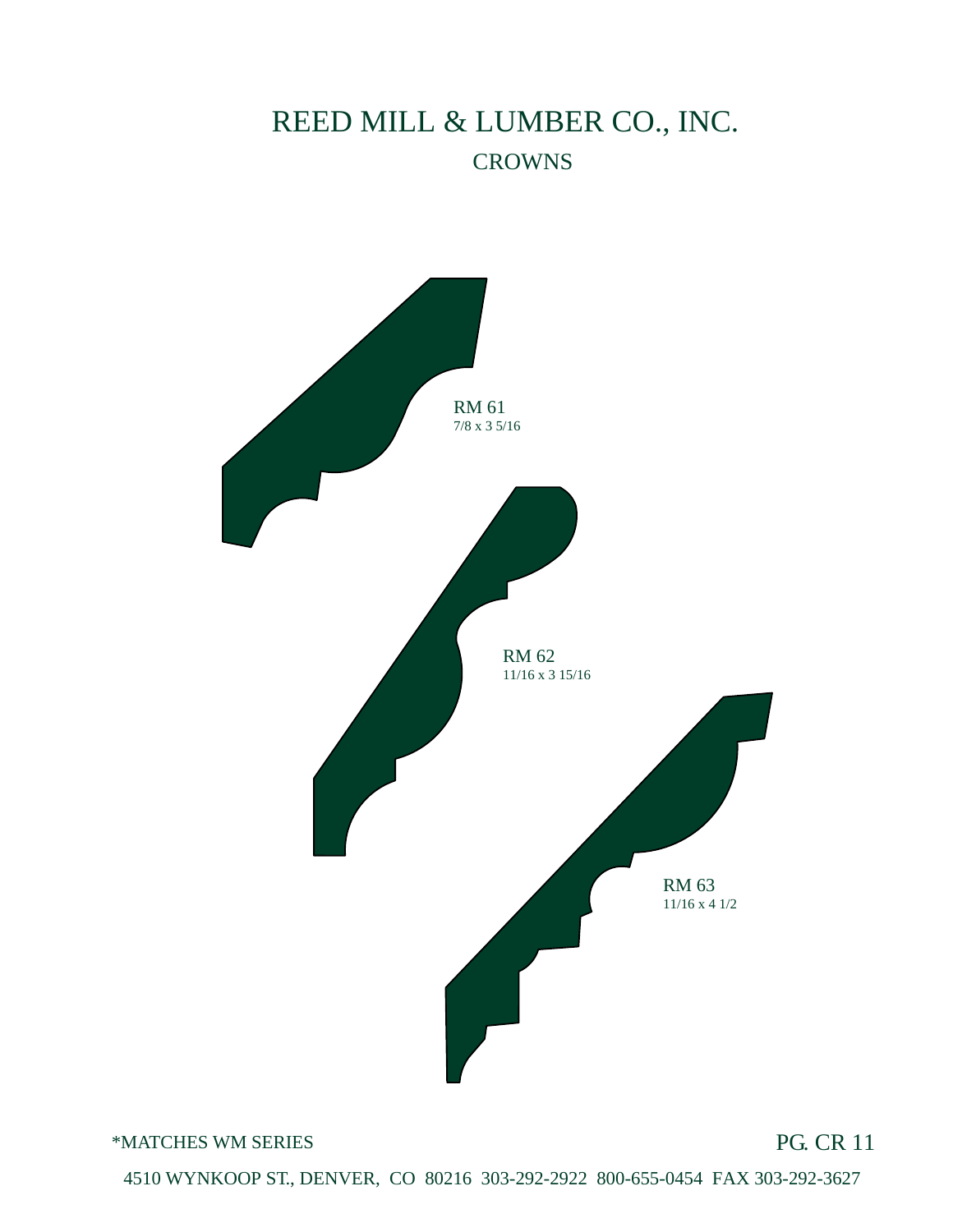

#### \*MATCHES WM SERIES

PG. CA 1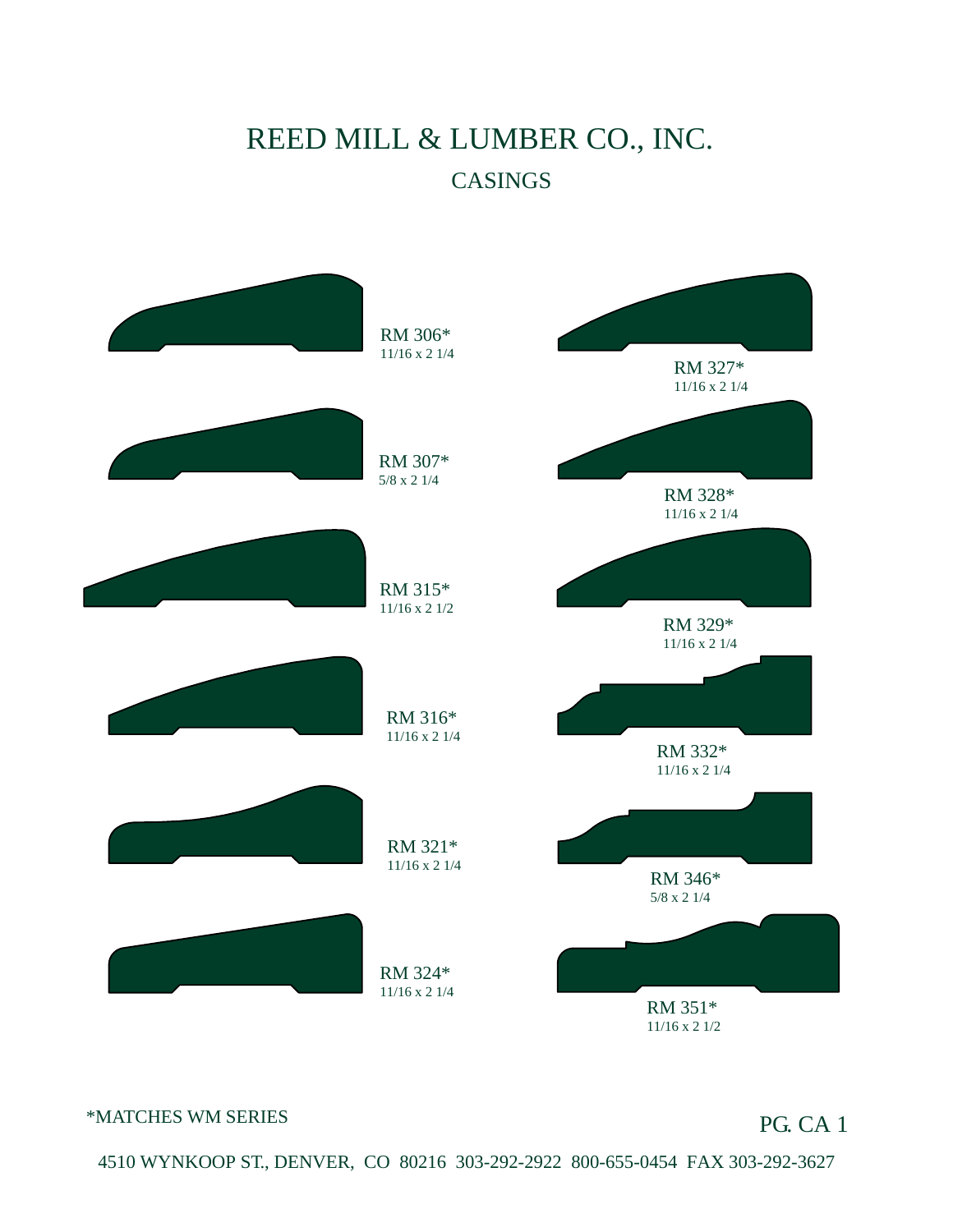

\*MATCHES WM SERIES

#### PG. CA 2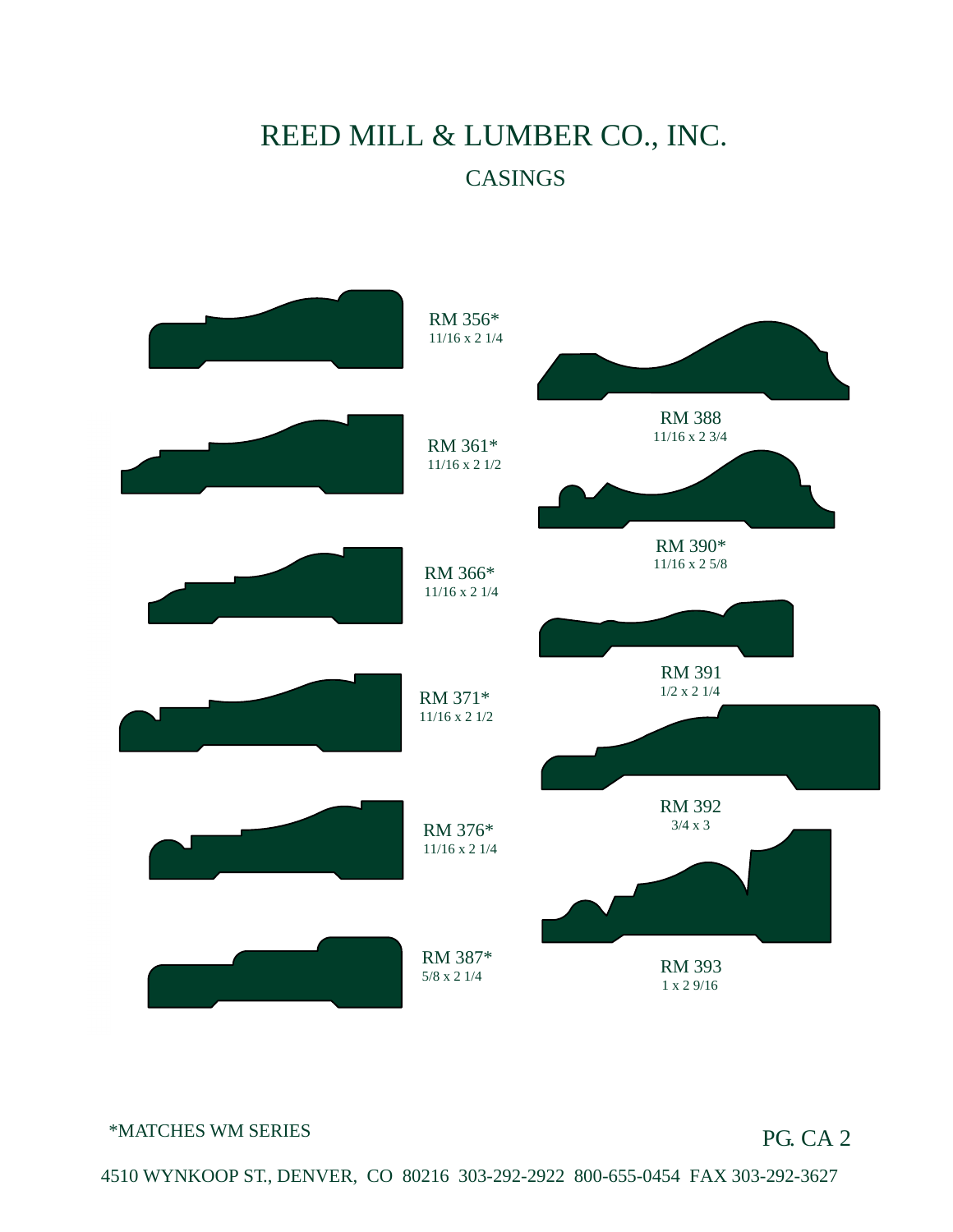

\*MATCHES WM SERIES

PG. CA 3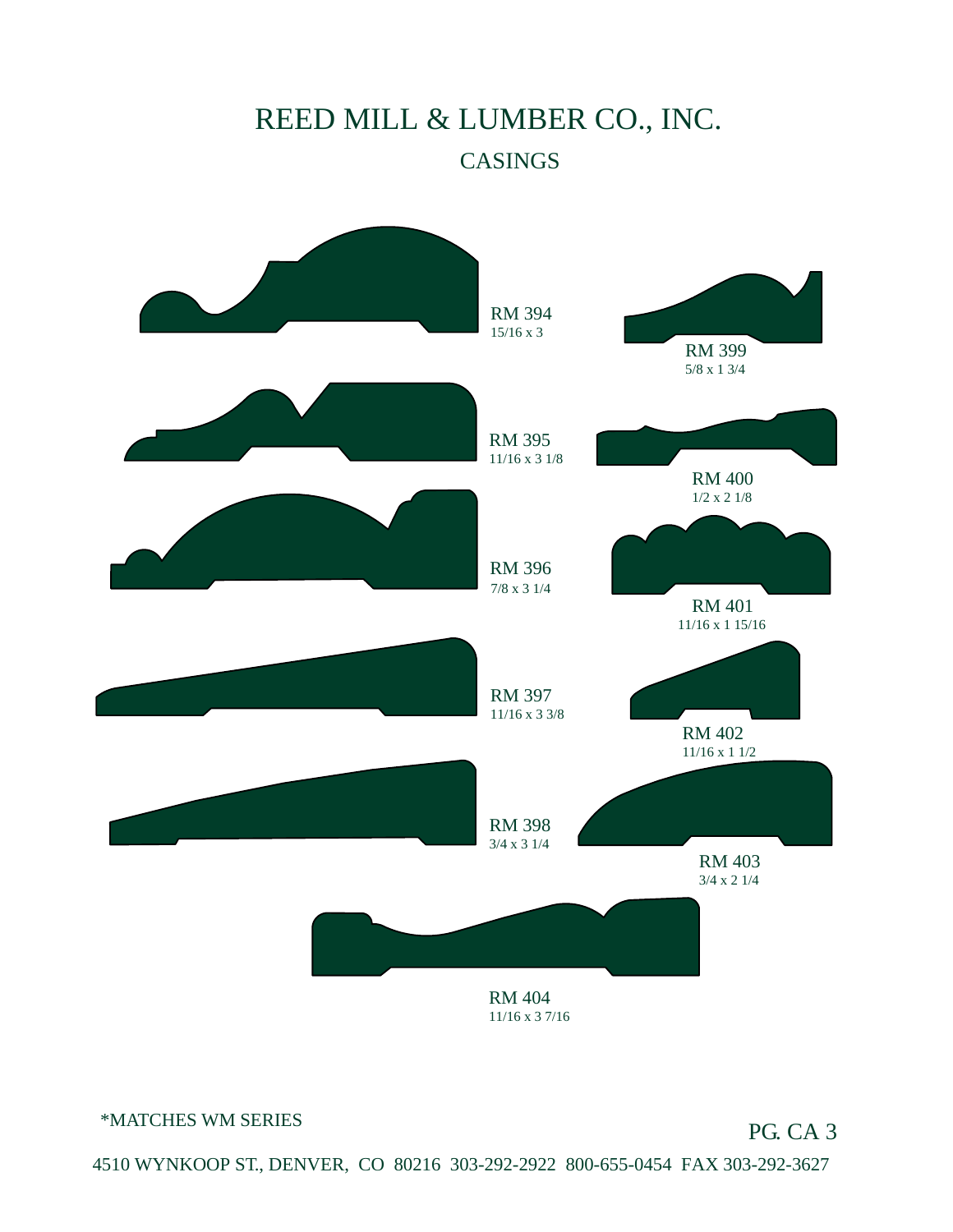

\*MATCHES WM SERIES

#### PG. CA 4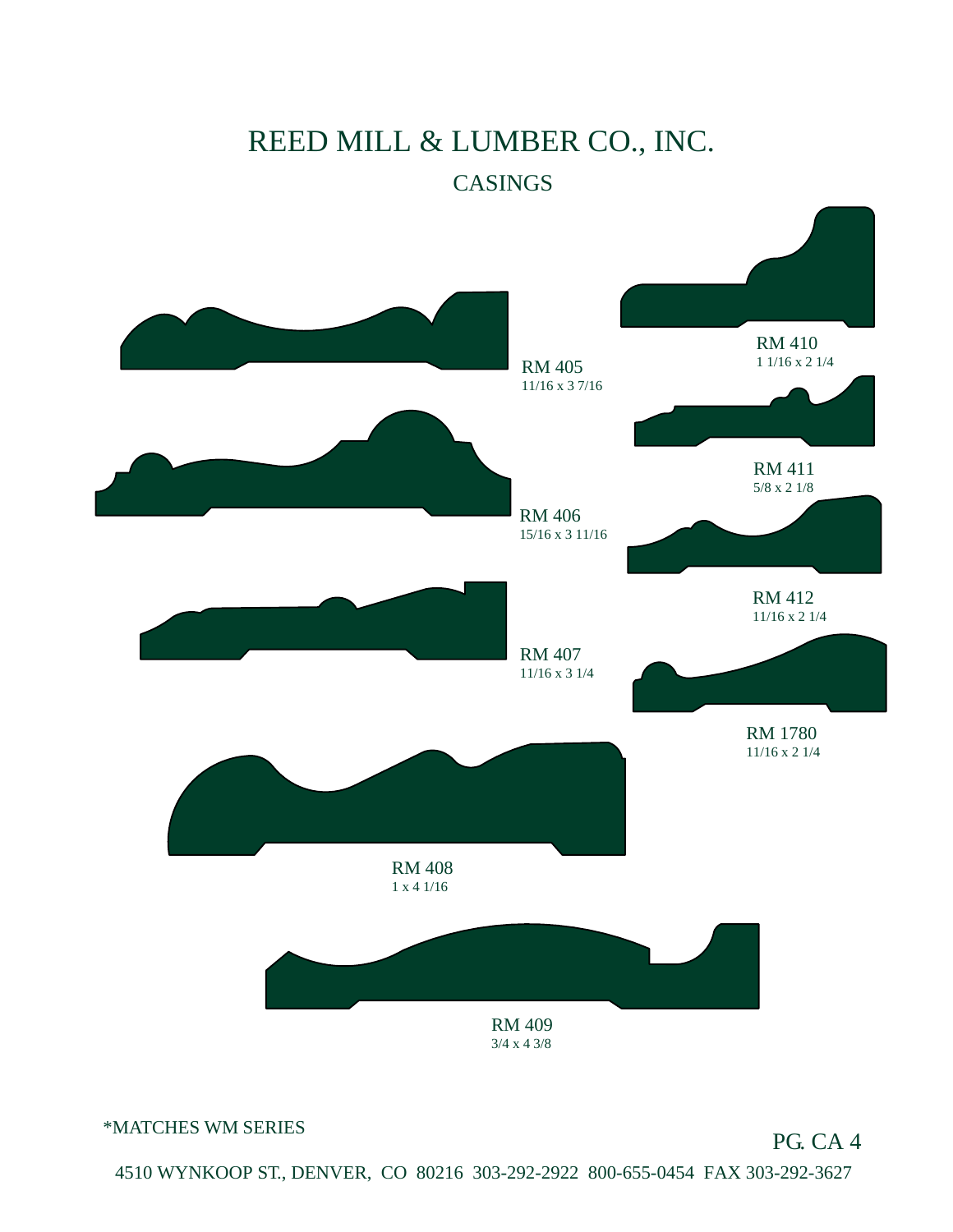

#### \*MATCHES WM SERIES

#### PG. CA 5

 $4510$  WWNKOOP ST., DENVER, CO, 80216, 202, 202, 2022, 800-655-0454, EAX 202, 202, 2627.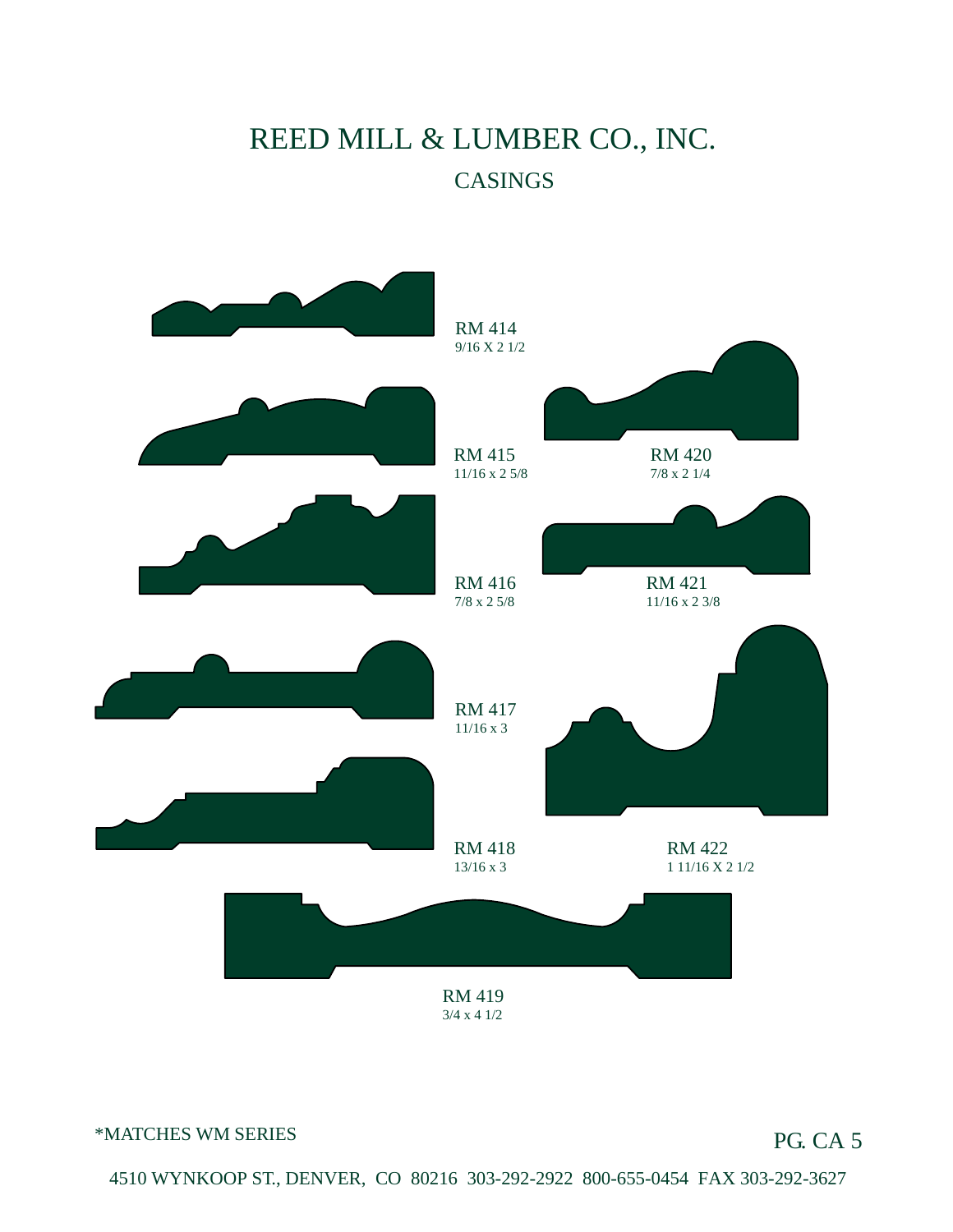

\*MATCHES WM SERIES

#### PG. CA 6

 $\frac{1510 \text{ W} \text{W} \text{W}}{1510 \text{ W}}$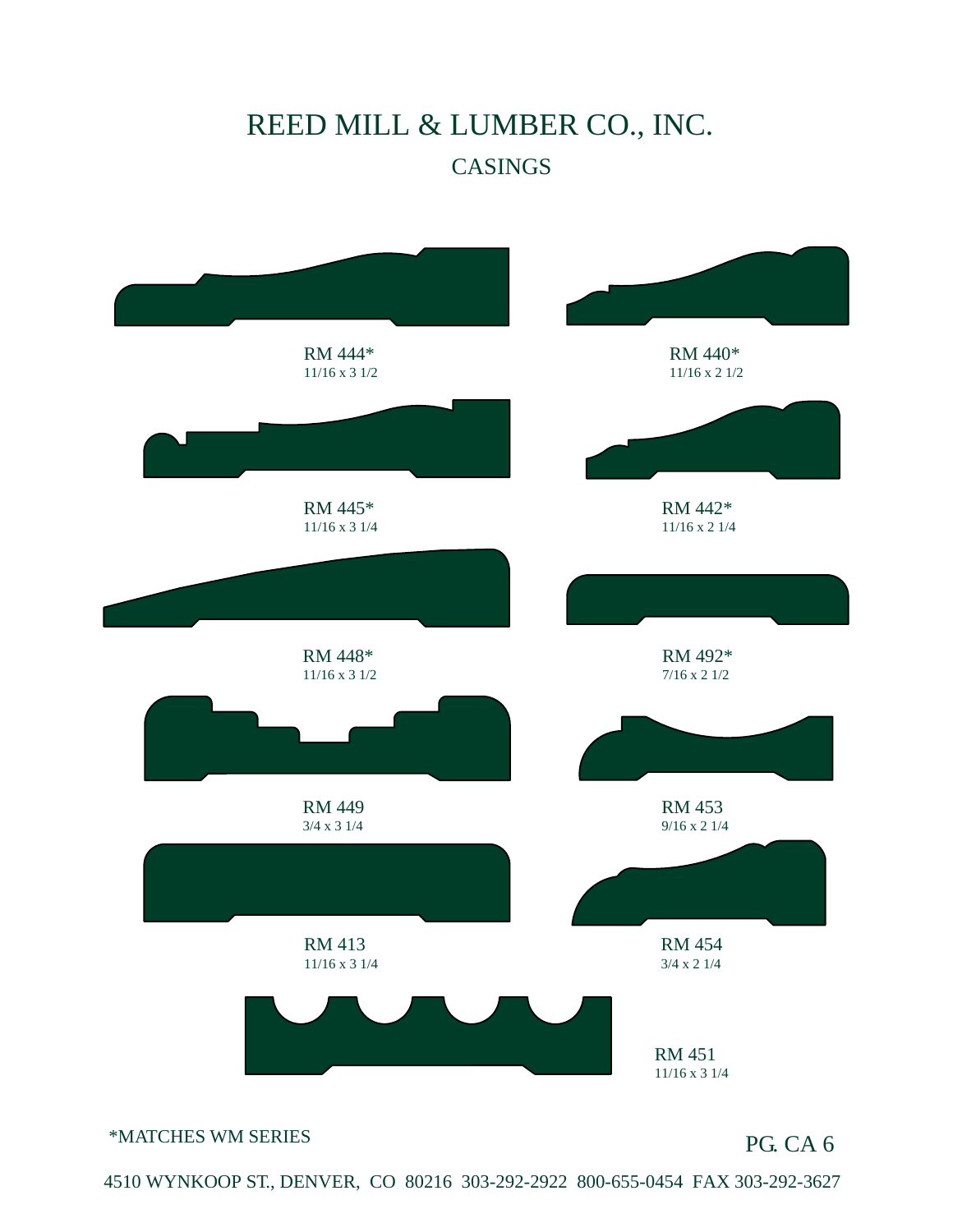

\*MATCHES WM SERIES

#### PG. CA 7

 $4510$  WWAWAOOD ST., DENVER, CO., 80316, 303-303-303-800-655-0454, EAM 303-363-263-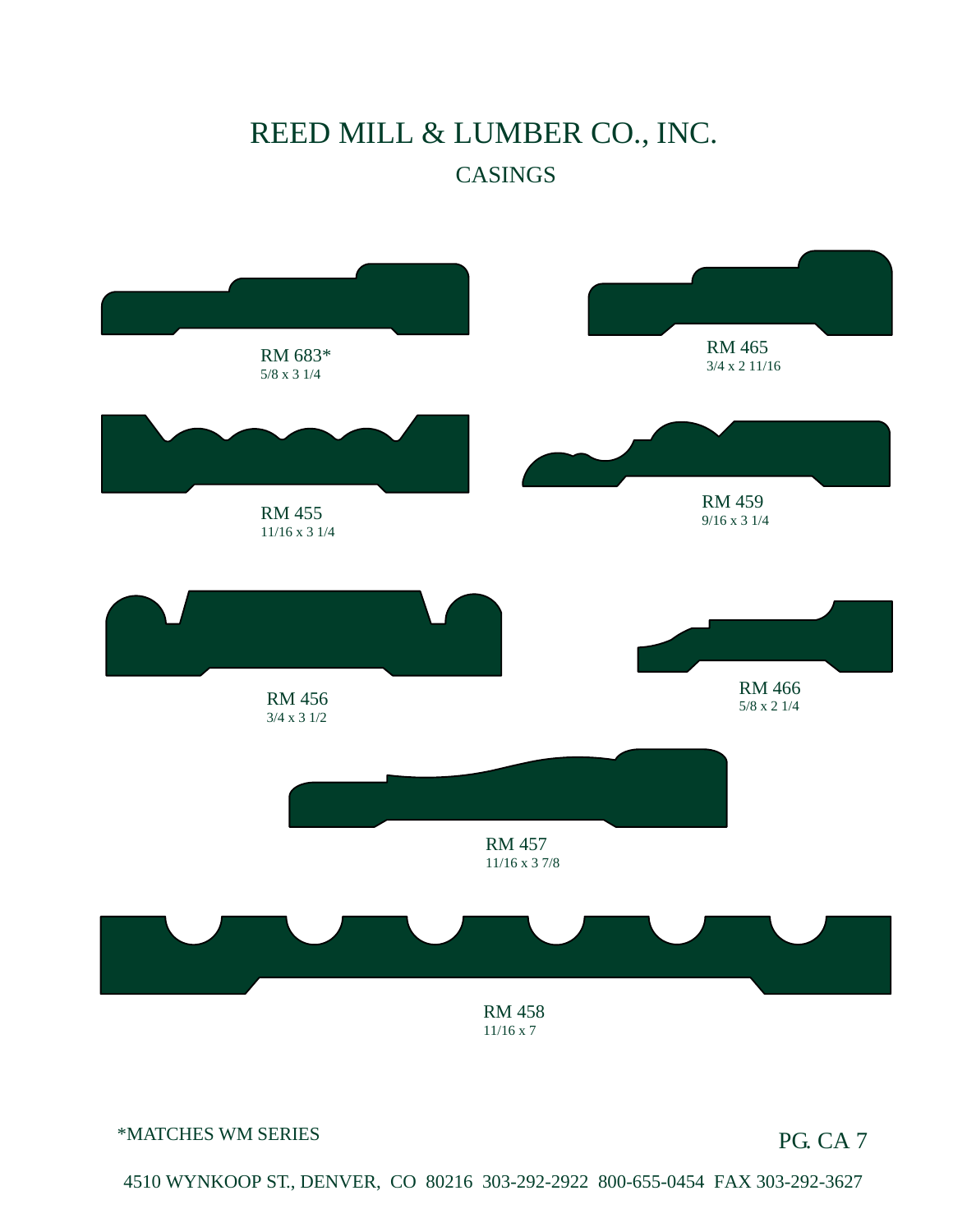

\*MATCHES WM SERIES

PG. CA 8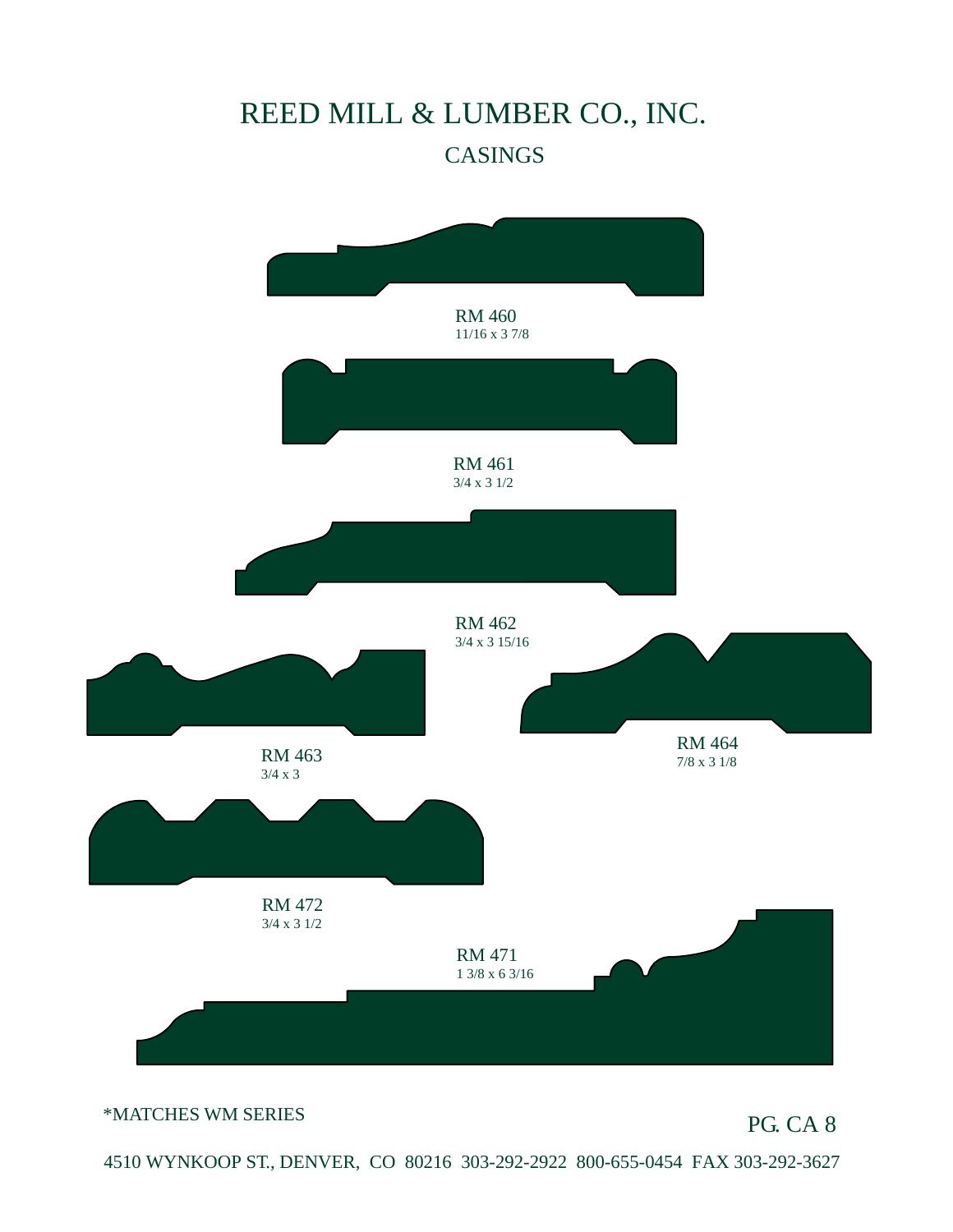#### **BASES**



\*MATCHES WM SERIES

PG. BA 1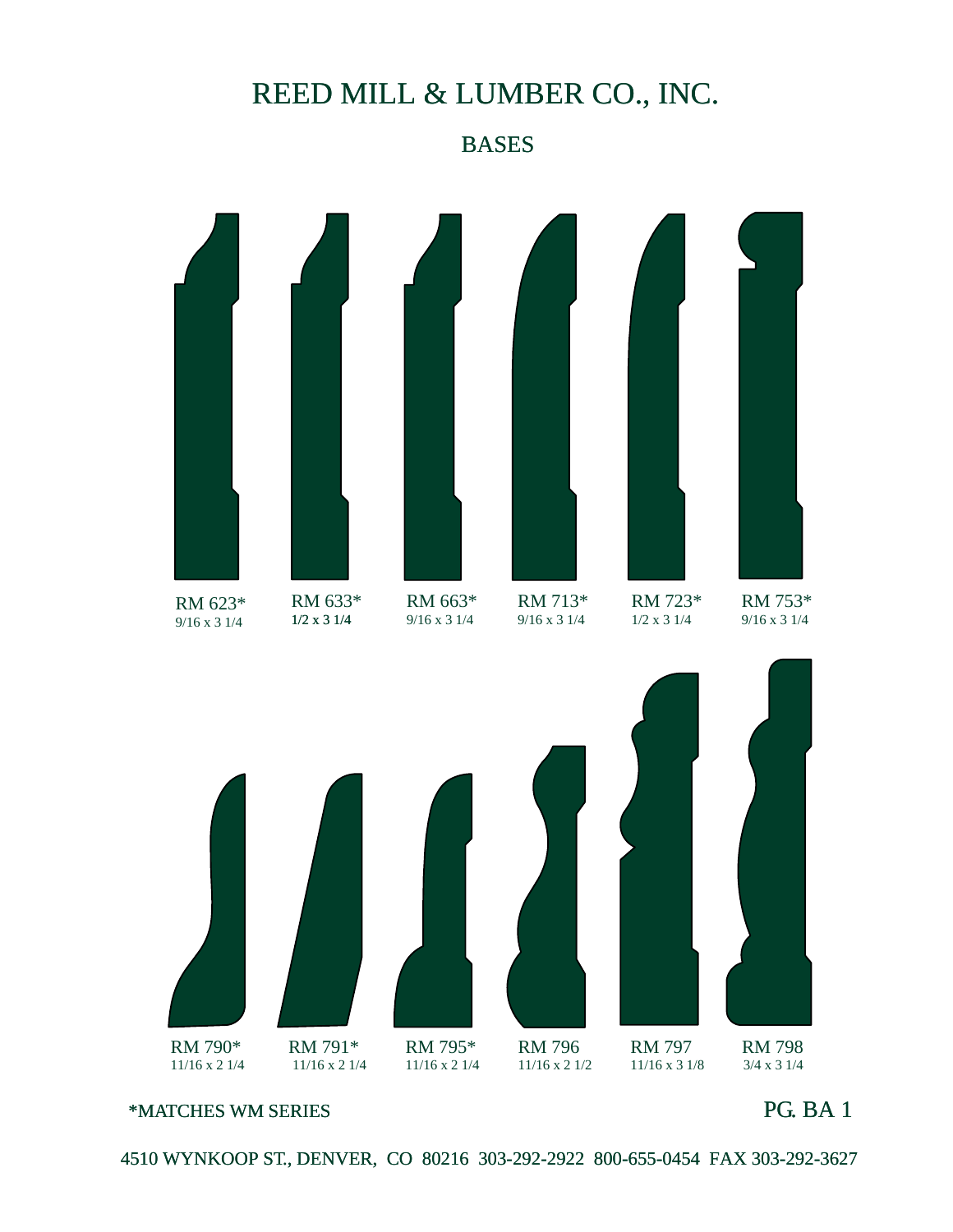

Height and or thickness can be altered.

#### PG. BA 2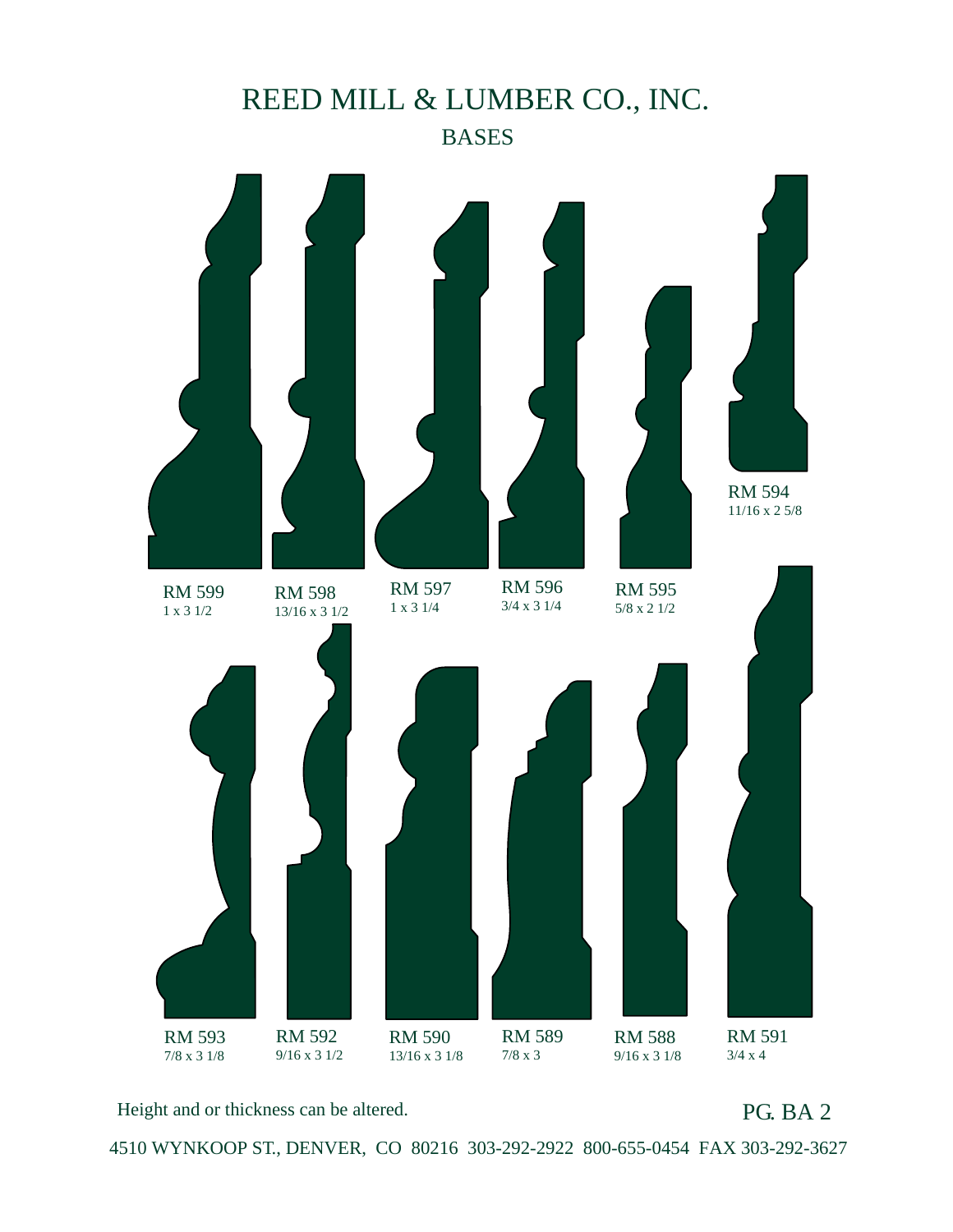#### BASES



Height and or thickness can be altered.

PG. BA 3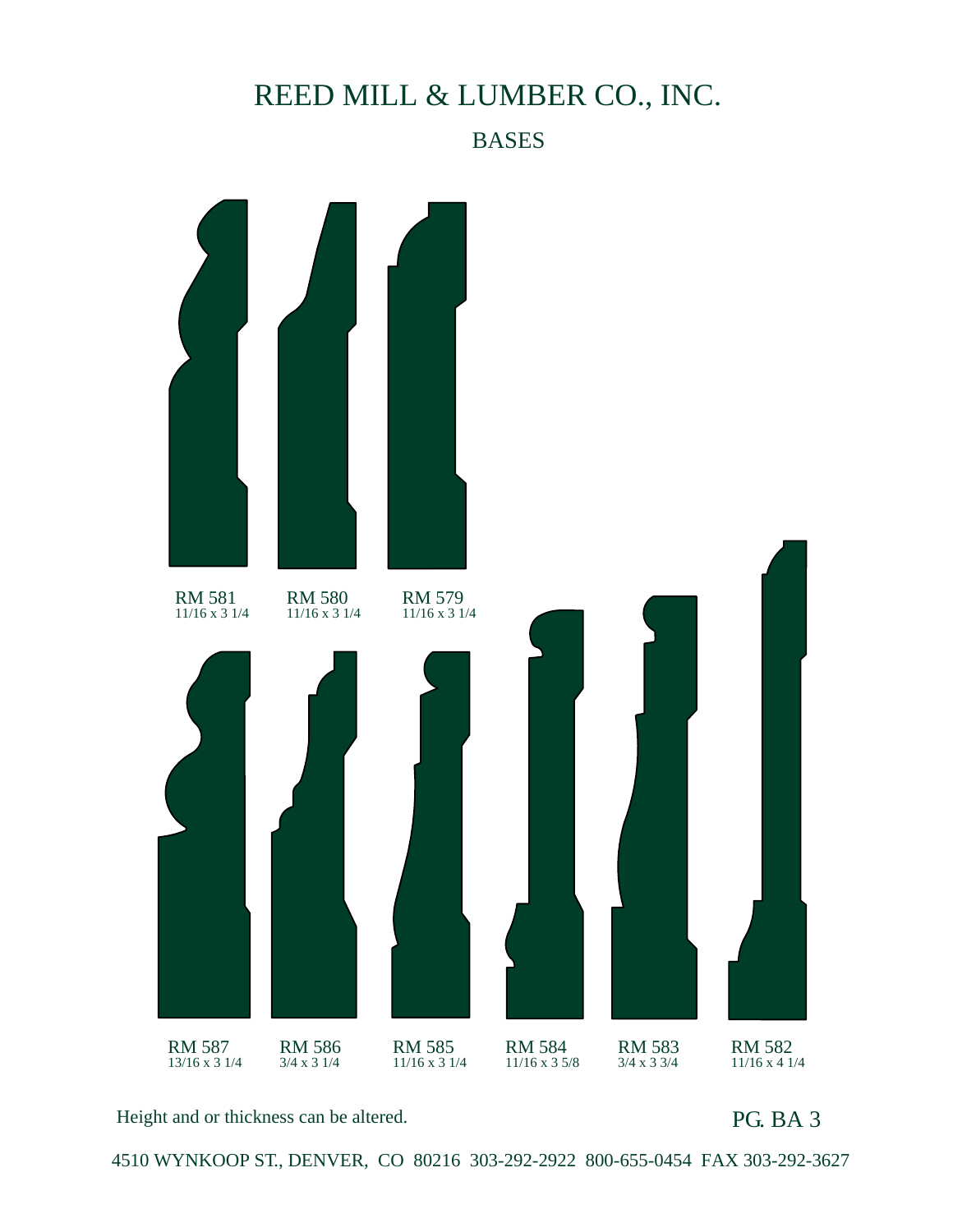#### **BASES**



Height and or thickness can be altered.

PG. BA 4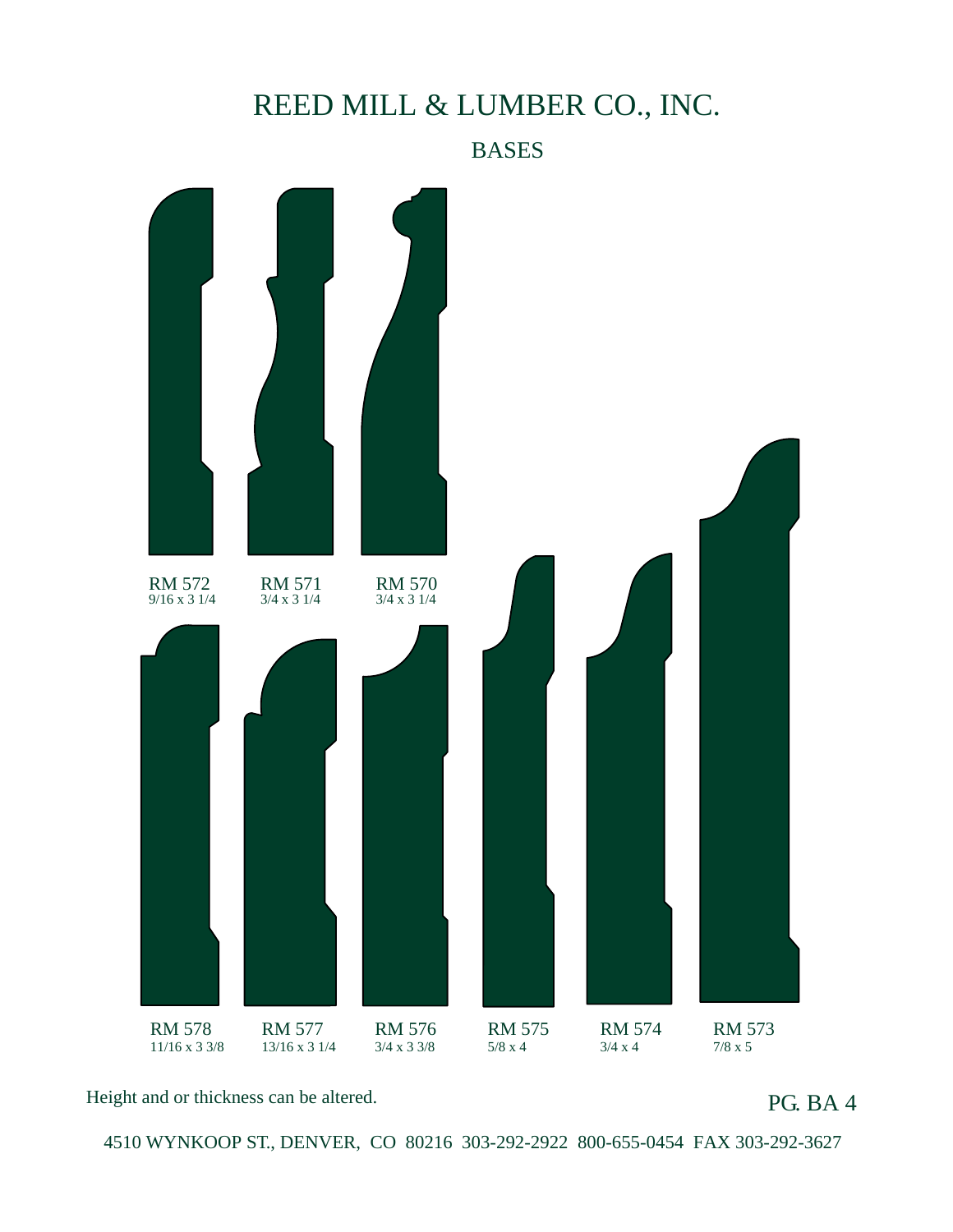#### **BASES**



Height and or thickness can be altered.

PG. BA 5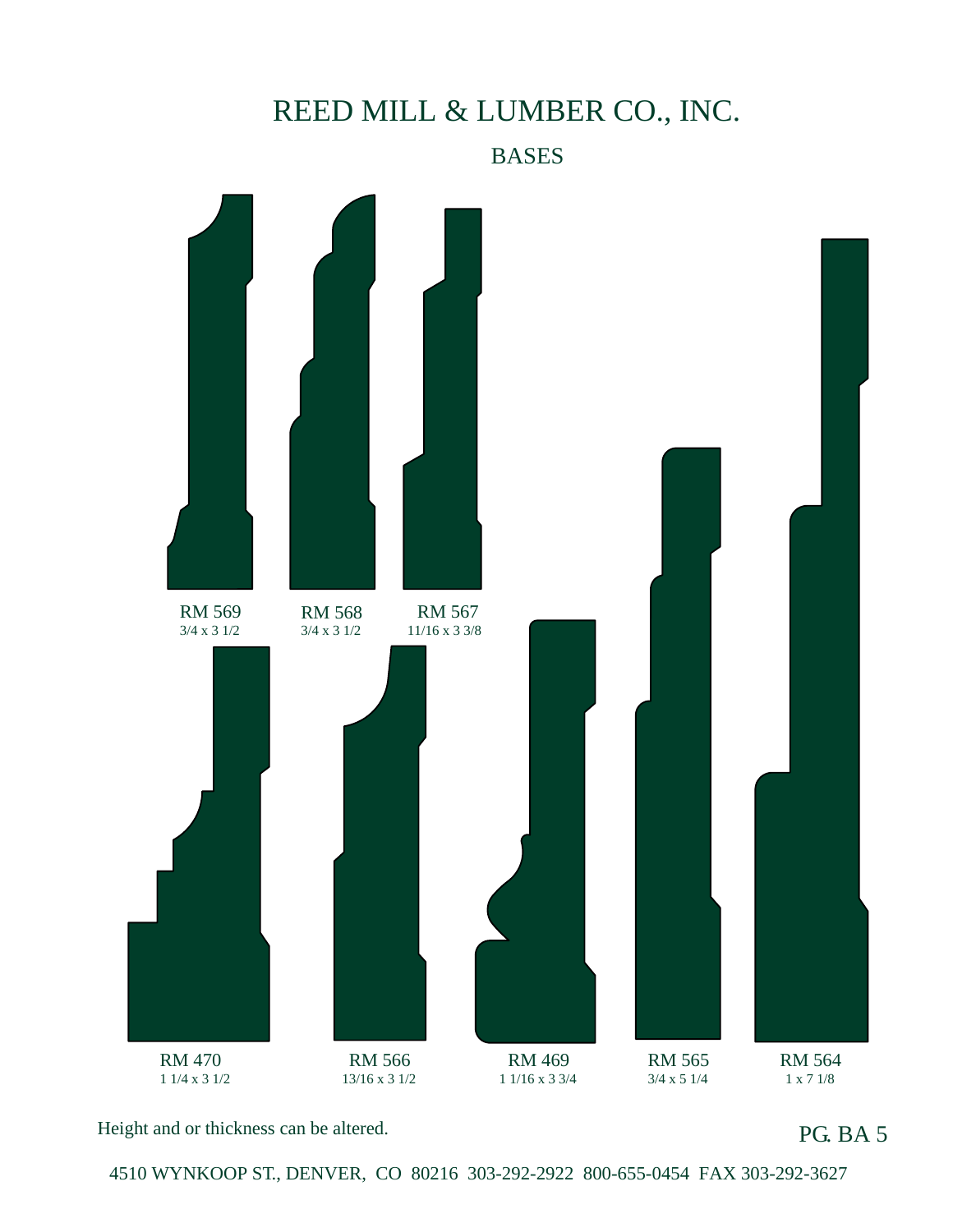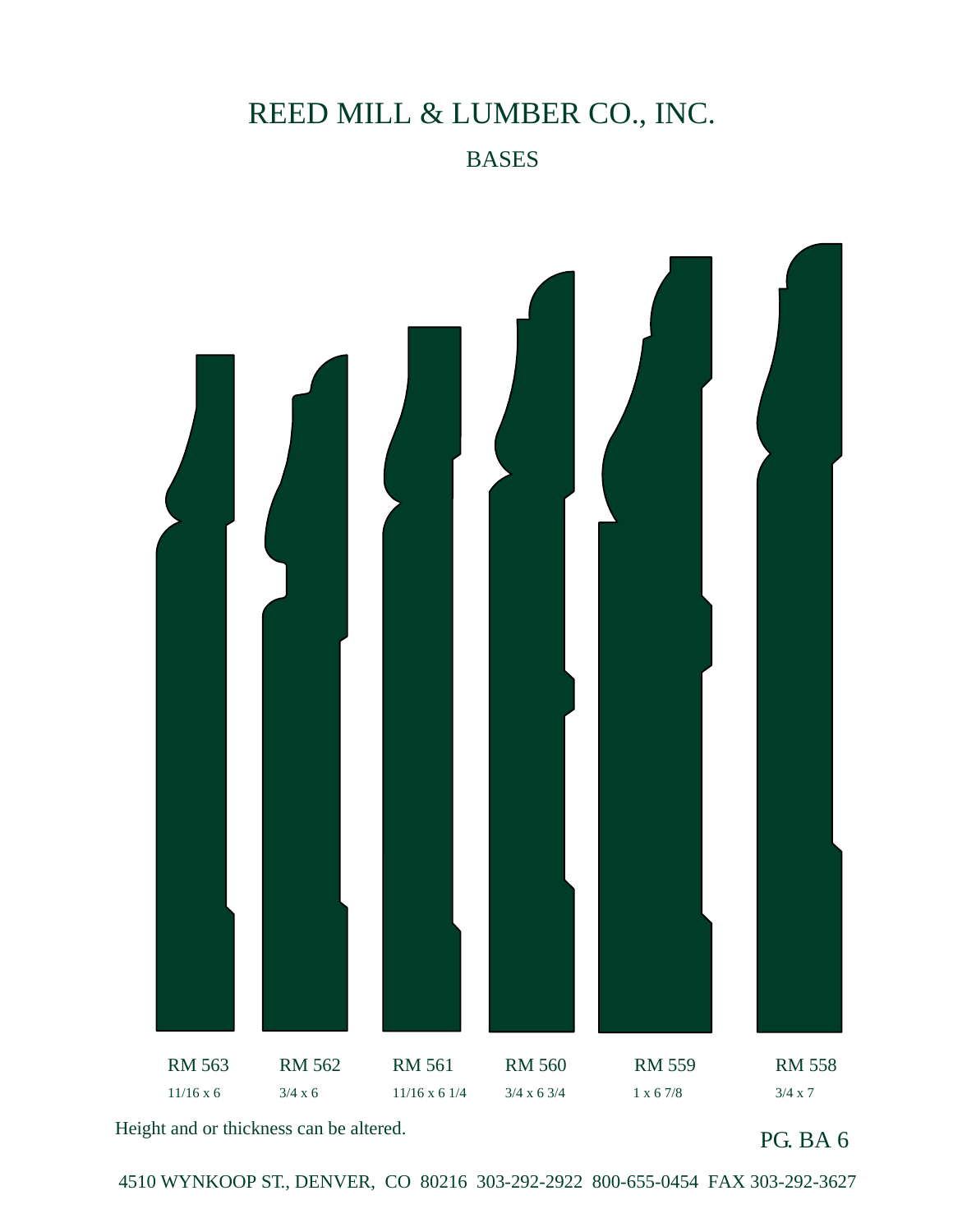

Height and or thickness can be altered.

PG. BA 7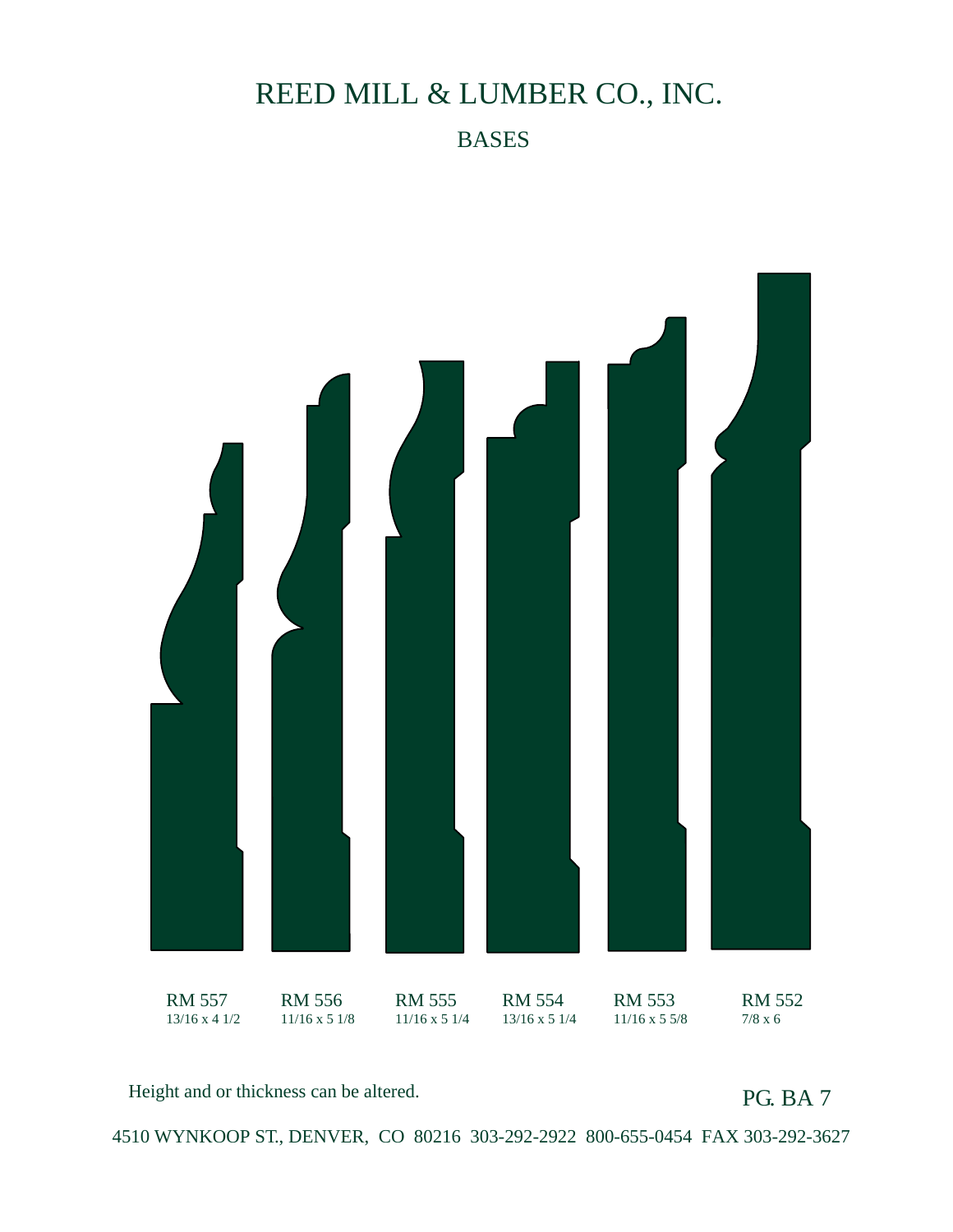# RM 551 3/4 x 3 1/4 RM 550 11/16 x 3 1/4 RM 549 3/4 x 3 1/4 RM 548 11/16 x 3 3/8 RM 547 7/8 x 3 1/4 RM 546 3/4 x 3 1/4 RM 545 13/16 x 3 1/2 RM 544 1/2 x 5 RM 543 13/16 x 5

Height and or thickness can be altered

PG. BA 8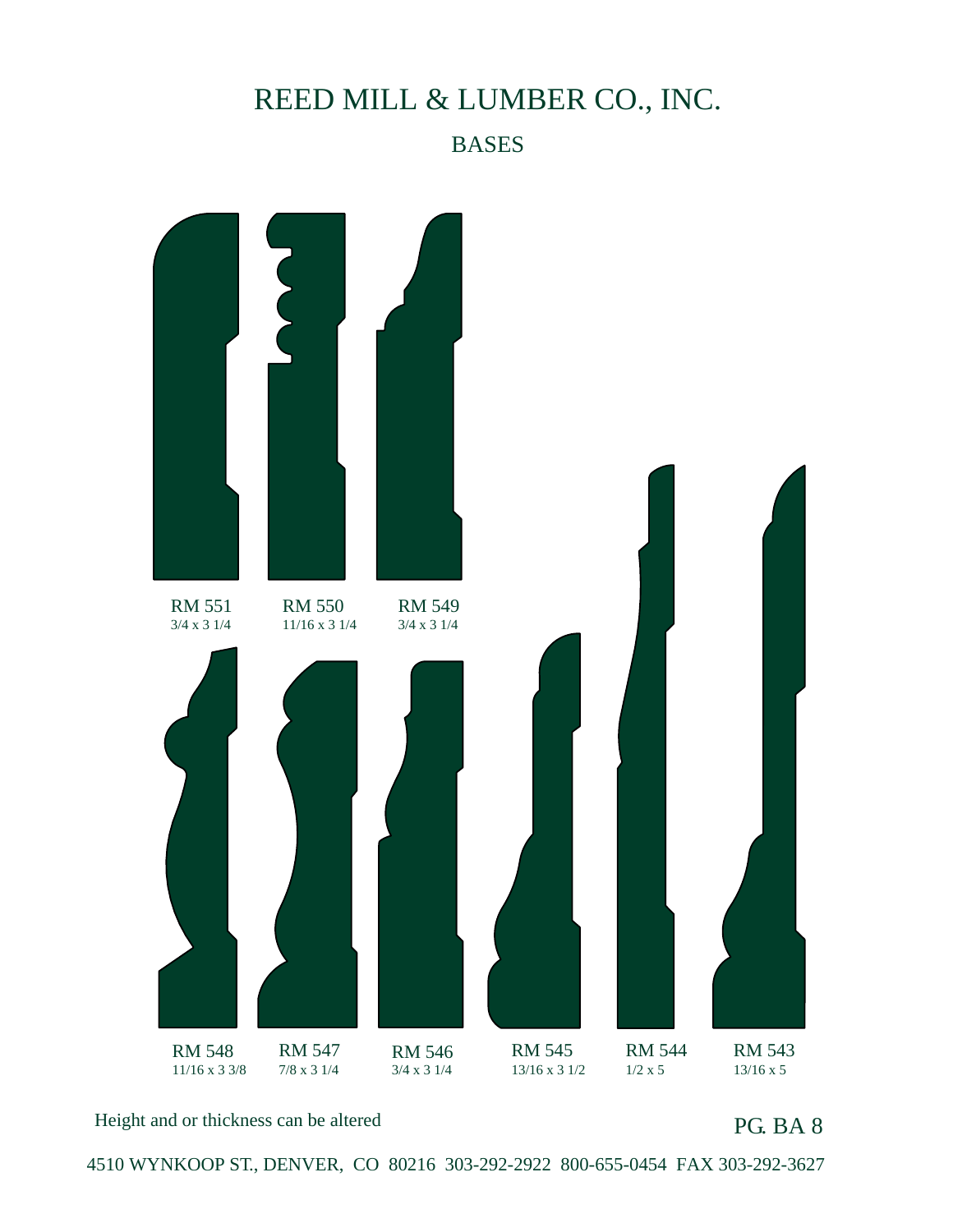#### BASES

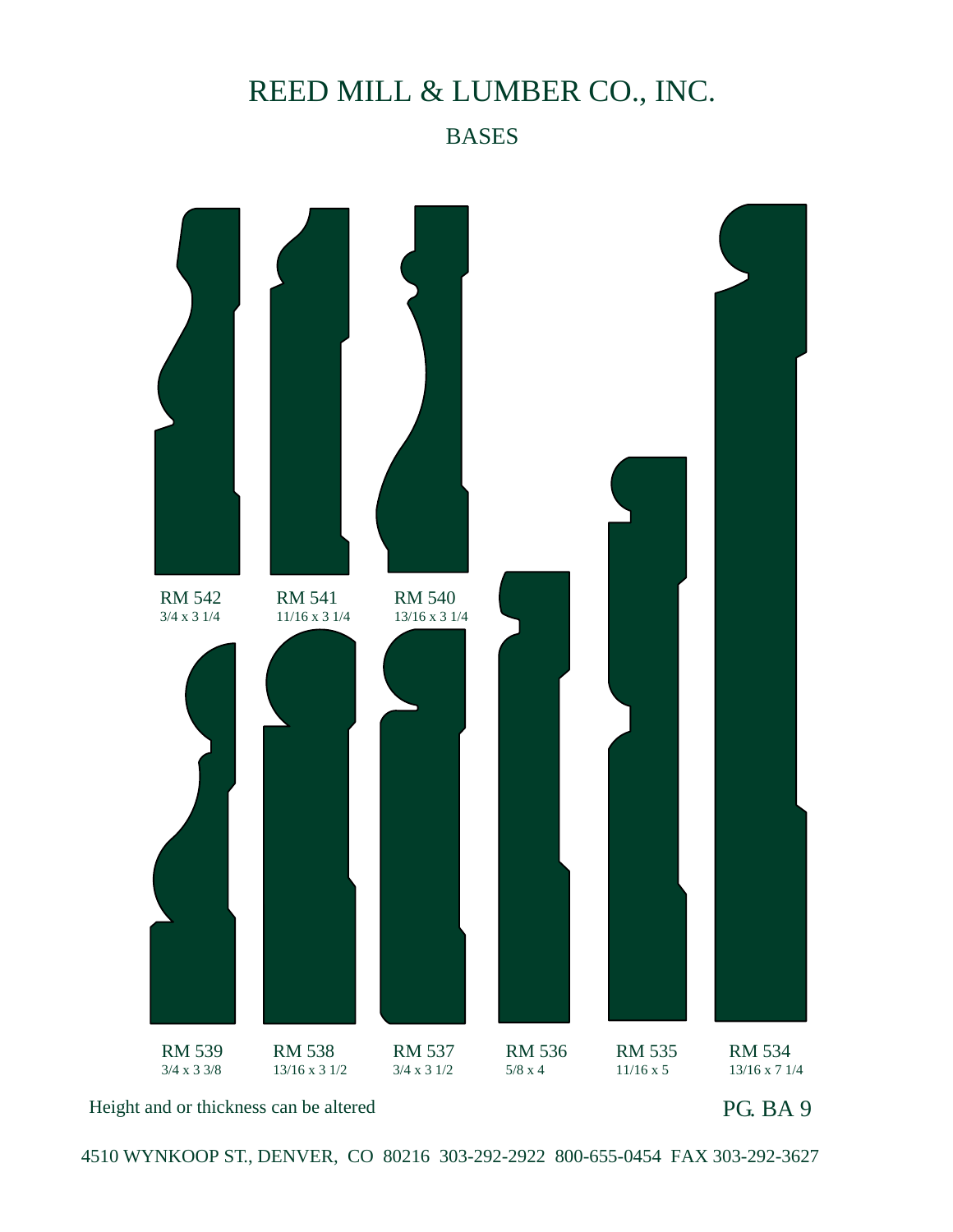

Height and or thickness can be altered

PG. BA 10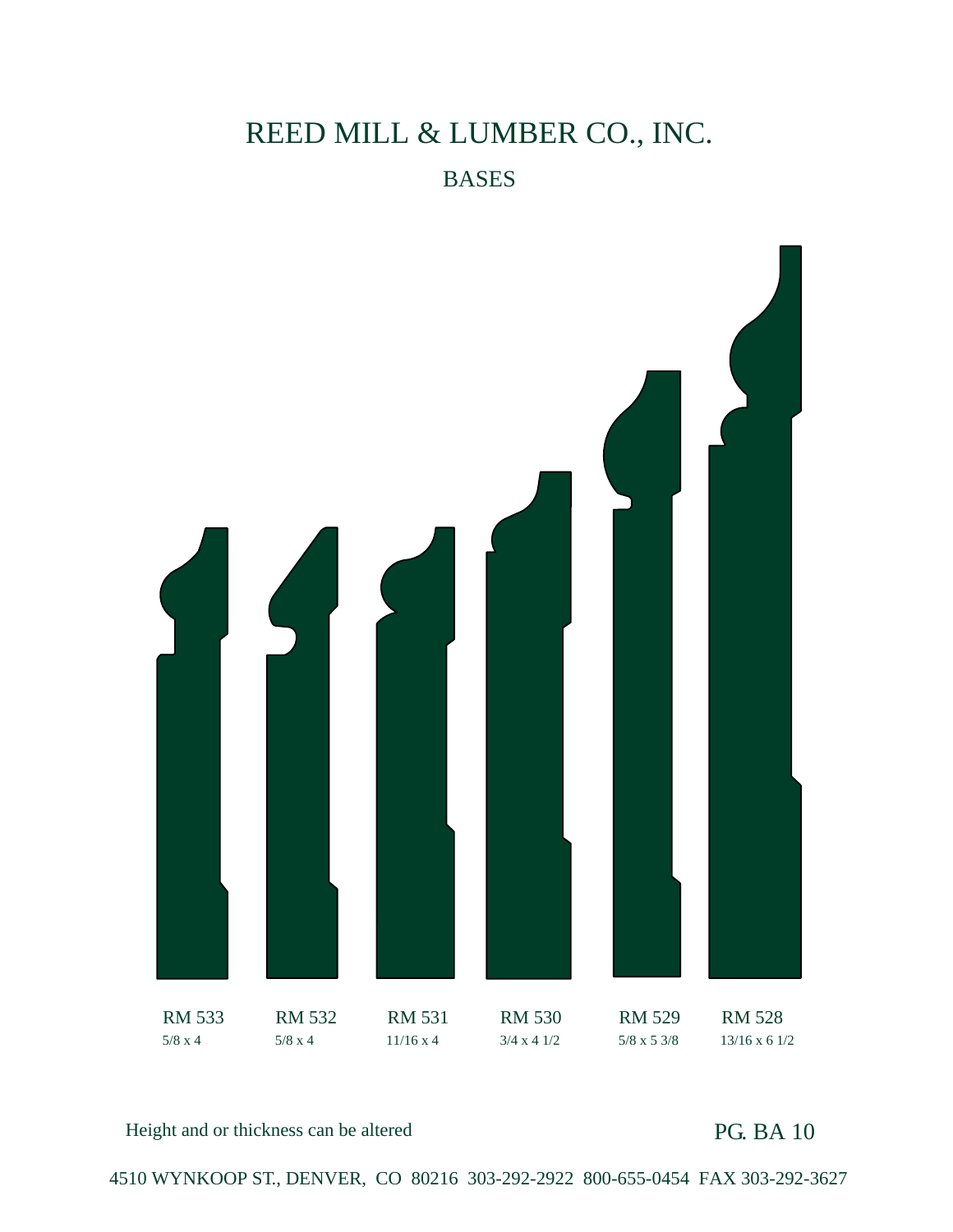

Height and or thickness can be altered

PG. BA 11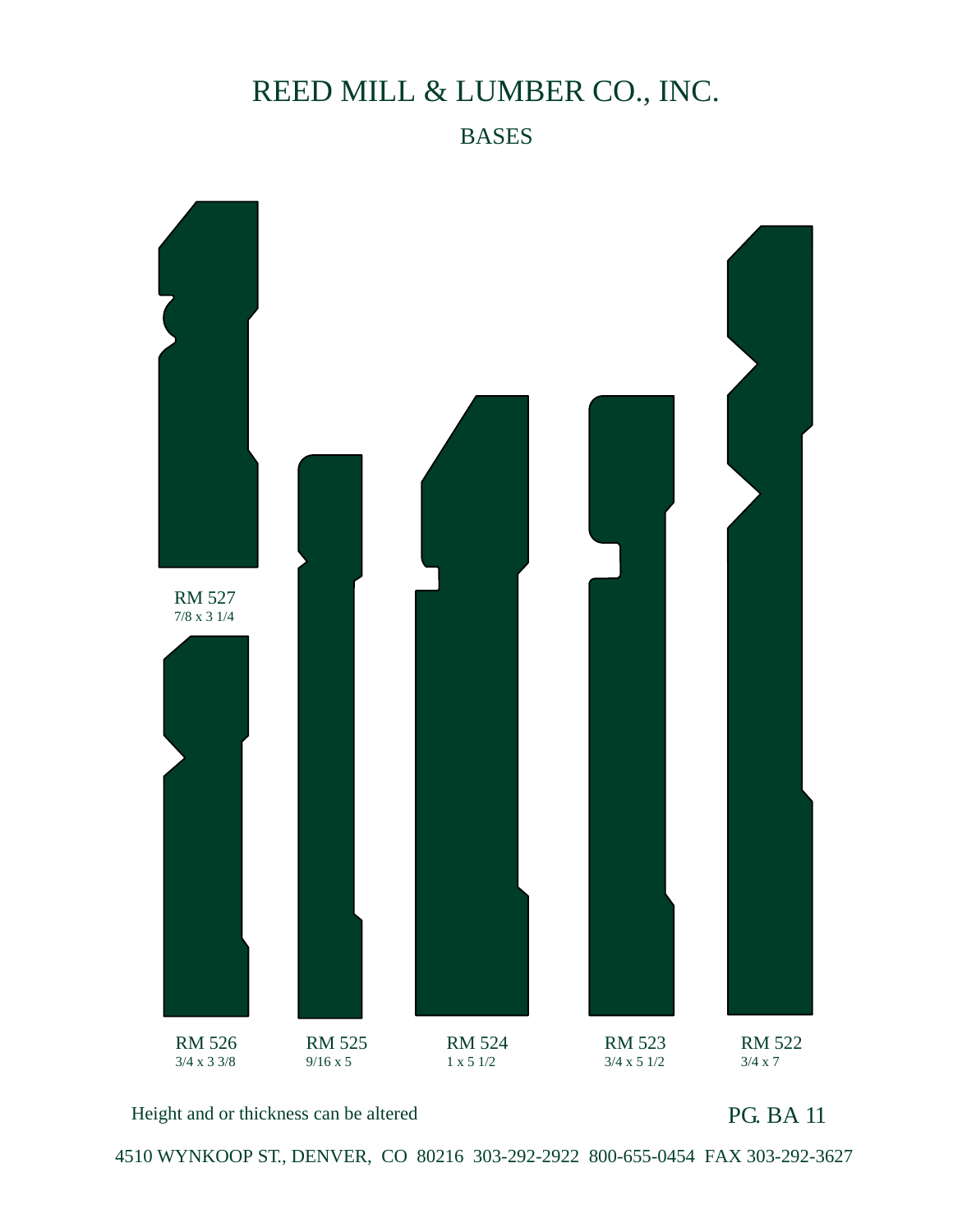#### BASES



Height and or thickness can be altered

PG. BA 12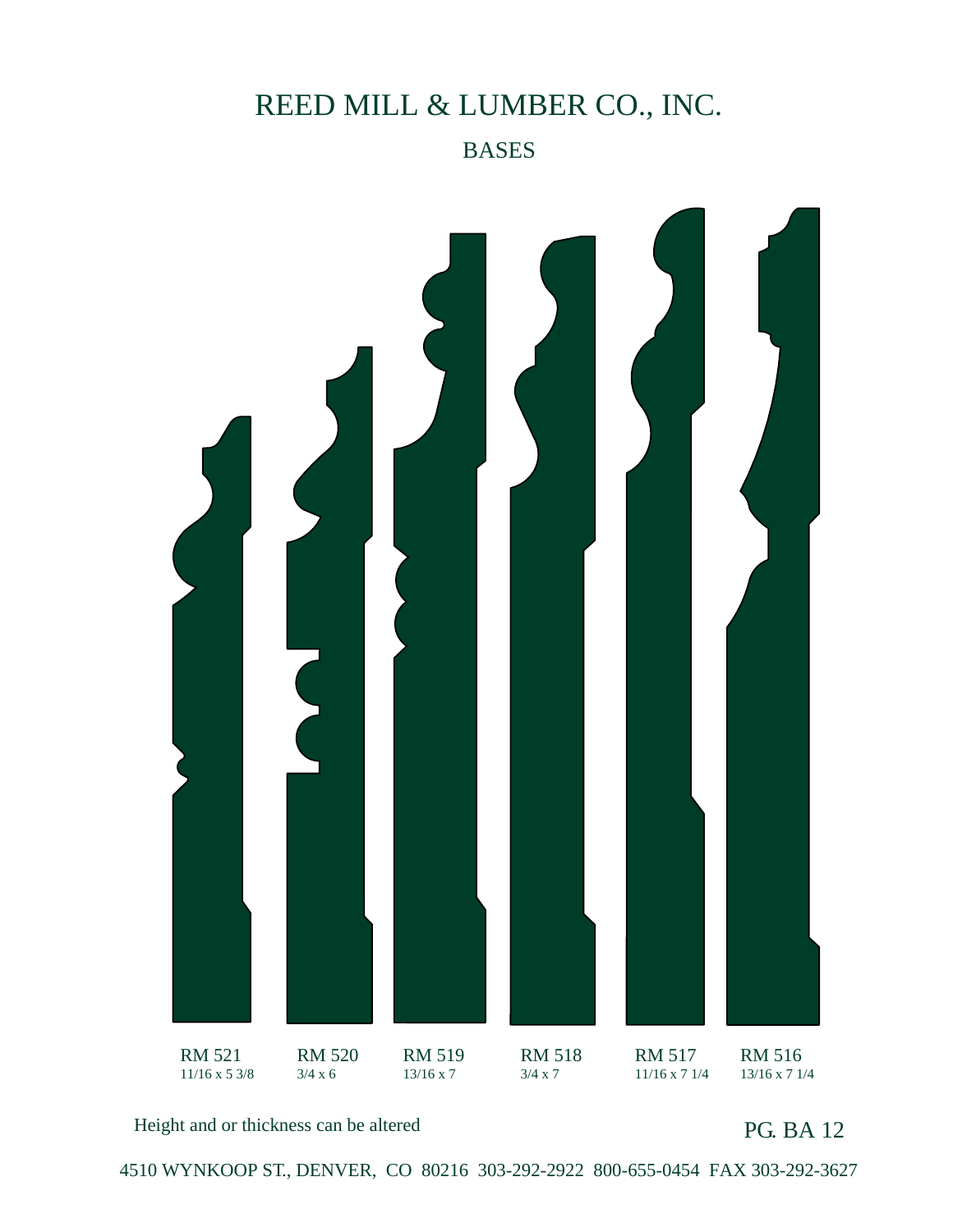

Height and or thickness can be altered

PG. BA 13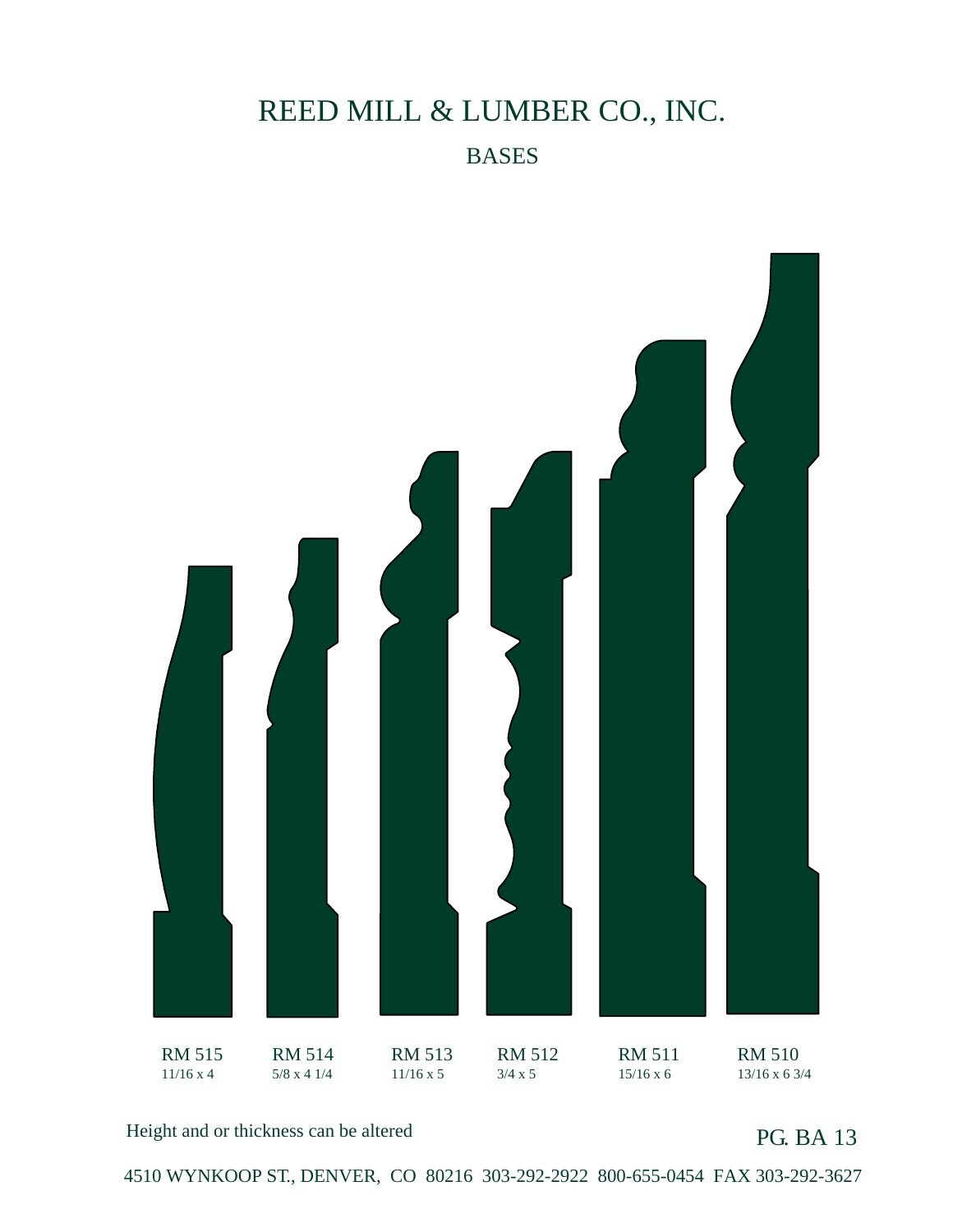

Height and or thickness can be altered

PG. BA 14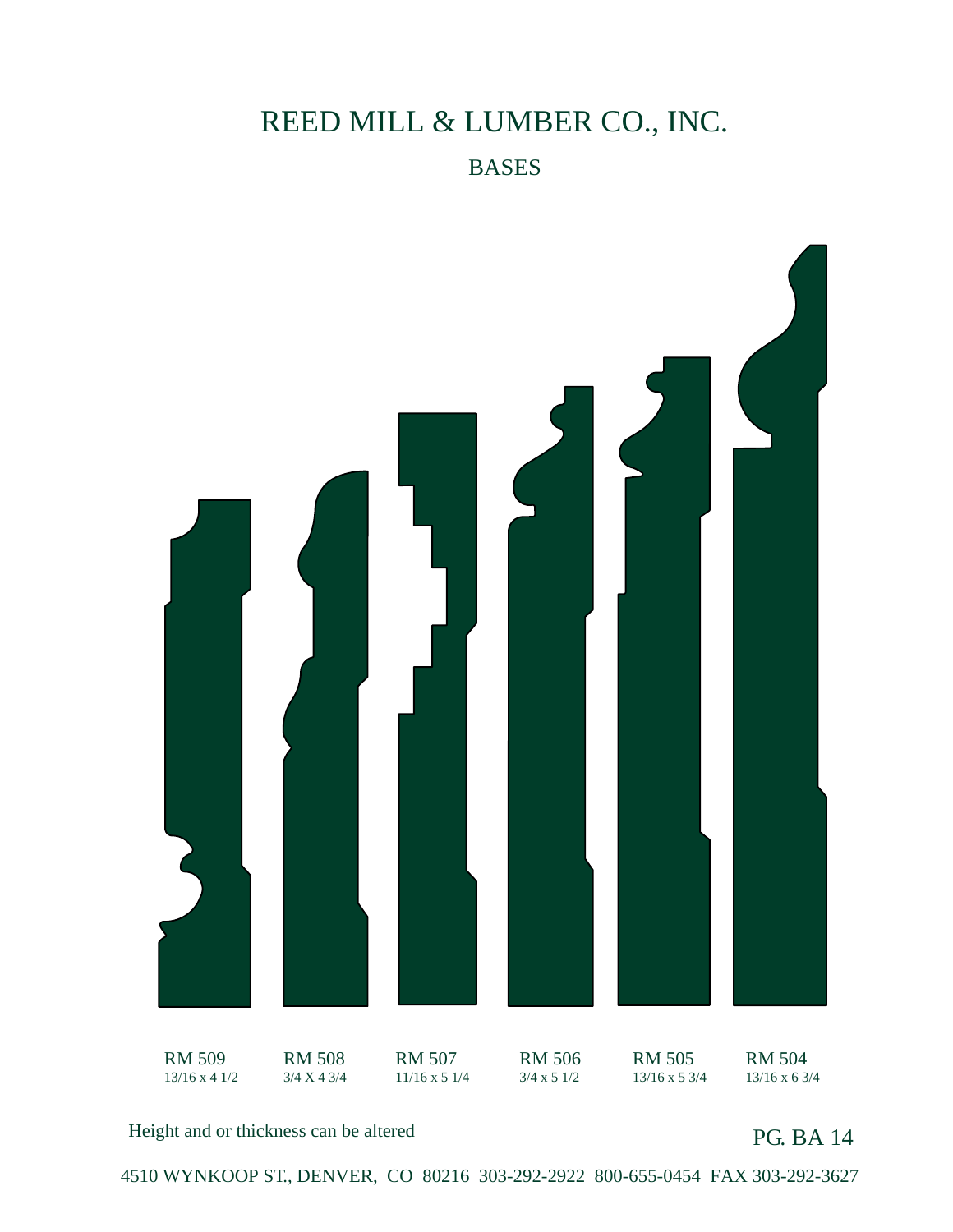

Height and or thickness can be altered

PG. BA 15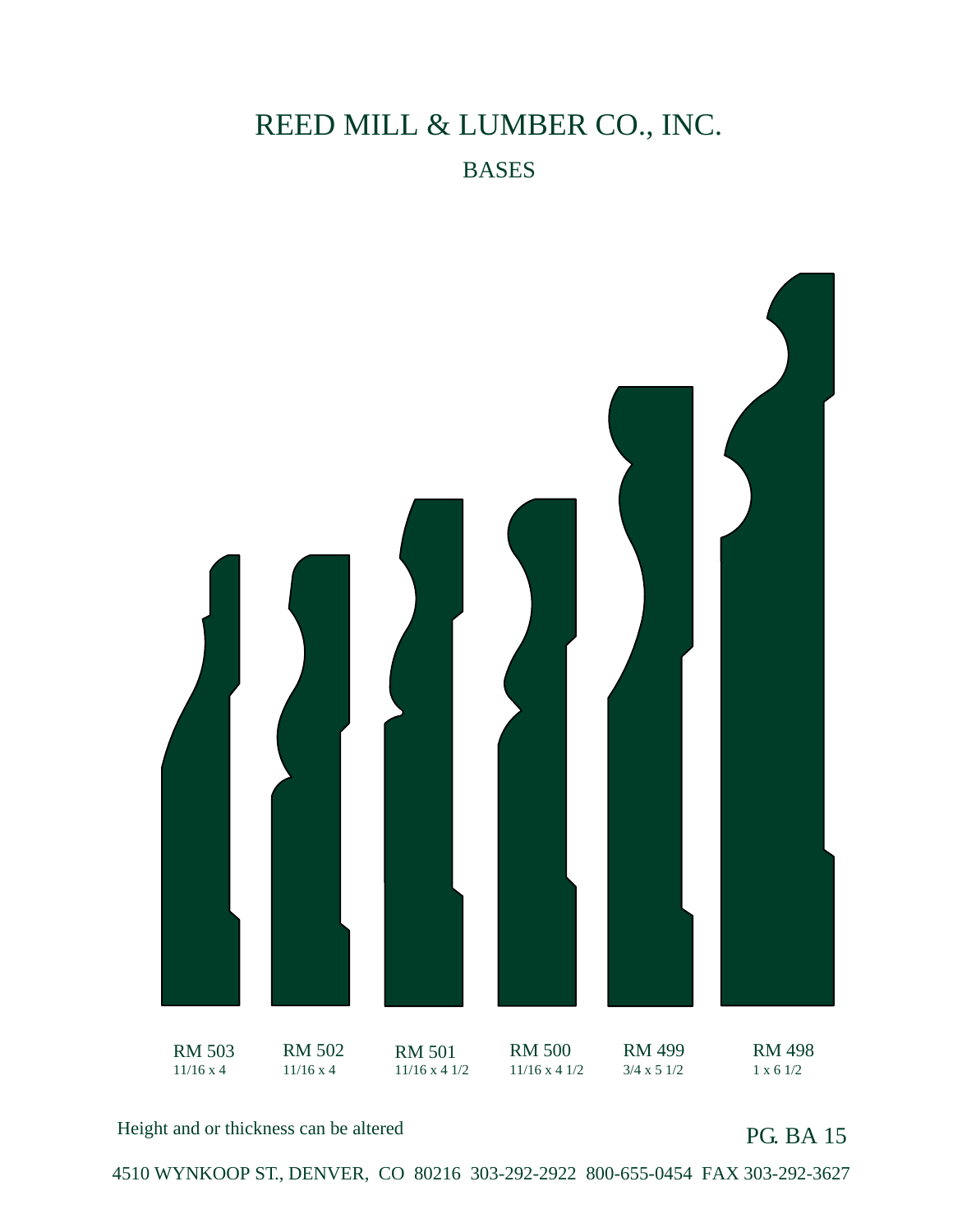

Height and or thickness can be altered

PG. BA 16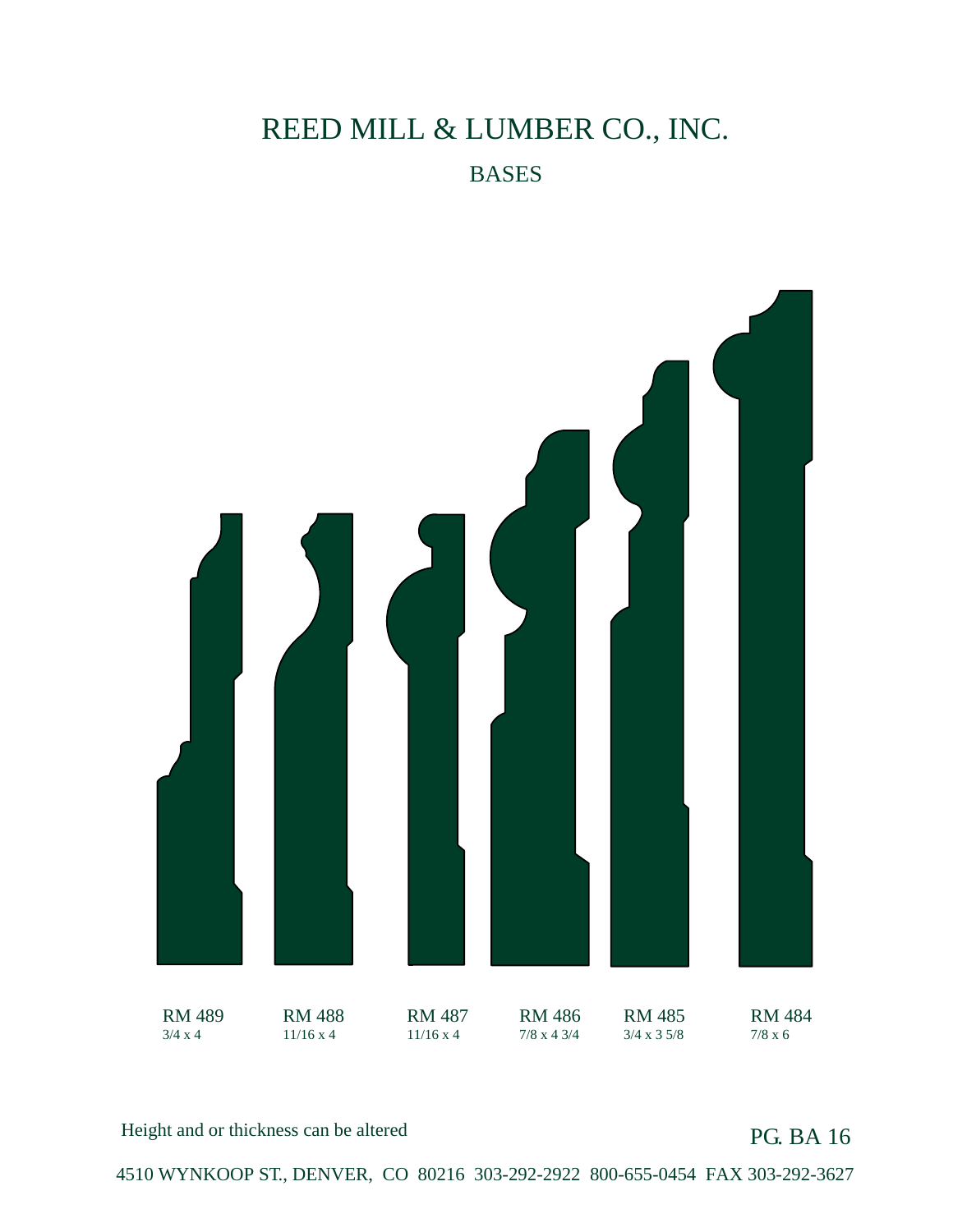

Height and or thickness can be altered

PG. BA 17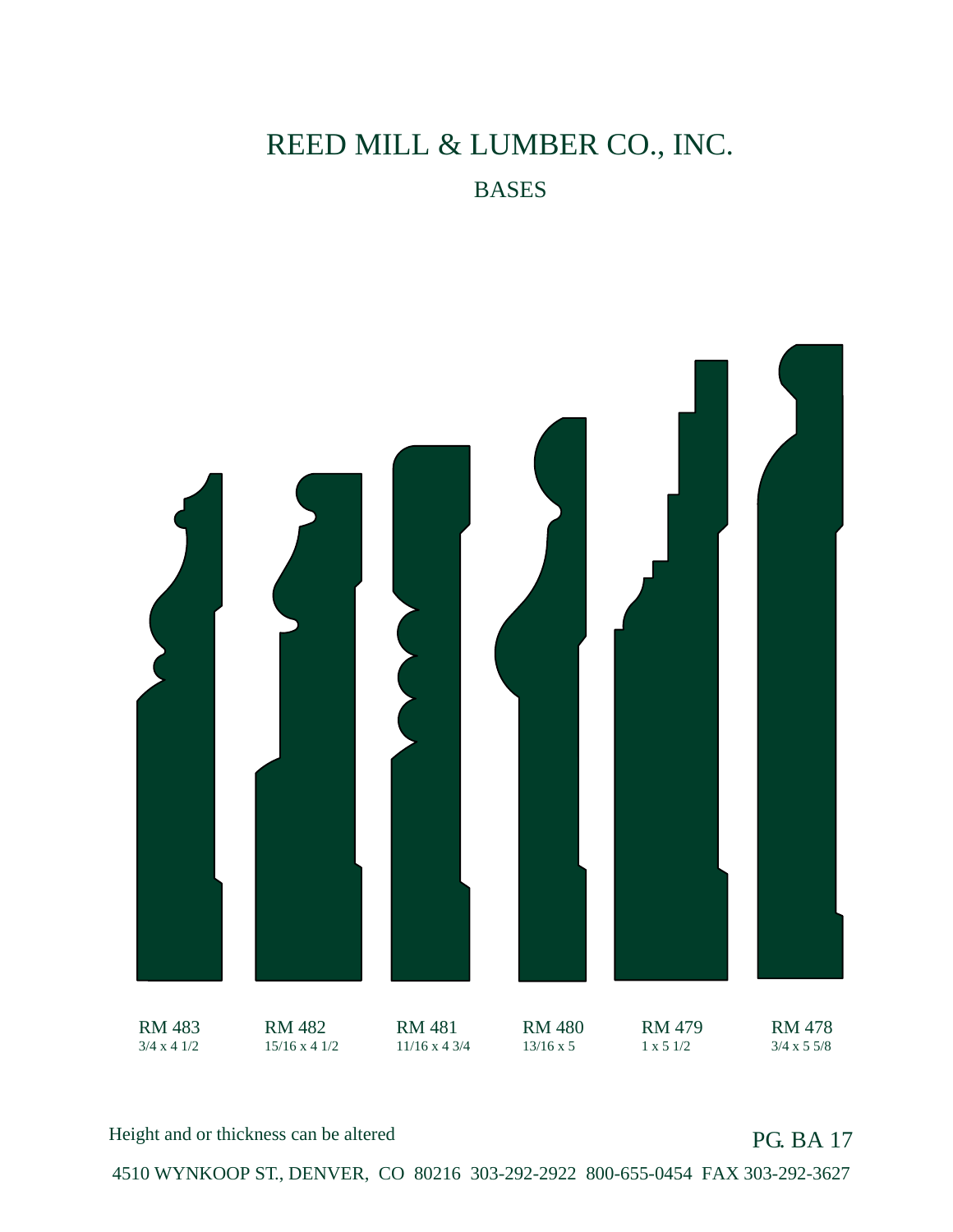

Height and or thickness can be altered

PG. BA 18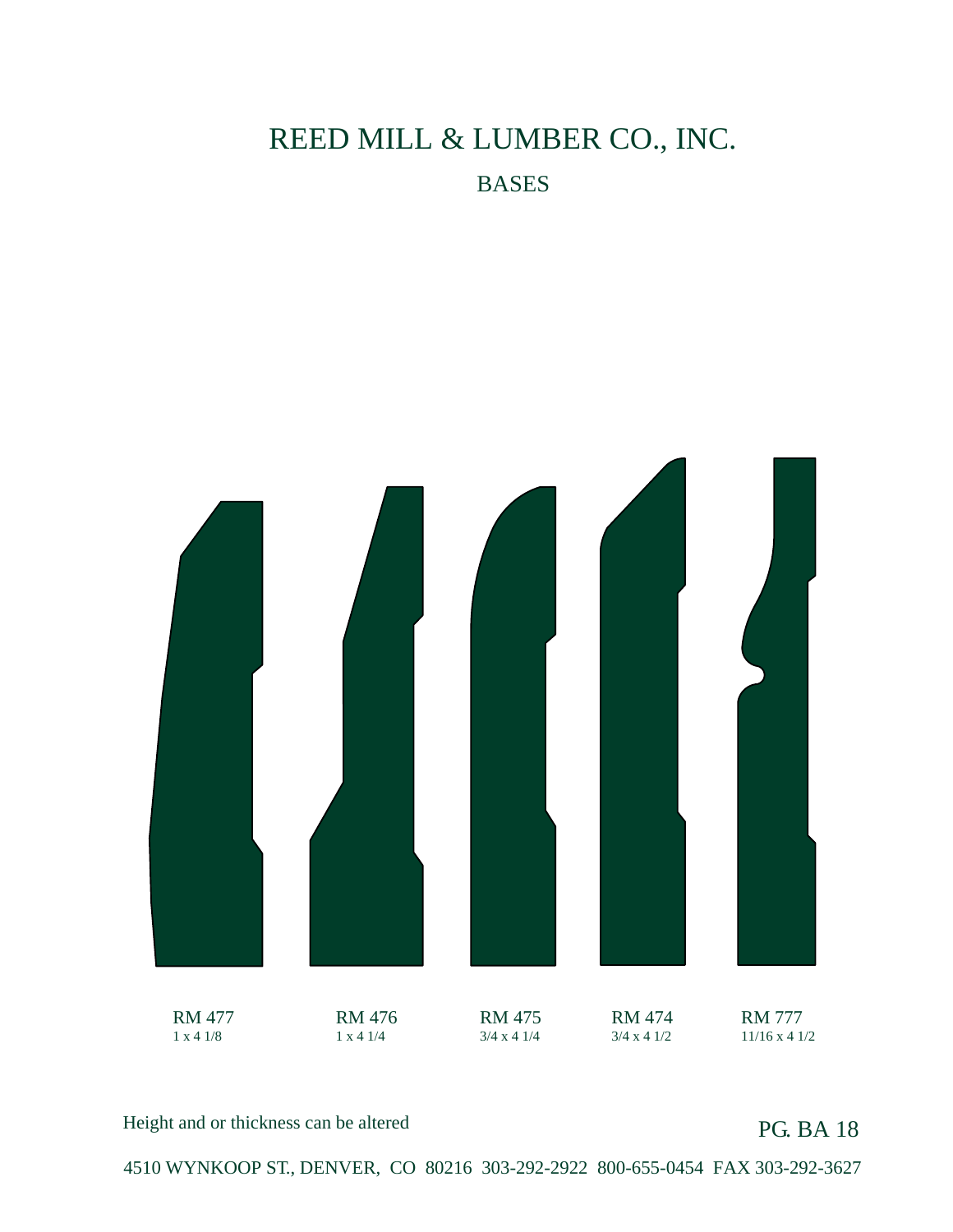

Height and or thickness can be altered

PG. BA 19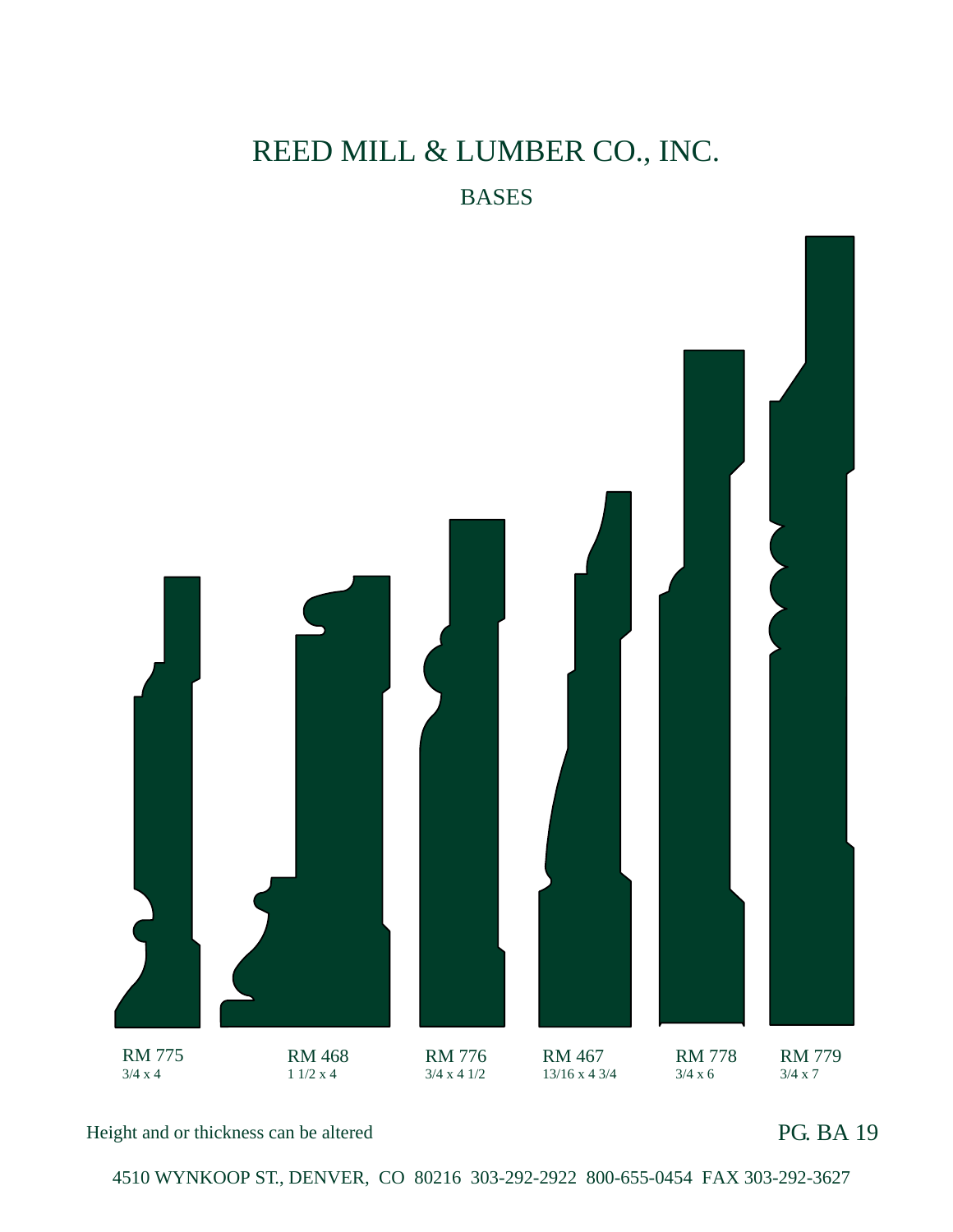BASES



Height and or thickness can be altered

PG. BA 20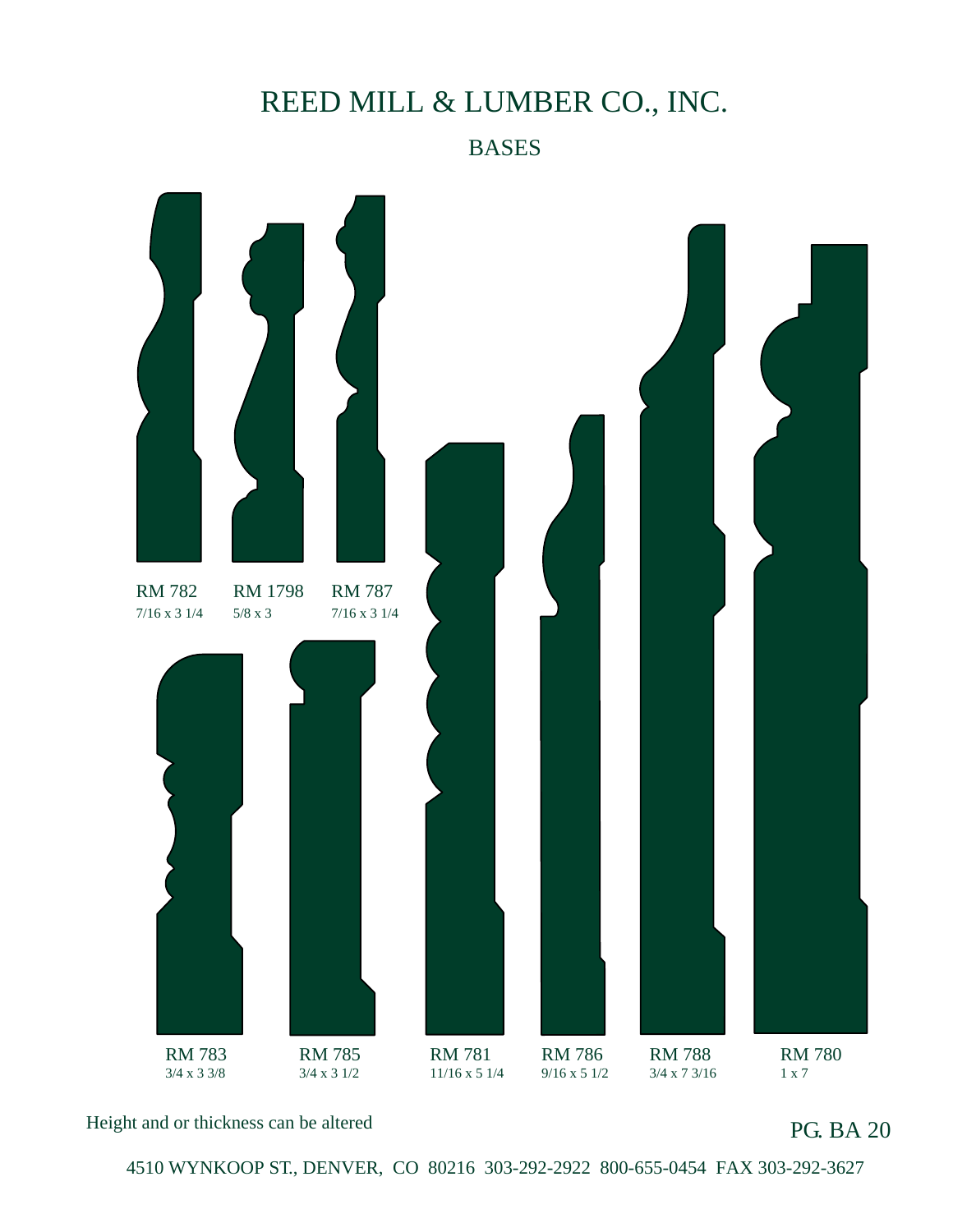#### BASES



Height and or thickness can be altered

PG. BA 21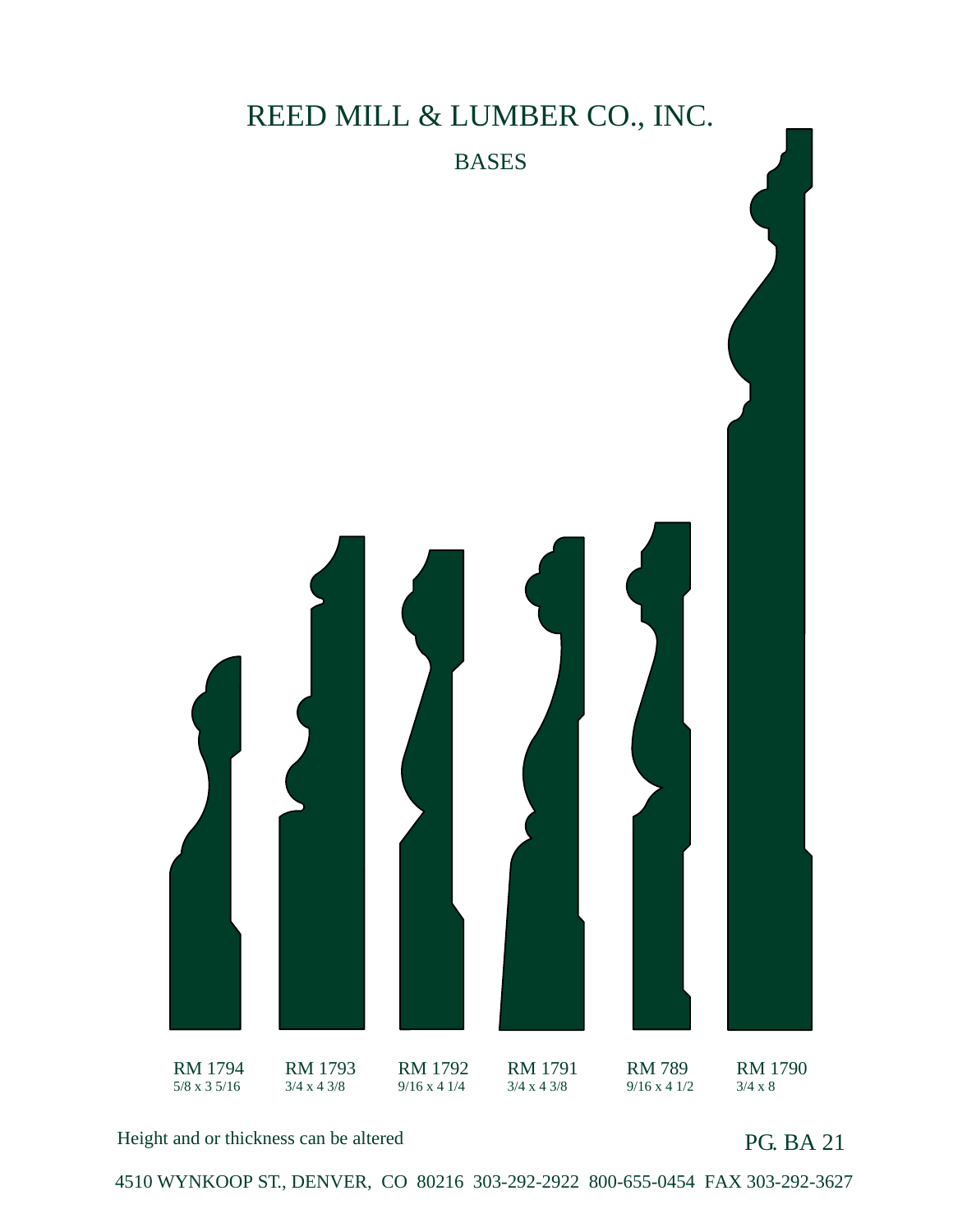

Height and or thickness can be altered

PG. BA 22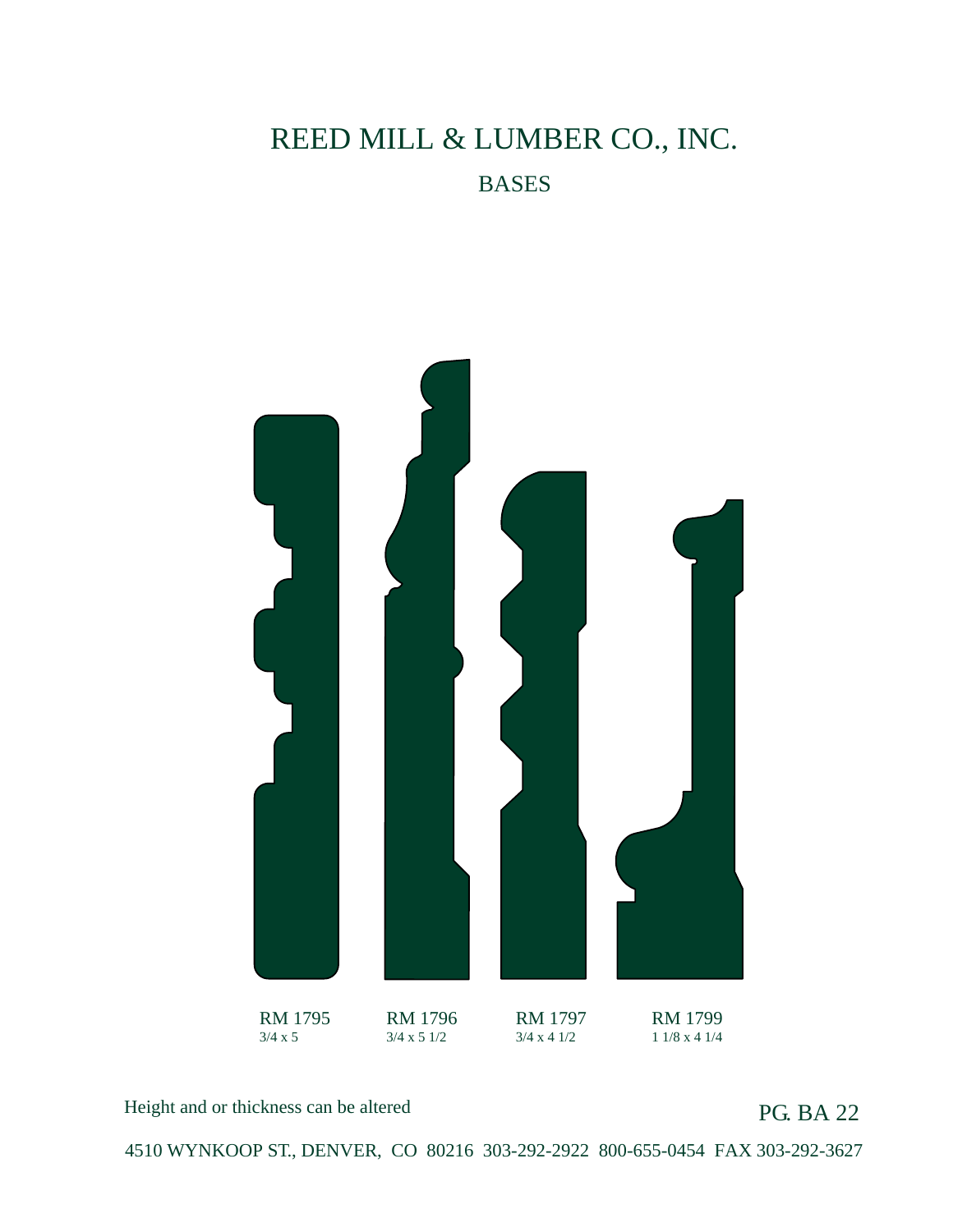#### BASE CAPS



RM 163\* 11/16 x 1 3/8



RM 164\* 11/16 x 1 1/8



RM 166\* 11/16 x 1 1/4

RM 1170 7/8 x 1 1/4



RM 167\* 11/16 x 1 1/8



RM 1168 5/8 x 1 7/16



RM 1172\* 5/8 x 3/4



RM 1174 3/4 x 2

RM 1169 7/8 x 1 1/4



RM 1173 11/16 x 1 1/4



RM 1175 13/16 x 2

RM 1176 3/4 x 3



RM 1171 13/16 x 1 3/8



RM 1177 13/16 x 2 5/8

#### \*MATCHES WM SERIES

#### PG. BC 1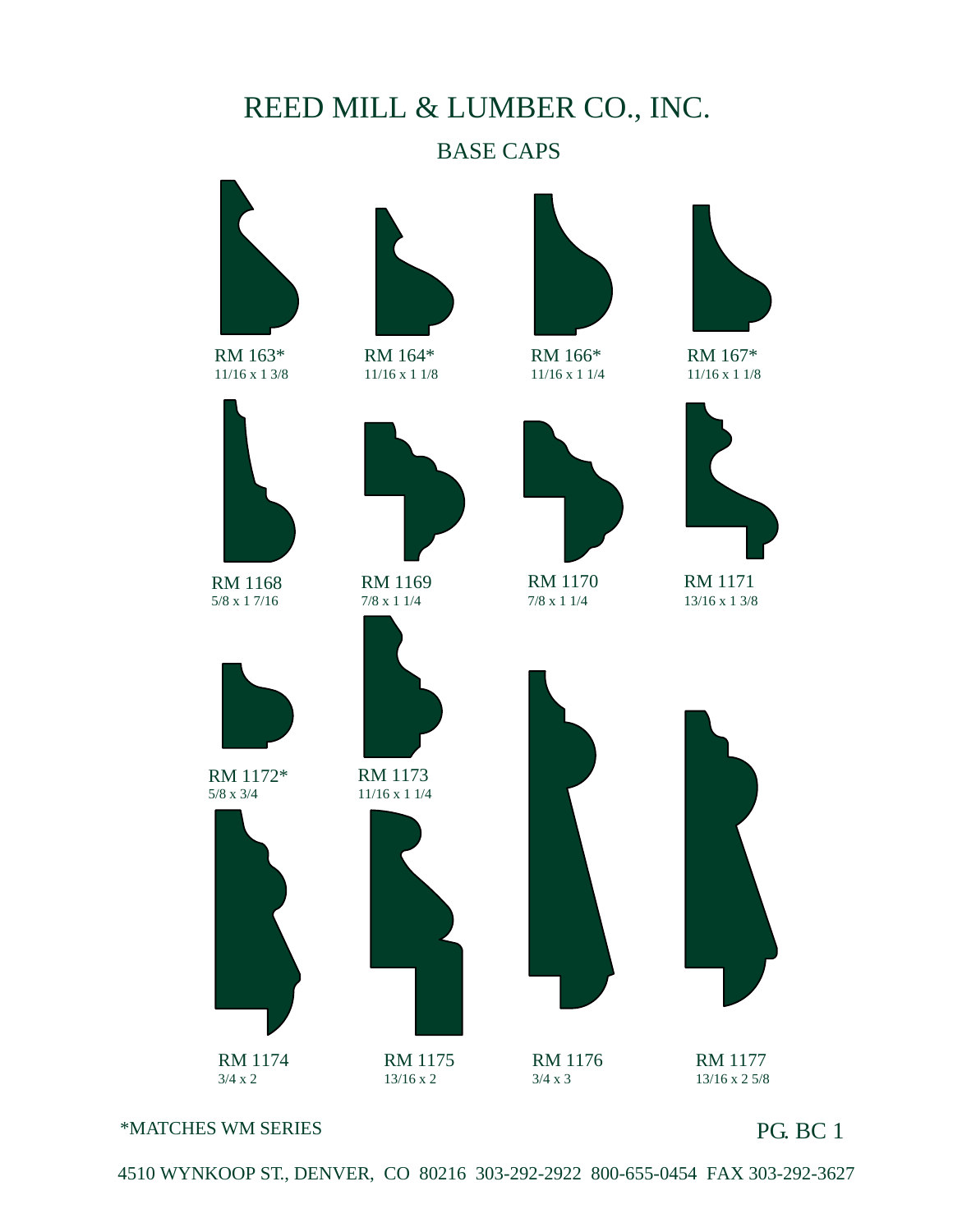### REED MILL & LUMBER CO., INC. BASE CAPS



RM 1178 11/16 x 1 13/16



RM 1179 3/4 x 1 15/16 RM 1180 1 7/16 x 1 1/2



RM 1181 1 3/8 x 2



#### \*MATCHES WM SERIES

#### PG. BC 2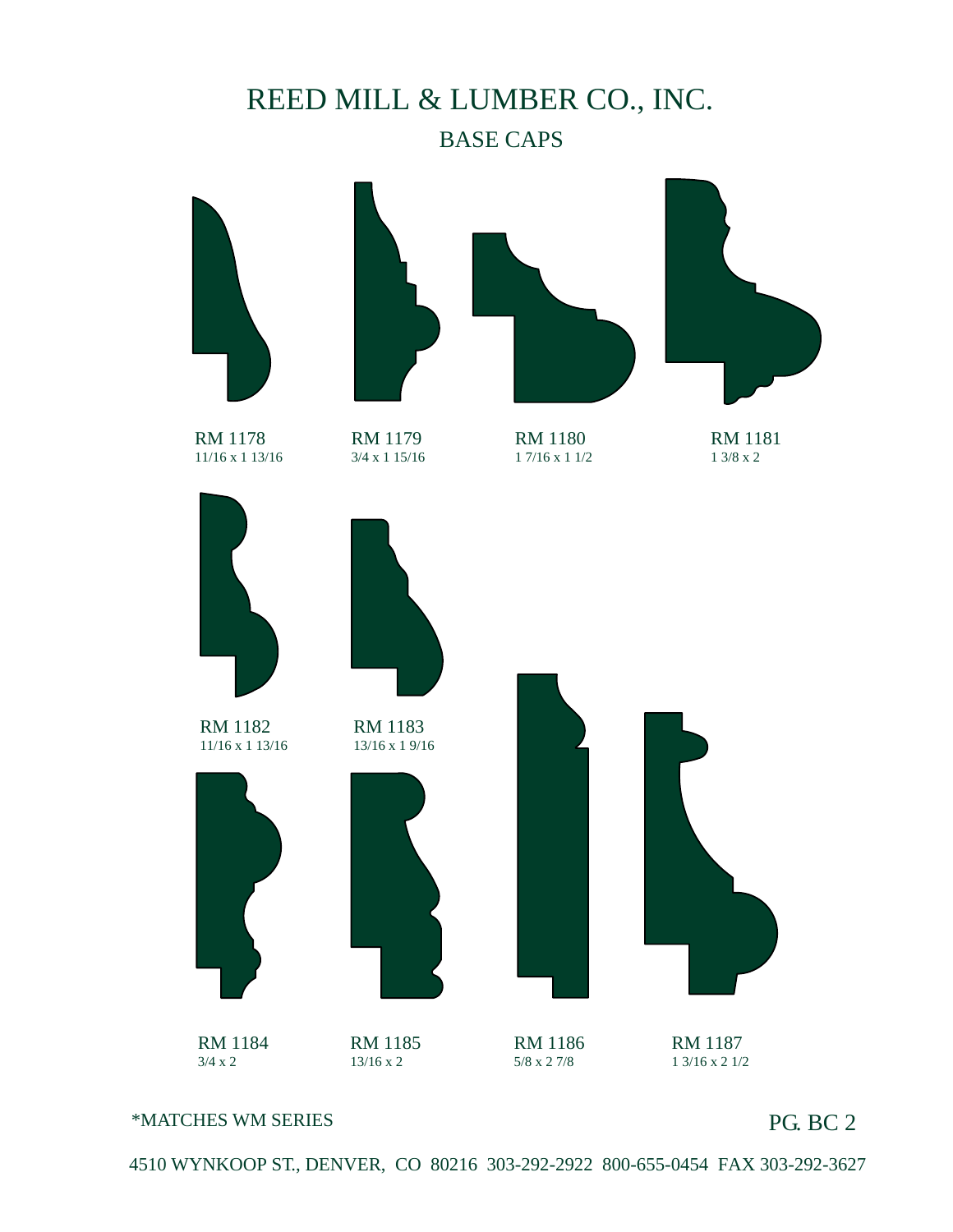#### BASE CAPS



\*MATCHES WM SERIES

PG. BC 3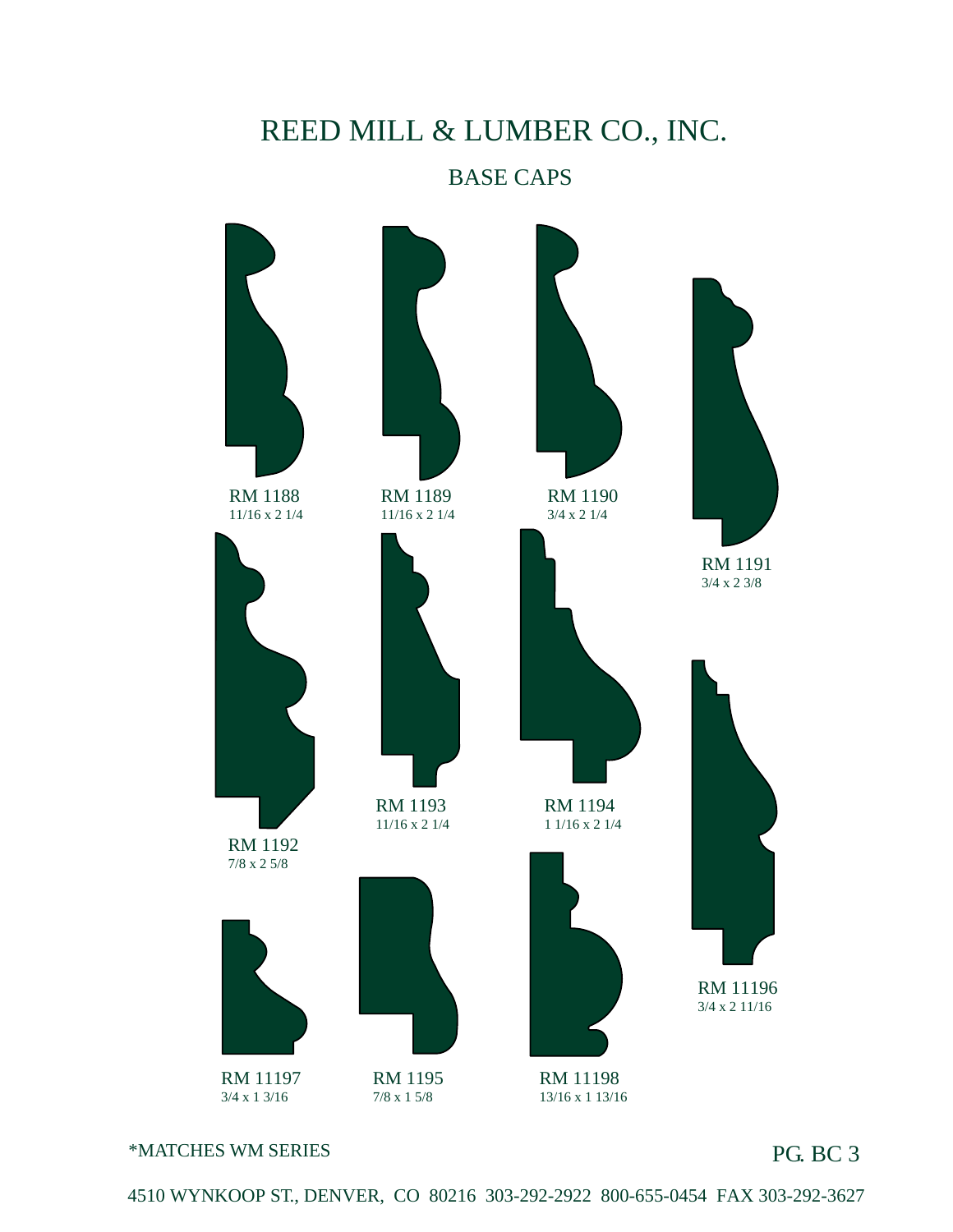### REED MILL & LUMBER CO., INC. BASE CAPS



RM 11199 1 x 2

RM 11200 1 x 1 3/4

RM 11201 3/4 x 1 1/4

\*MATCHES WM SERIES

PG. BC 4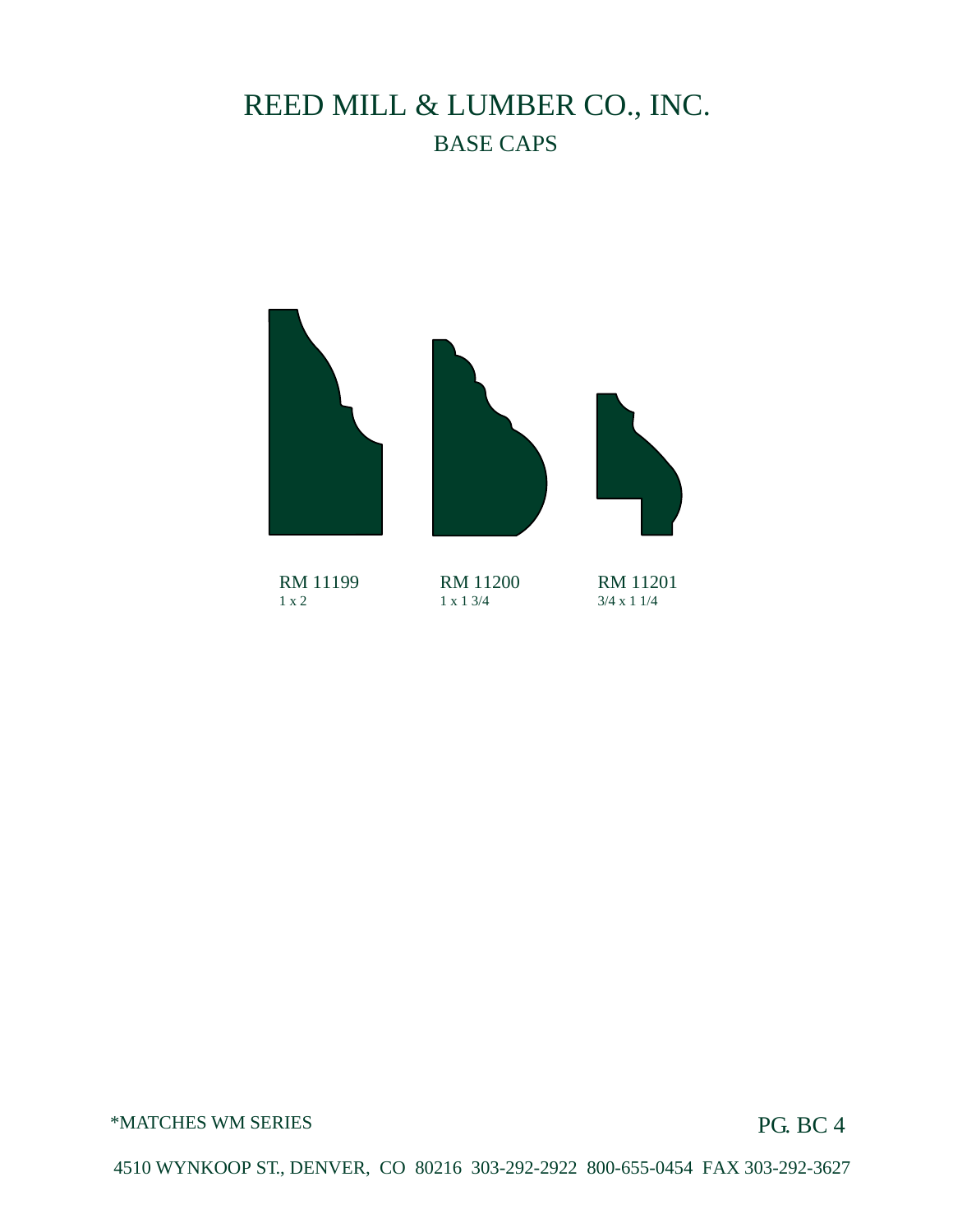**BEDS** 



#### \*MATCHES WM SERIES

PG. BE 1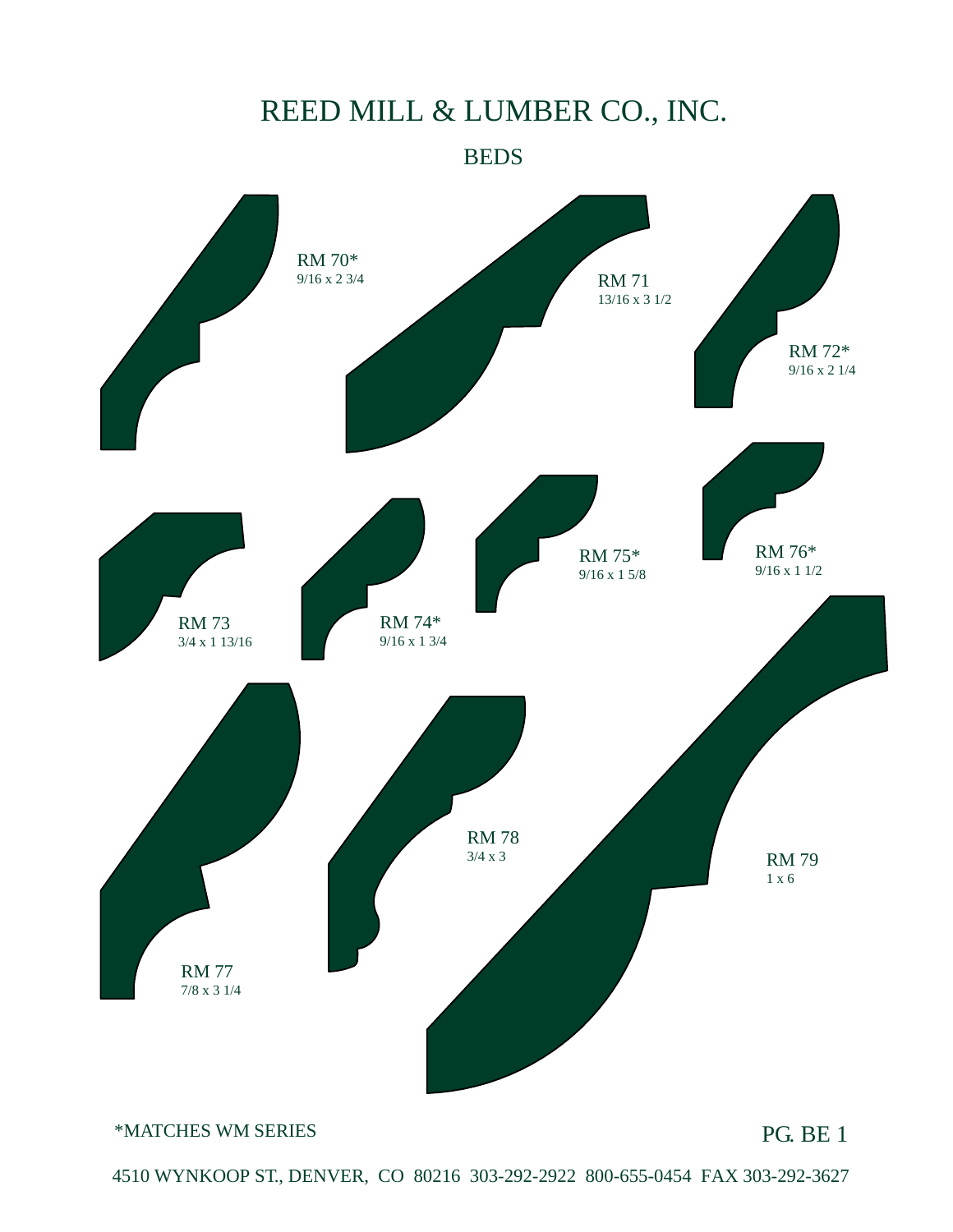#### CHAIR RAILS



\*MATCHES WM SERIES

PG. CHR 1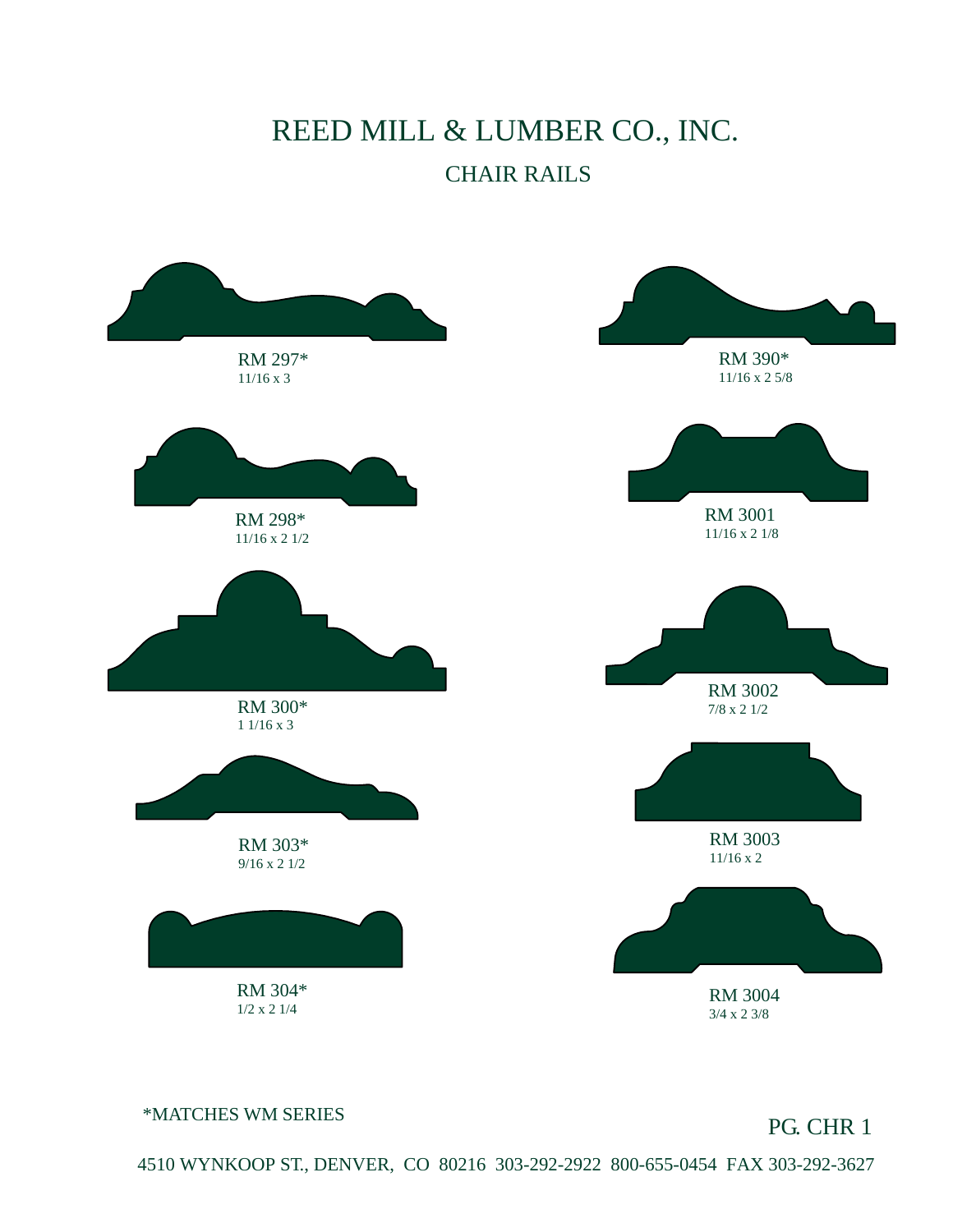## REED MILL & LUMBER CO., INC. CHAIR RAILS



\*MATCHES WM SERIES

PG. CHR 2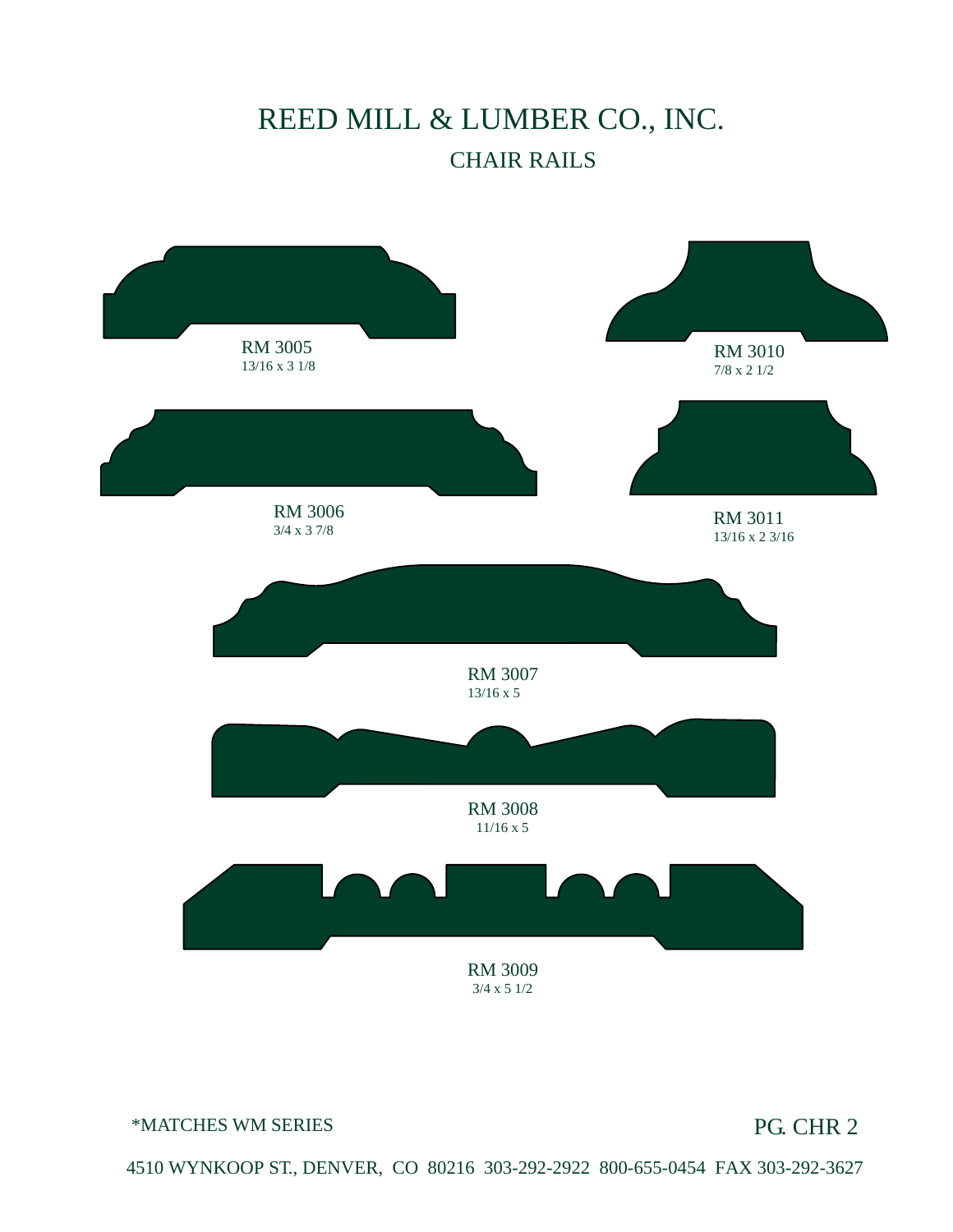## REED MILL & LUMBER CO., INC. CHAIR RAILS



\*MATCHES WM SERIES

PG. CHR 3

4510 WYNKOOP ST., DENVER, CO 80216 303-292-2922 FAX 303-292-3627 800-655-0454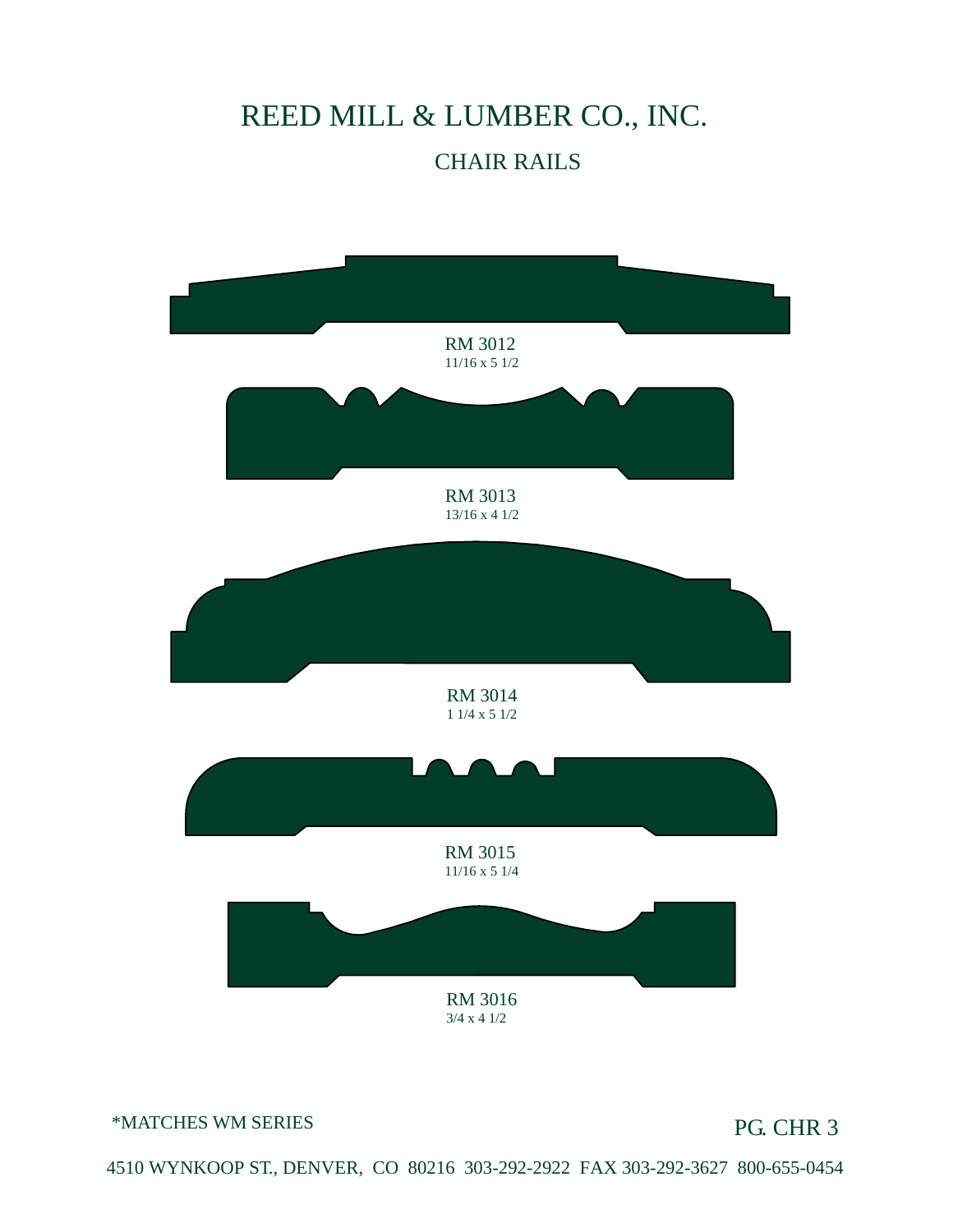#### CHAIR RAILS



\*MATCHES WM SERIES

PG. CHR 4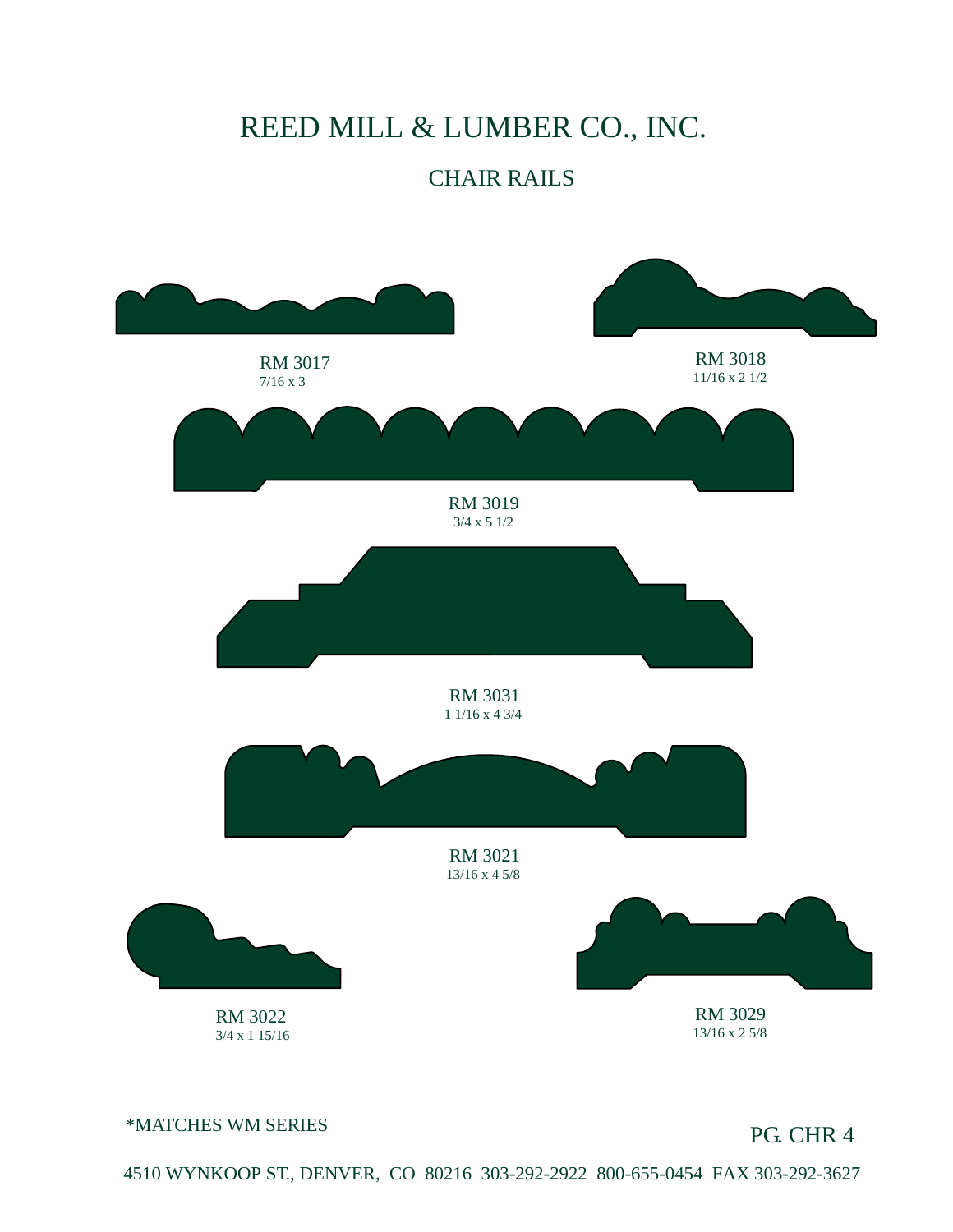#### CHAIR RAILS



\*MATCHES WM SERIES

PG. CHR 5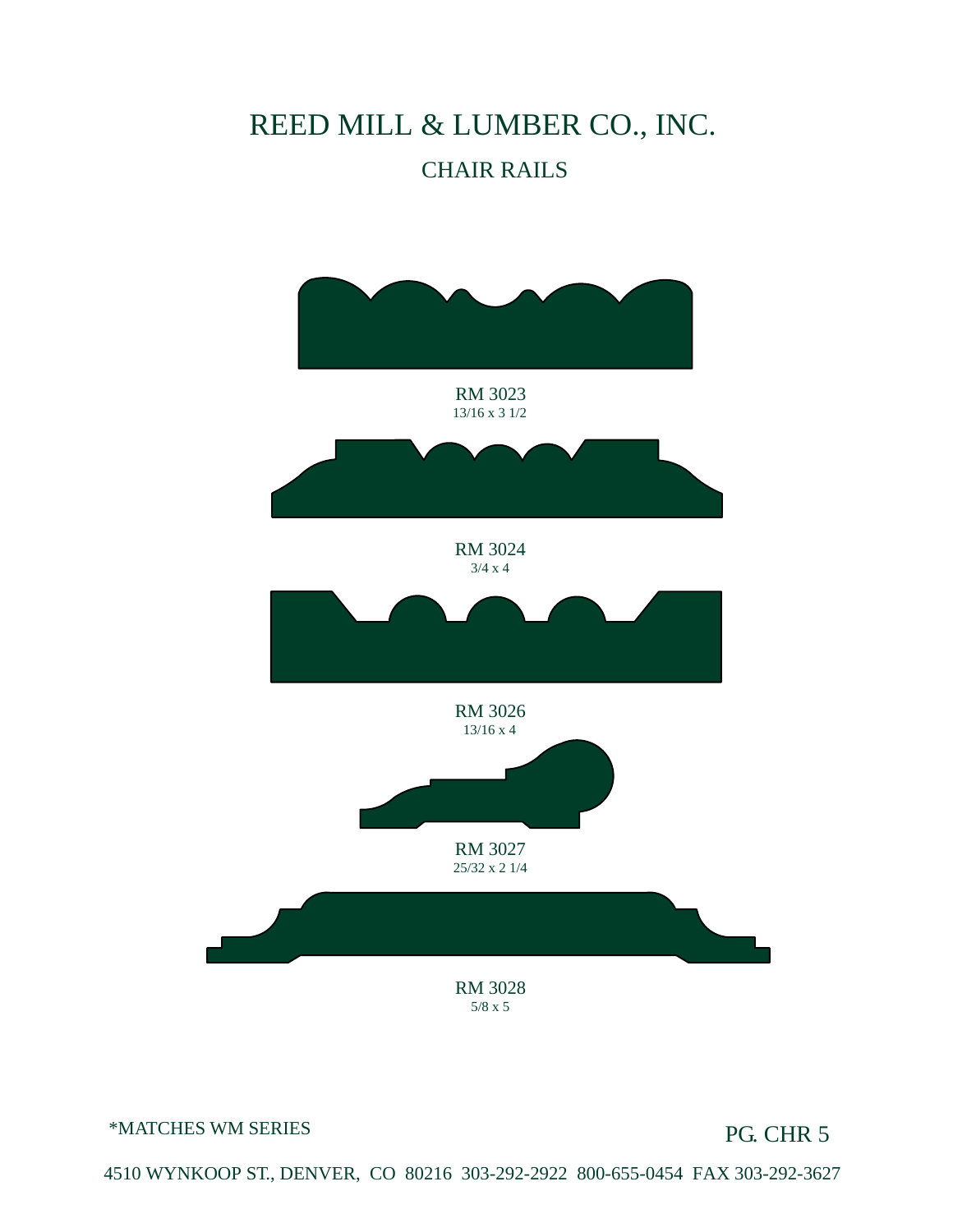

\*MATCHES WM SERIES

PG. CO 1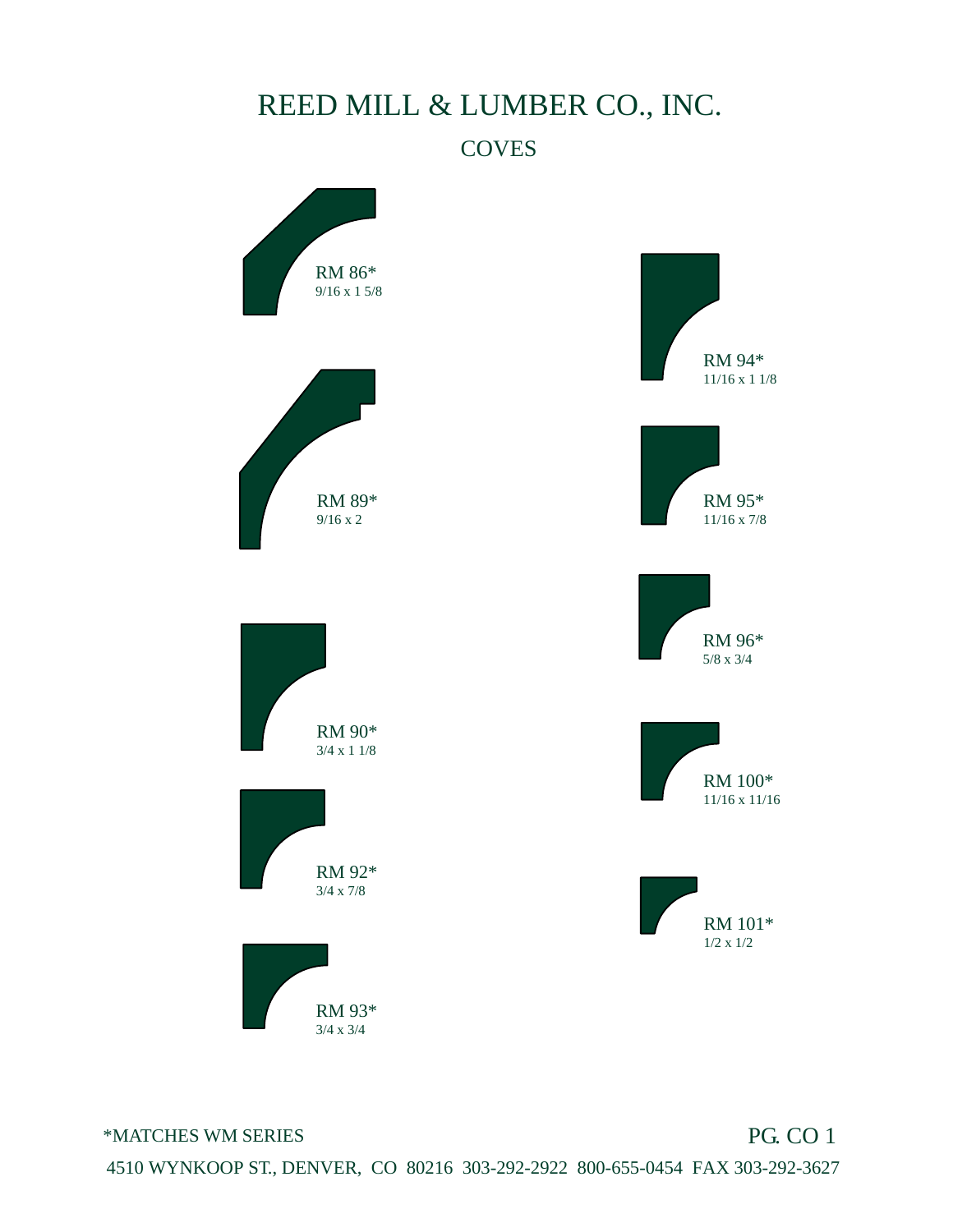

\*MATCHES WM SERIES

PG. CO 2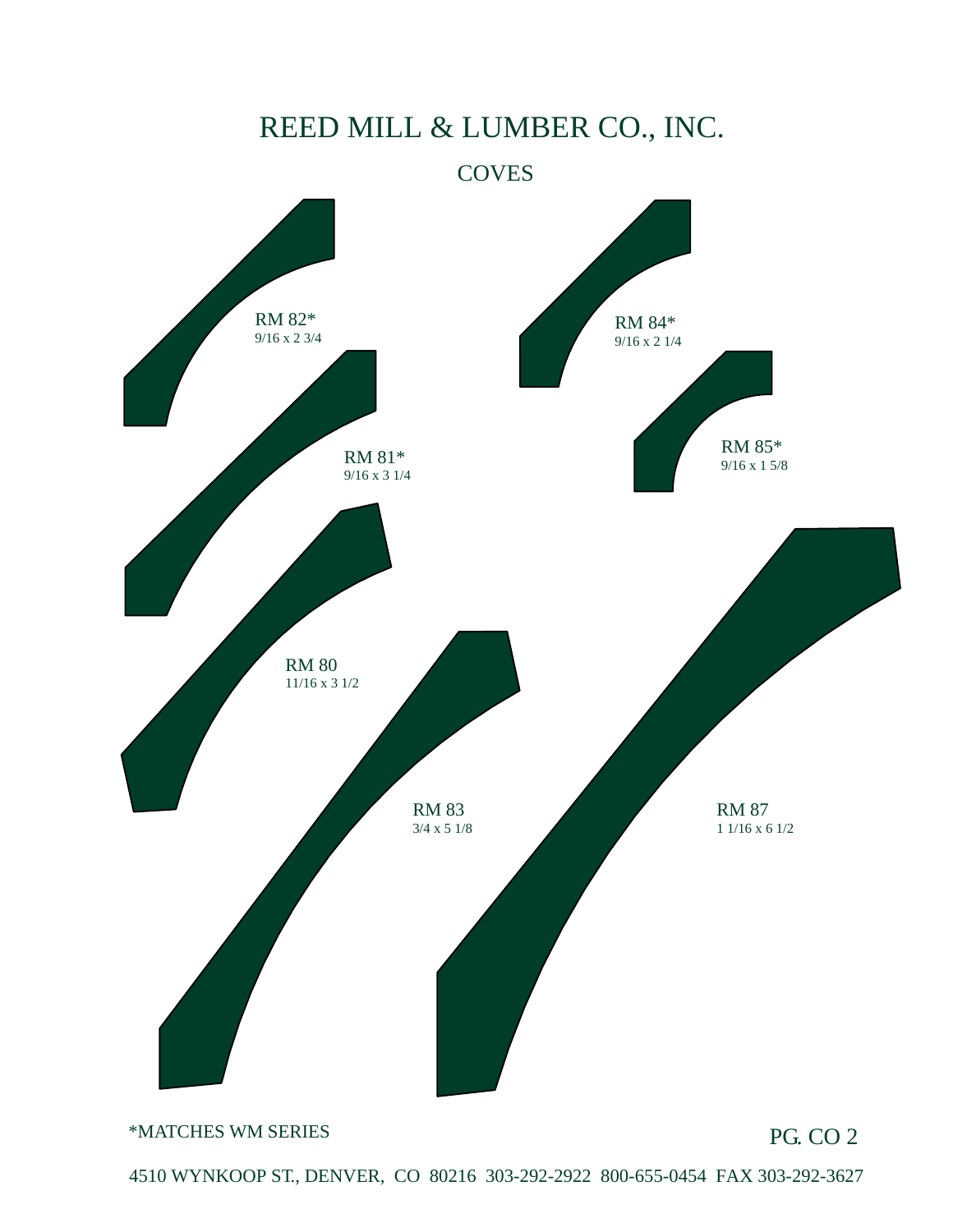## REED MILL & LUMBER CO., INC. HAND RAILS

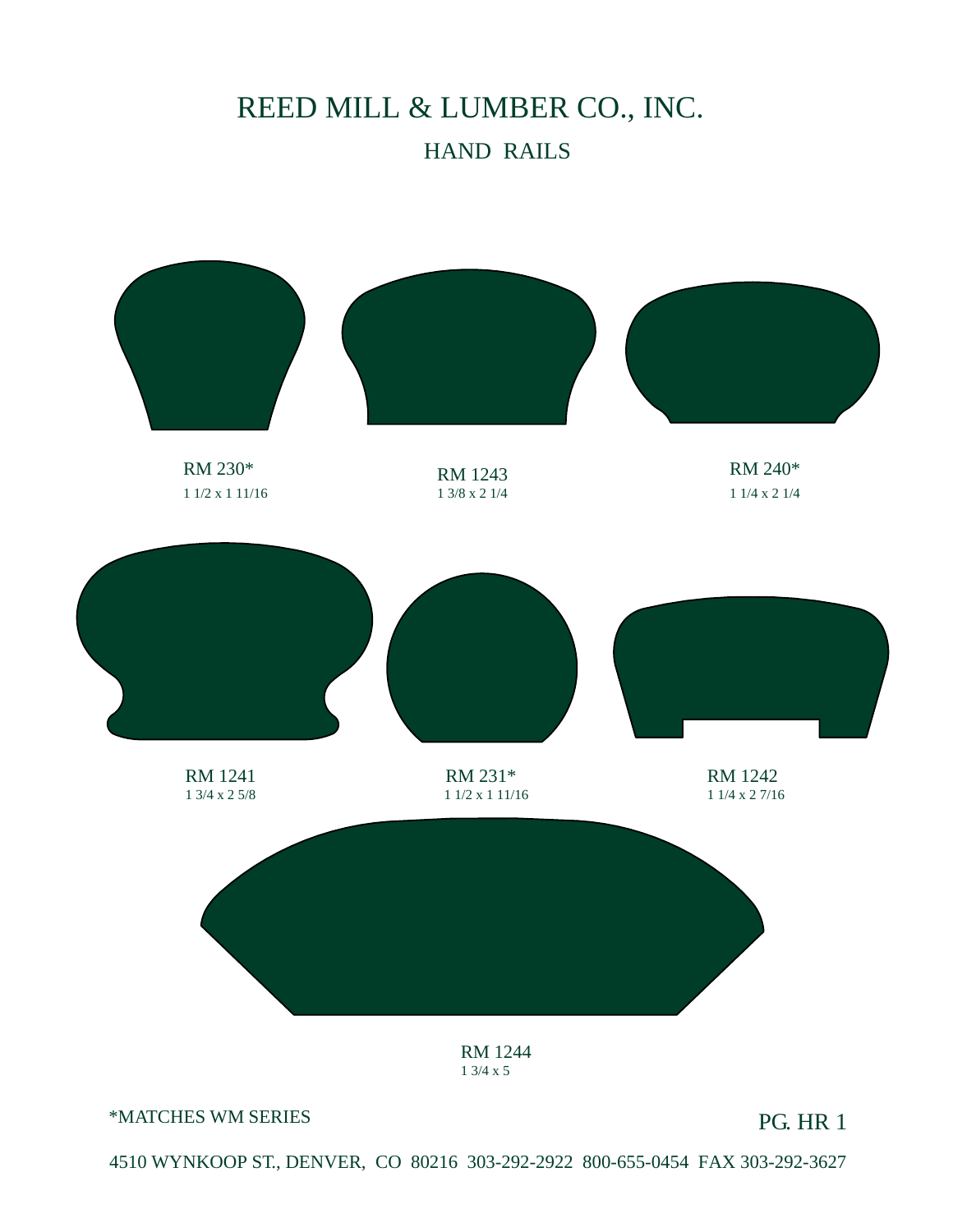#### HAND RAILS







RM 1245 1 7/8 x 7 1/8

RM 1246 1 3/4 x 5 1/2

RM 1247 1 3/8 x 5 7/16

\*MATCHES WM SERIES

PG. HR 2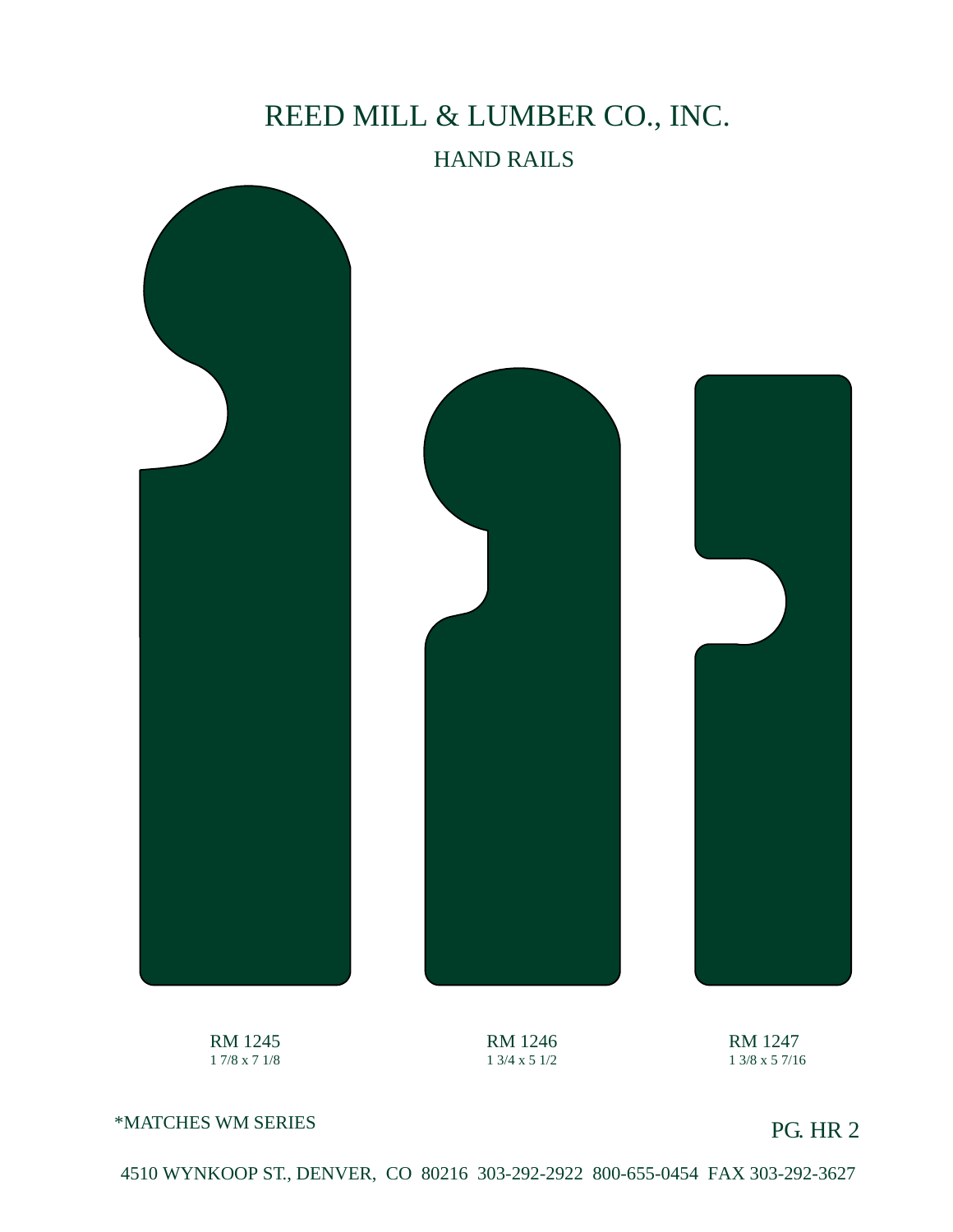#### HAND RAILS



\*MATCHES WM SERIES

PG. HR 3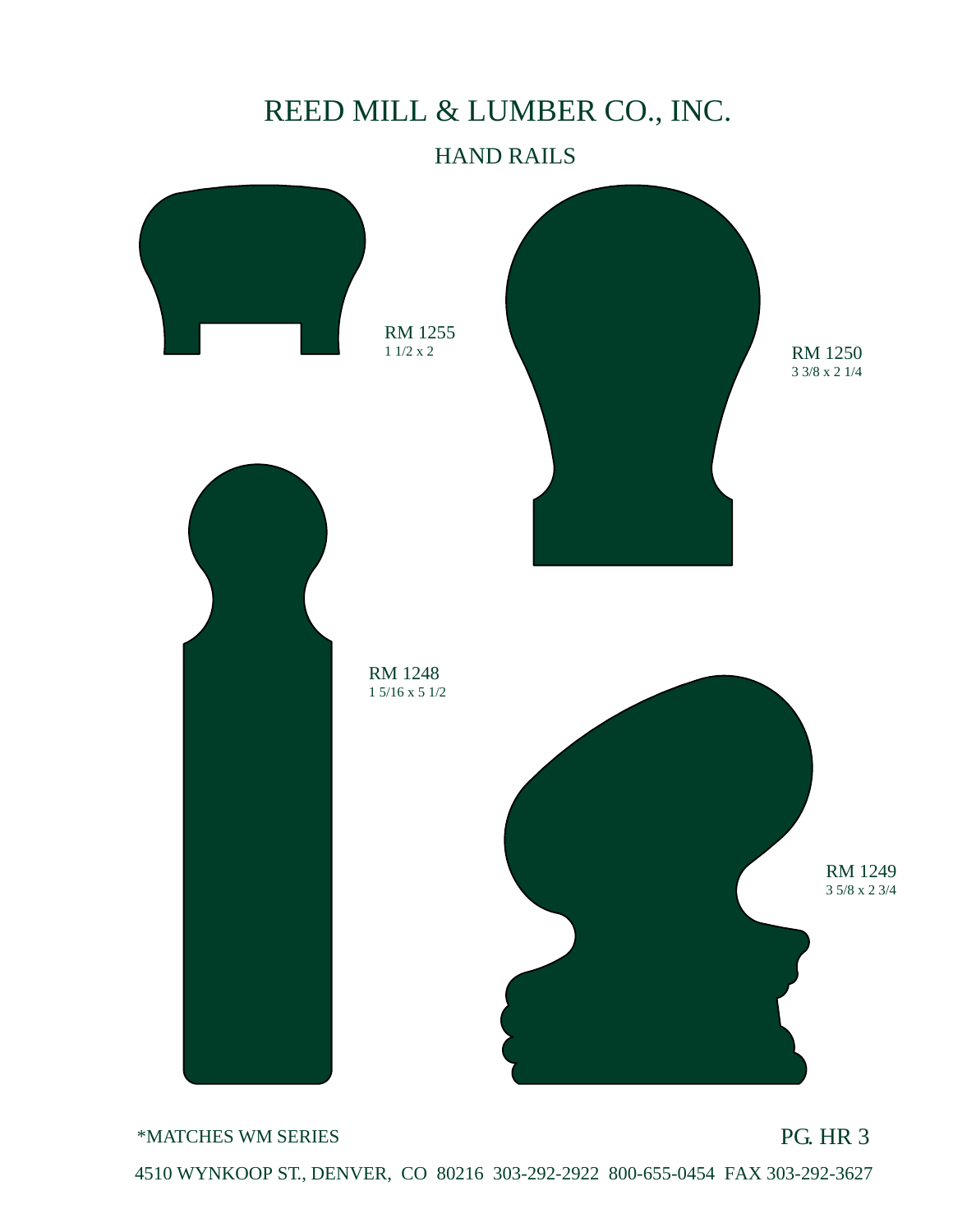#### HAND RAILS



\*MATCHES WM SERIES

PG. HR 4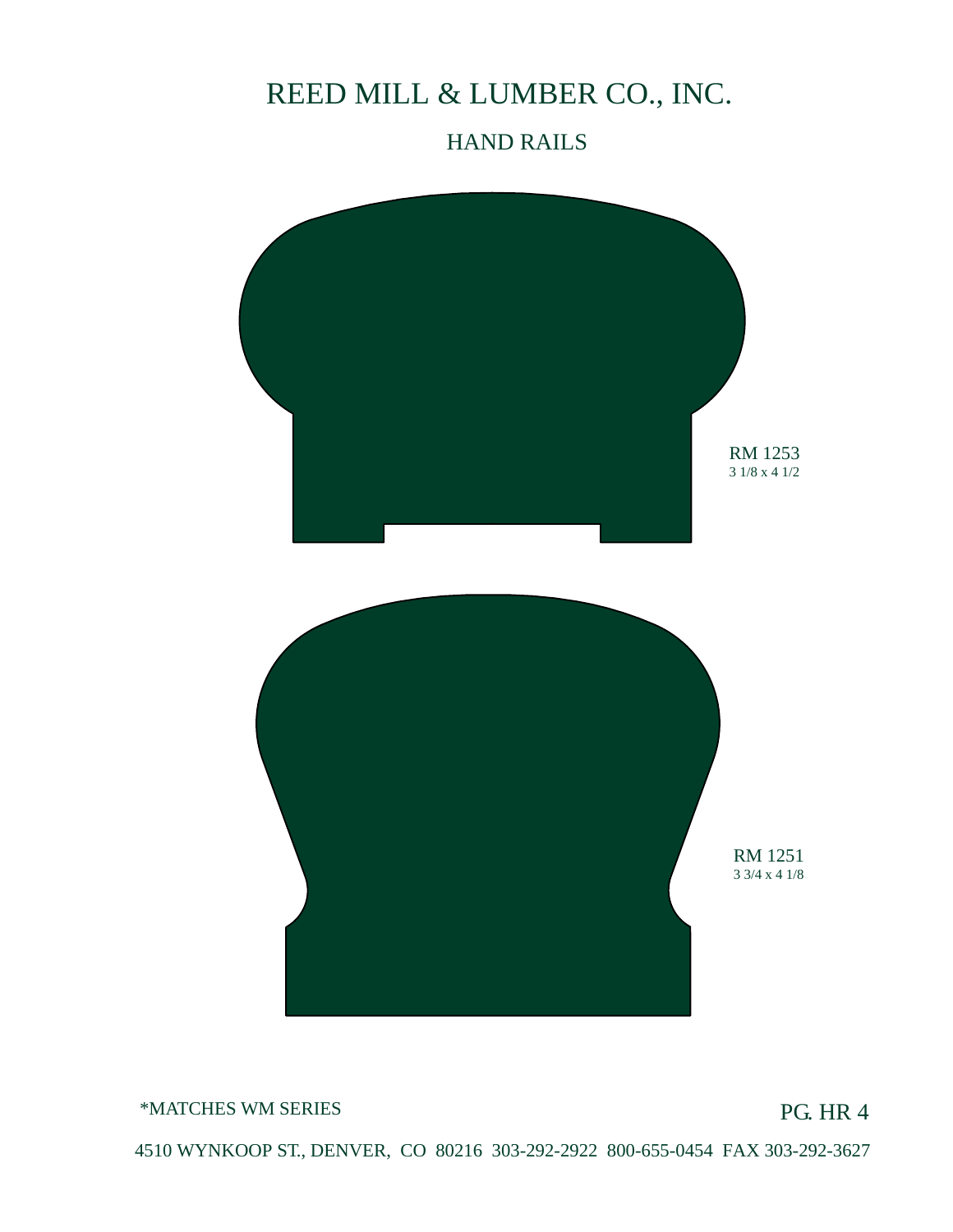## REED MILL & LUMBER CO., INC. HAND RAILS



RM 1256 2 x 2 7/8

RM 1257 2 3/8 x 2 1/4

#### \*MATCHES WM SERIES

#### PG. HR 5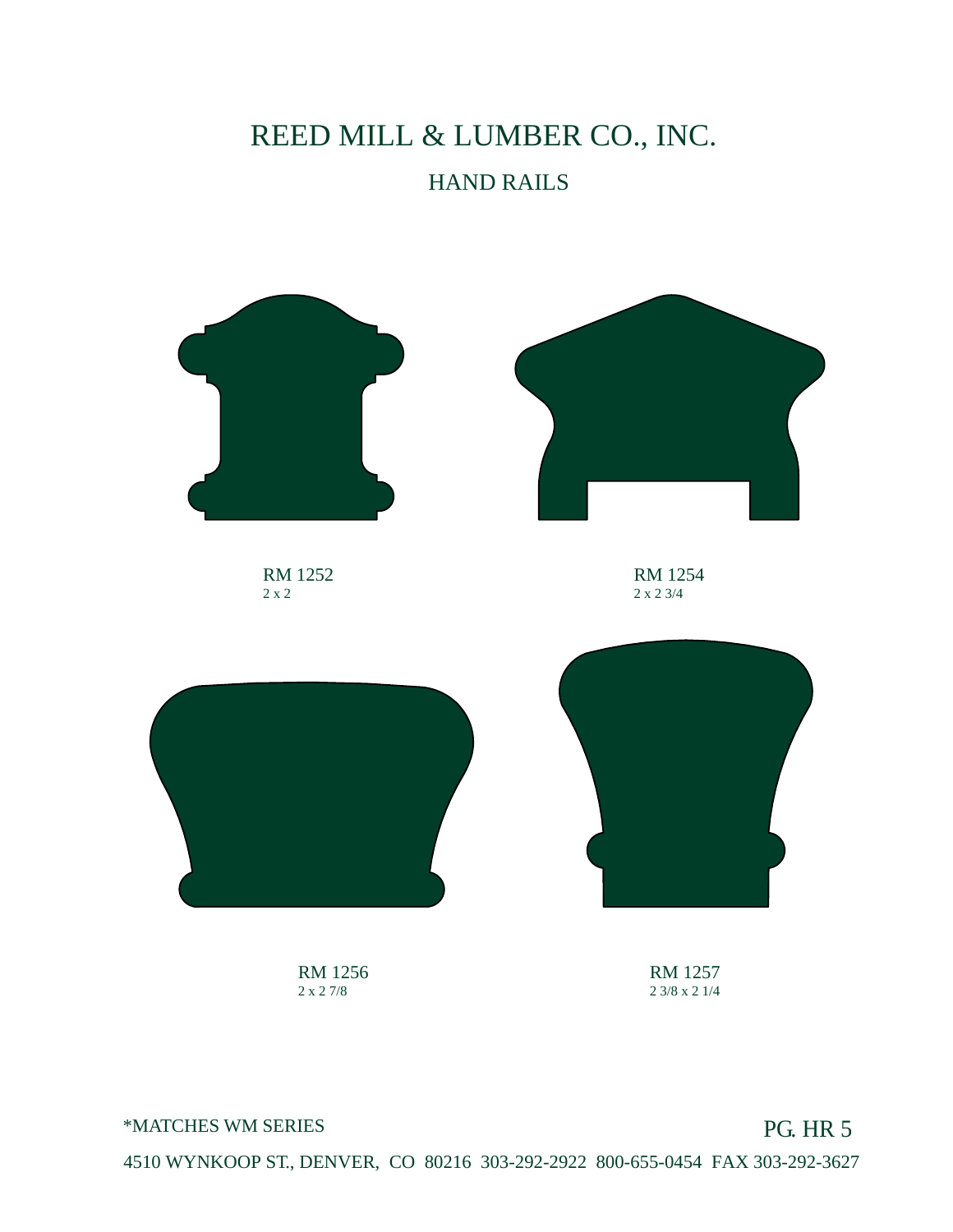### REED MILL & LUMBER CO., INC. DOOR STOPS AND JAMBS

| RM 816*<br>$7/16 \times 13/8$ | RM 876*<br>$7/16 \times 13/8$ | RM 936*<br>$7/16 \ge 1$ 3/8                                |
|-------------------------------|-------------------------------|------------------------------------------------------------|
| RM 825*<br>$3/8 \ge 1$ 5/8    | RM 886*<br>$3/8 \ge 13/8$     | RM 946*<br>$3/8$ x 1 $3/8$                                 |
| RM 846*<br>$7/16 \times 13/8$ | RM 906*<br>$7/16 \times 13/8$ | RM 953*<br>$7/16 \times 13/8$                              |
| RM 856*<br>$3/8 \ge 13/8$     | RM 916*<br>$3/8 \times 13/8$  | <b>RM 954</b><br>$3/8 \times 13/8$                         |
|                               |                               | RM 3025<br>$11/16$ x 4 9/16<br>Specify width               |
|                               |                               | <b>RM 3030</b><br>11/4 x 49/16<br>Specify width and rabbit |
|                               |                               |                                                            |
| *MATCHES WM SERIES            |                               | <b>PG. DS 1</b>                                            |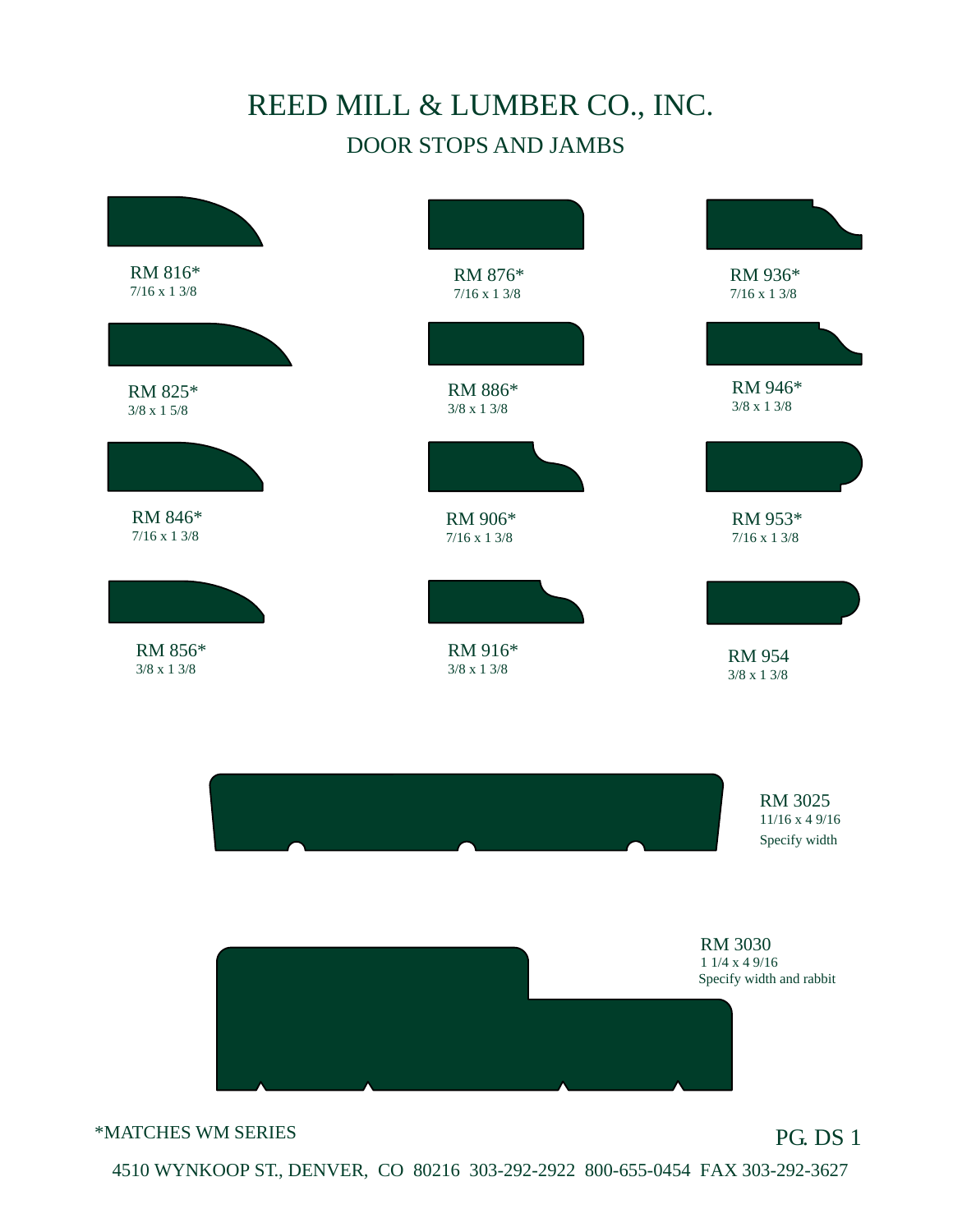## BASE SHOES - SCREEN AND PICTURE MOULDING - WAINSCOT CAP REED MILL & LUMBER CO., INC.



11/16 x 1 3/4

\*MATCHES WM SERIES

#### PG. MISC 1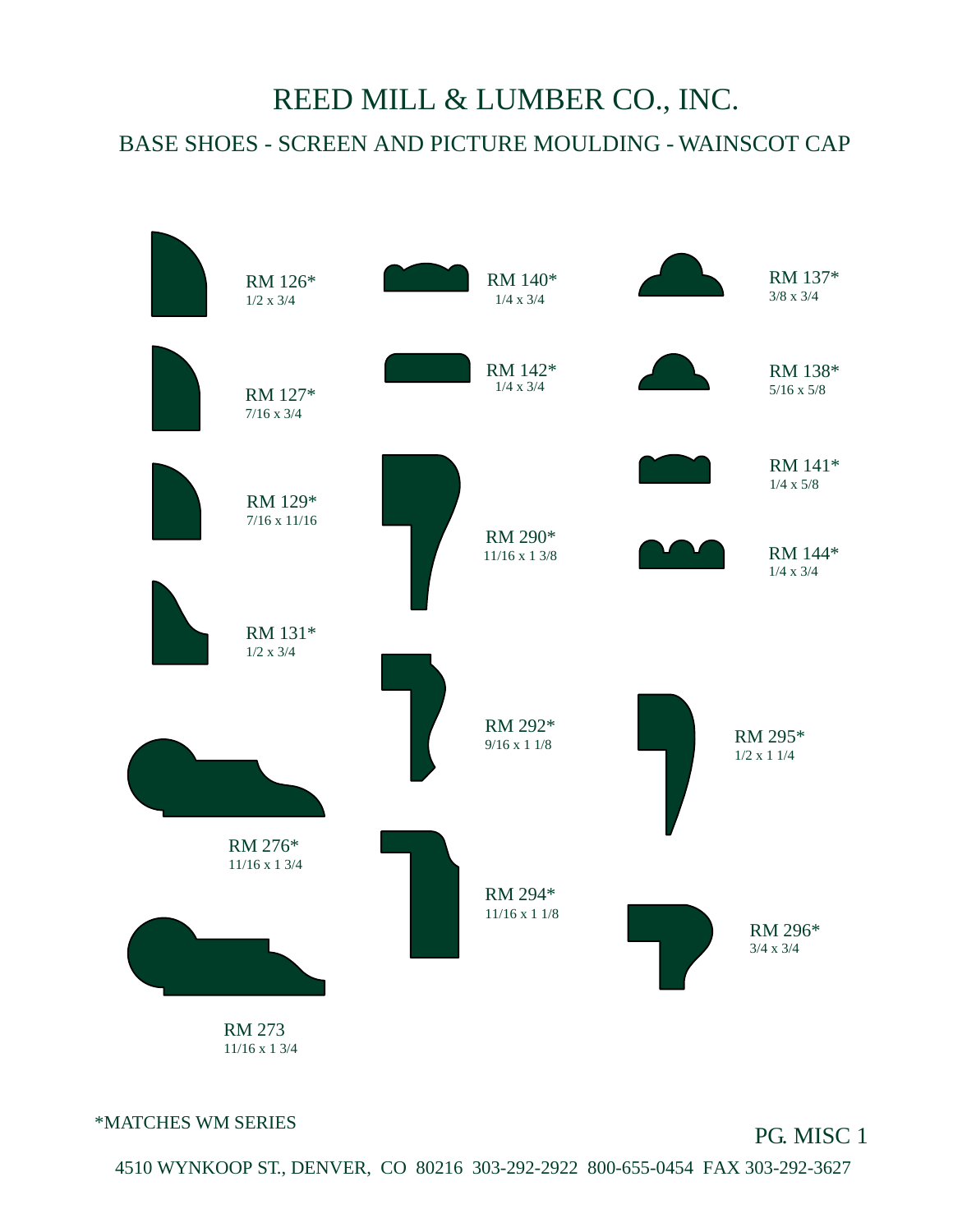### REED MILL & LUMBER CO., INC. T-ASTRAGALS - STOOLS - BRICK MOULDS



\*MATCHES WM SERIES

#### PG. MISC 2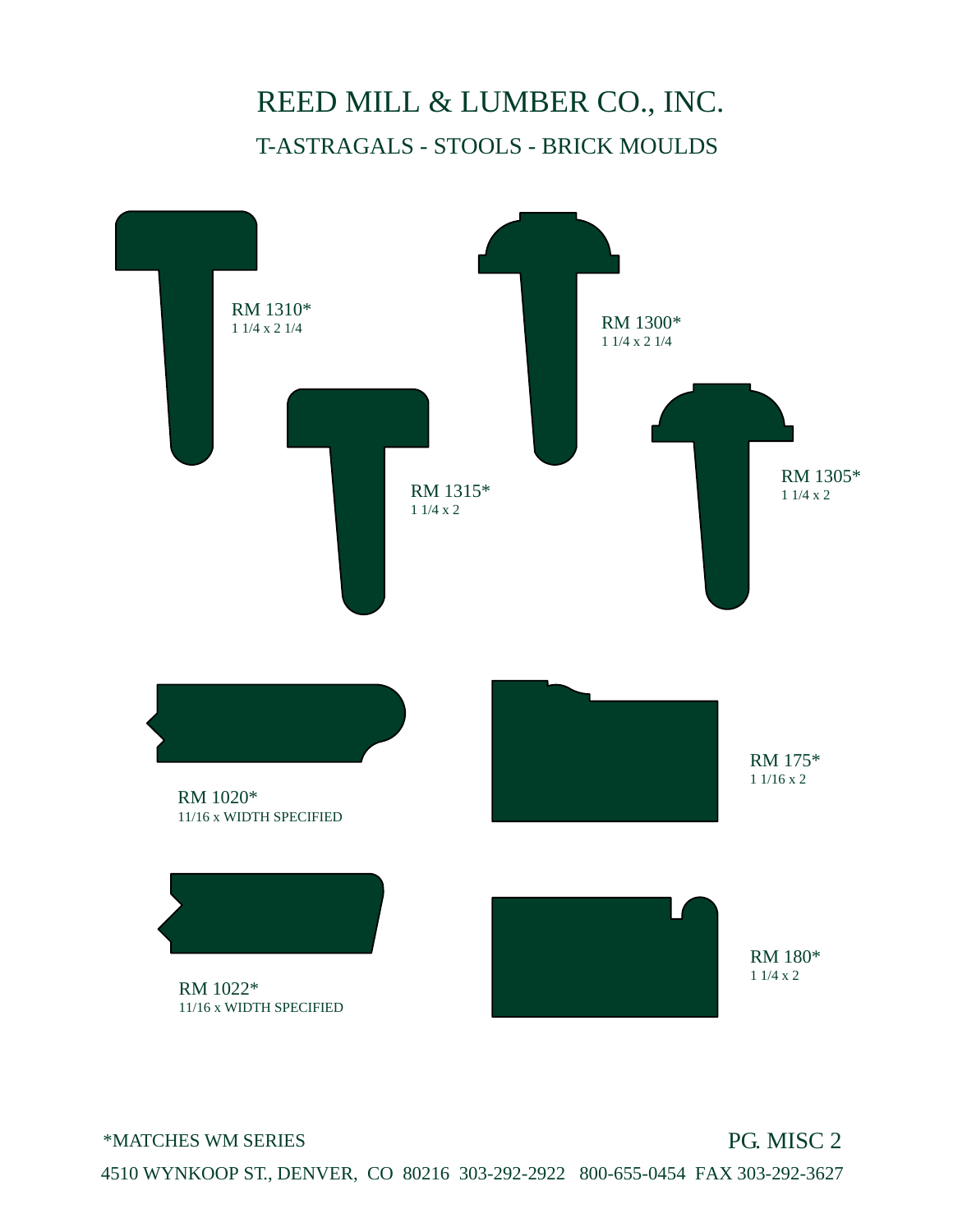#### REED MILL & LUMBER CO., INC. OUTSIDE CORNERS - BACK BANDS - HALF ROUNDS



RM HR7/16 7/16 x 7/8 RM HR17/32 17/32 x 1 1/16 RM HR21/32 21/32 x 1 5/16

RM HR3/16 3/16 x 3/8 RM HR1/8 1/8 x 1/4 RM HR5/16 5/16 x 5/8

#### \*MATCHES WM SERIES

#### PG. MISC 3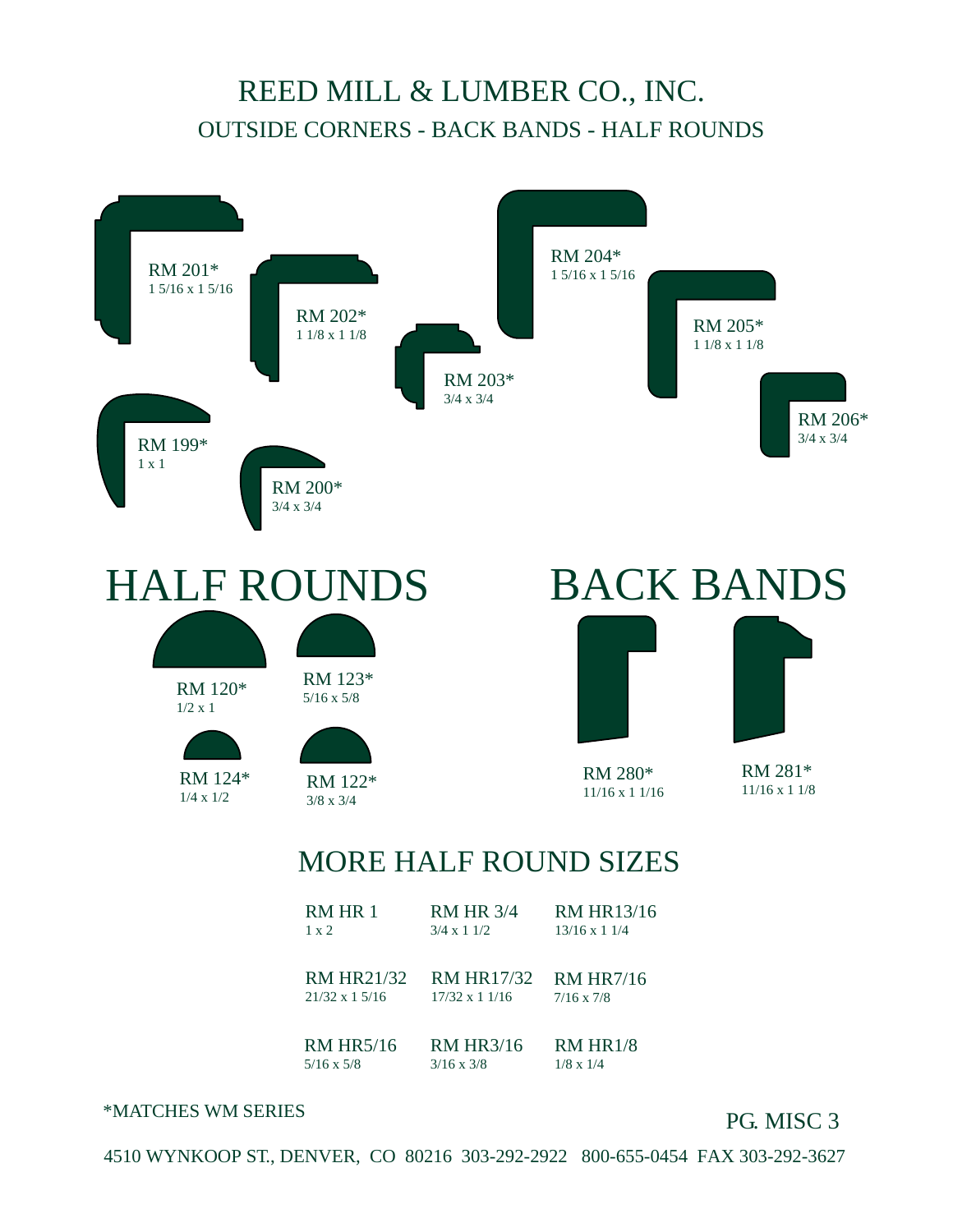#### QUARTER & FULL ROUNDS



\*MATCHES WM SERIES

#### PG. MISC. 4